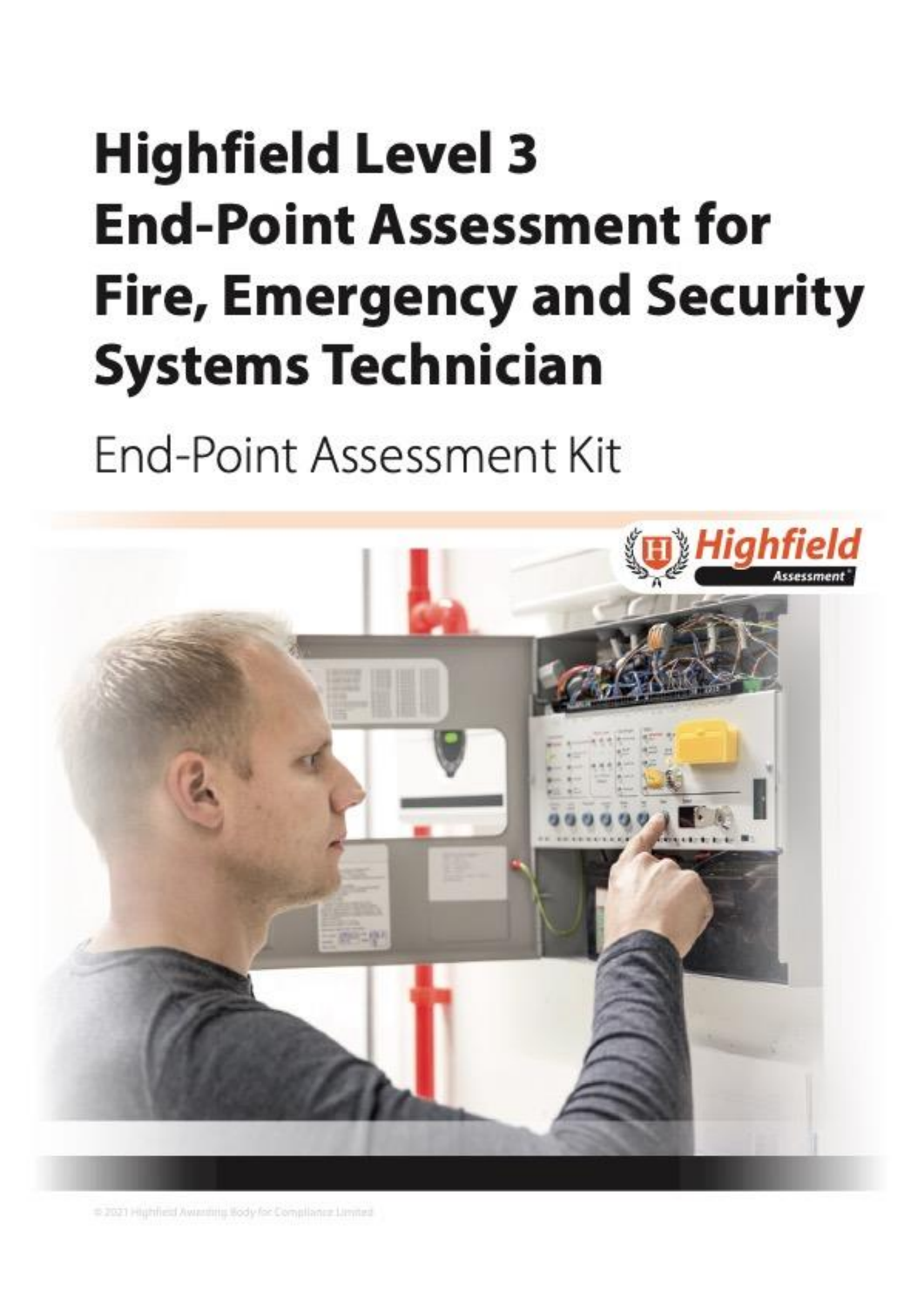## **Highfield Level 3 End-Point Assessment for Fire, Emergency and Security Systems Technician**

## EPA-Kit

## Contents

Please click on the headings below to navigate to the associated section of the EPA kit.

| Introduction and the contract of the contract of the contract of the contract of the contract of the contract of the contract of the contract of the contract of the contract of the contract of the contract of the contract        | $\overline{4}$ |
|--------------------------------------------------------------------------------------------------------------------------------------------------------------------------------------------------------------------------------------|----------------|
| The Highfield Approach <b>Experience and Contract Contract Contract Contract Contract Contract Contract Contract Contract Contract Contract Contract Contract Contract Contract Contract Contract Contract Contract Contract Con</b> | 7              |
| Gateway and the contract of the contract of the contract of the contract of the contract of the contract of the contract of the contract of the contract of the contract of the contract of the contract of the contract of th       | 11             |
| Fire, Emergency and Security Systems Technician Apprenticeship Standard                                                                                                                                                              | <b>13</b>      |
| <u>Option 1: Fire</u>                                                                                                                                                                                                                | 28             |
| <u> Option 2: Security and Security and Security and Security and Security and Security and Security and Security</u>                                                                                                                | 30             |
| <u>Option 3: Fire and emergency lighting example and the state of the state of the state of the state of the state of the state of the state of the state of the state of the state of the state of the state of the state of th</u> | 32             |
| <u>Option 4: Fire and security and security and security and security and security and security and security and security and security and security and security and security and security and security and security and securit</u> | 34             |
| Assessment Summary <b>Executive Summary Assessment Summary</b>                                                                                                                                                                       | 36             |
| Assessing the Knowledge Test <b>Example 2018</b> 2019 12:00:00 PM 2019 12:00:00 PM 2019 12:00:00 PM 2019 12:00:00 PM 2019 12:00:00 PM 2019 12:00:00 PM 2019 12:00:00 PM 2019 12:00:00 PM 2019 12:00:00 PM 2019 12:00:00 PM 2019 12:  | 39             |
| <u>Knowledge Test Criteria – Core Skills American American School (School and School and School and School and S</u>                                                                                                                 | 41             |
| <u>Assessing the Practical Skills Test Assessing the Practical Skills Test Assessing the Practical Skills Test Assessing the Brazil Skills Test Assessing the Brazil Skills Test Assessing the Brazil Skills Test Assessing the </u> | 45             |
| Assessing the Professional Discussion <b>Assessing the Professional Discussion</b>                                                                                                                                                   | 56             |



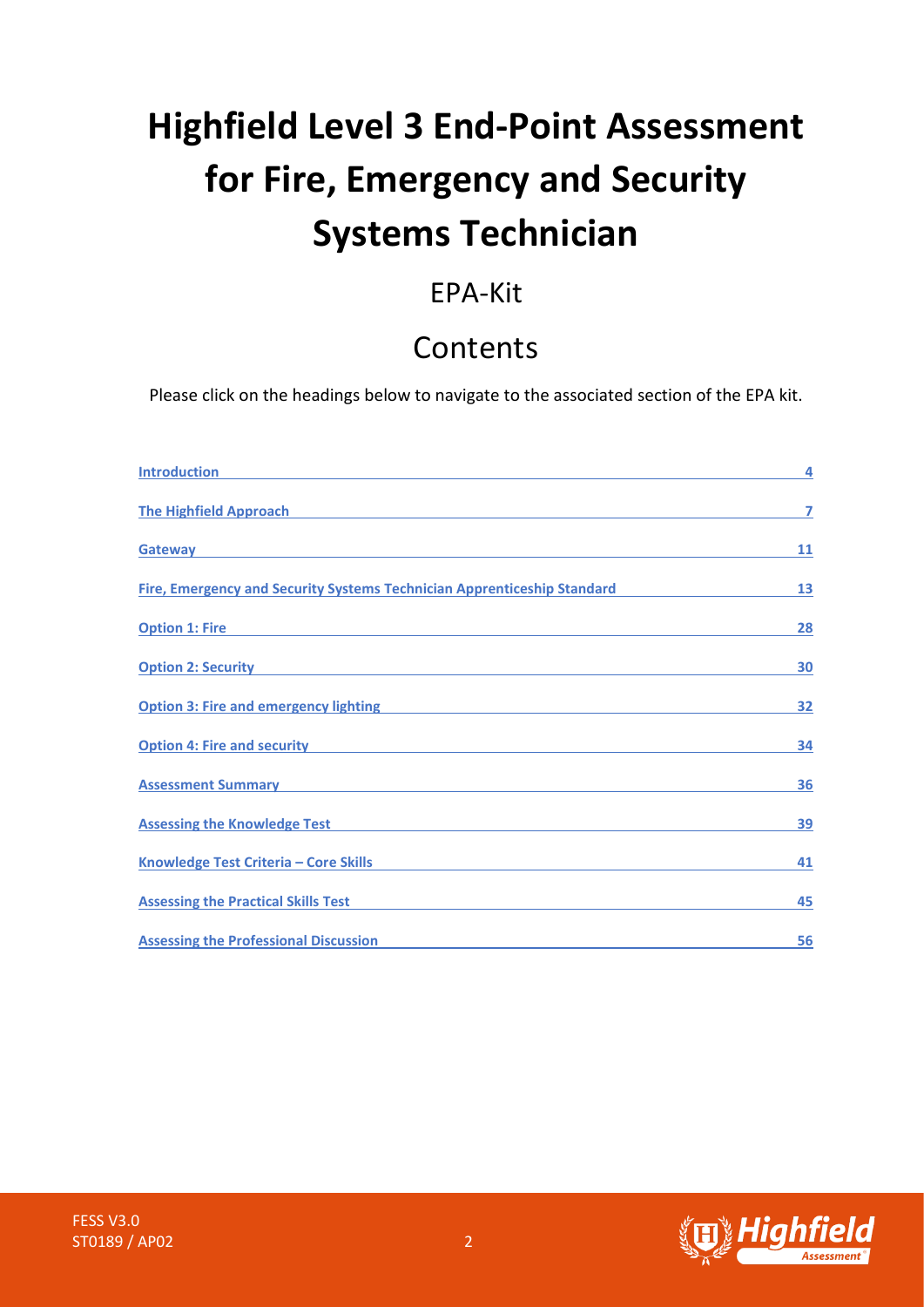## **How to Use this EPA Kit**

Welcome to the Highfield End-Point Assessment Kit for the Fire, Emergency and Security Systems Technician Apprenticeship Standard.

Highfield is an independent end-point assessment organisation that has been approved to offer and carry out the independent end-point assessments for the Level 3 Fire, Emergency and Security Systems Apprenticeship Standard. Highfield internally quality assures all end-point assessments in accordance with its IQA process, and additionally all end-point assessments are externally quality assured by the relevant EQA organisation.

The EPA kit is designed to outline all you need to know about the end-point assessments for this standard and will also provide an overview of the on-programme delivery requirements. In addition**,** advice and guidance for trainers on how to prepare apprentices for the end-point assessment is included. The approaches suggested are not the only way in which an apprentice may be prepared for their assessments, but trainers may find them helpful as a starting point.

### **Key facts**

| <b>On Programme Duration:</b><br>36 months<br><b>End-Point Assessment Window:</b><br>3 months<br>Pass/distinction<br>Grading: |  |
|-------------------------------------------------------------------------------------------------------------------------------|--|
| <b>End-Point Assessment methods:</b><br>Knowledge test                                                                        |  |
|                                                                                                                               |  |

### **In this kit, you will find:**

- an overview of the standard and any on-programme requirements
- a section focused on delivery, where the standard and assessment criteria are presented in a suggested format that is suitable for delivery
- guidance on how to prepare the apprentice for gateway
- detailed information on which part of the standard is assessed by which assessment method
- suggestions on how to prepare the apprentice for each part of the end-point assessment
- a section focused on the end-point assessment method where the assessment criteria are presented in a format suitable for carrying out 'mock' assessments.

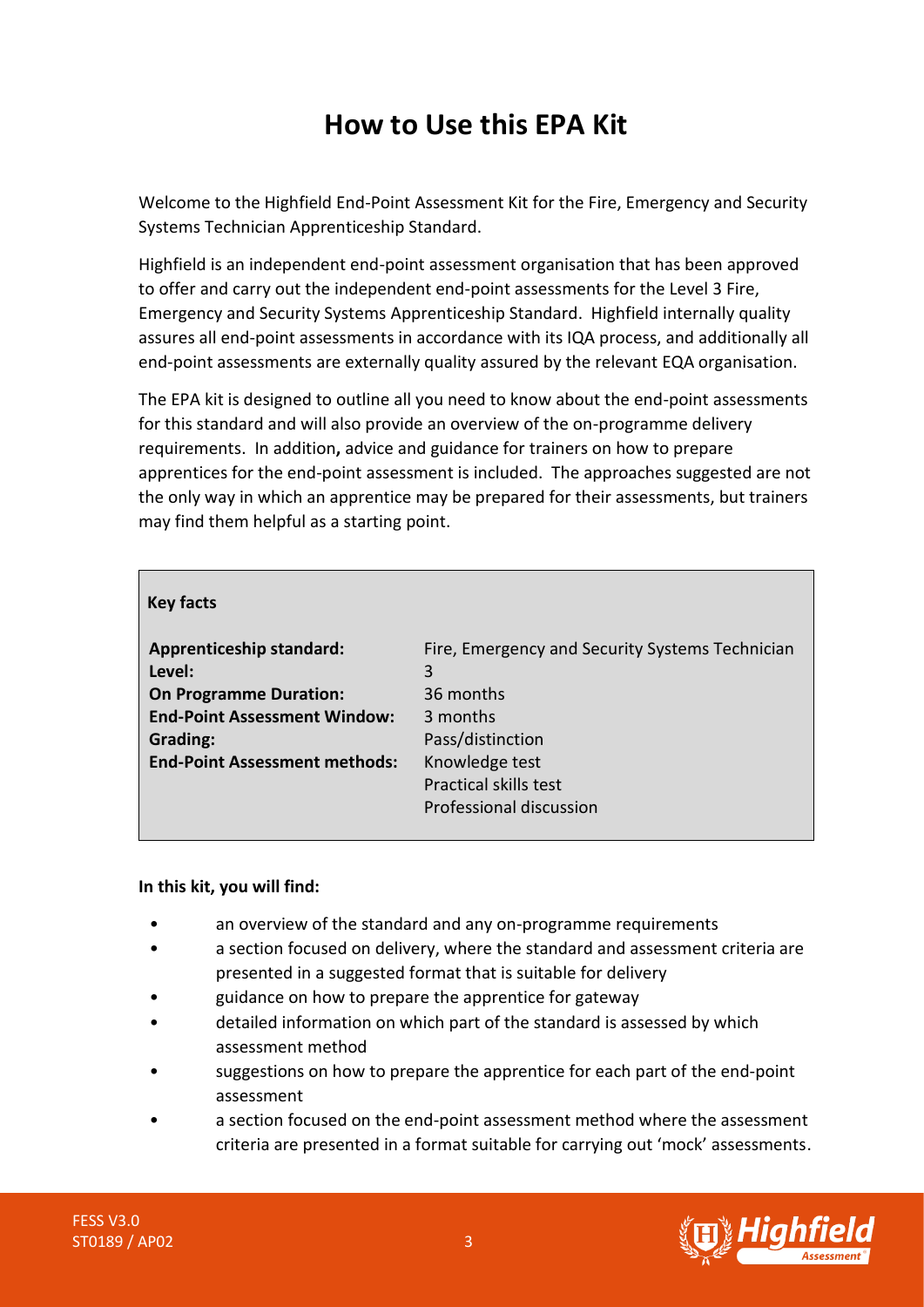## **Introduction**

## <span id="page-3-0"></span>**Standard overview**

Fire, Emergency and Security Systems Technicians can design, install, commission and maintain electronic systems. They will work both in and outside simple and complex premises to protect individuals, homes and properties from risk and danger.

The systems they operate with include fire, security and emergency systems to detect intrusion, provide surveillance, monitor and control access to buildings, properties and sites or to detect fire and emergencies.

Skills include interconnection of equipment, programming, verifying performance/fault finding and testing and maintaining. Technicians will carry out planned jobs to install new systems, modify and maintain existing systems as well as respond to call-outs to repair faulty systems where they will utilise their problem-solving skills.

They will take a professional approach to customer service skills which include being presentable, tidy and respectful as they can often find themselves working in and outside customers' homes as well as in and outside business premises.

The role of a Fire, Emergency and Security Systems Technician incorporates independent working but importantly they also need to be able to work as part of a team. They will use their knowledge and skills to ensure systems have been appropriately selected and installed and maintained to a professional industry standard, often without any supervision, and done so in a safe, efficient and economical manner to minimise waste.

### **On-programme requirements**

Although learning, development and on-programme assessment is flexible, and the process is not prescribed, the following is the recommended baseline expectation for an apprentice to achieve full competence in line with the Fire, Emergency and Security Systems Technician's Apprenticeship Standard.

The on-programme assessment approach will be agreed between the training provider and employer. The assessment will give an ongoing indication of an apprentice's performance against the final outcomes defined in the standard. The training provider will need to prepare the apprentice for the end-point assessment, including preparation for a knowledge test, practical skills test and a professional discussion.

The training programme leading to end-point assessment should cover the breadth and depth of the standard using suggested on-programme assessment methods that integrate the knowledge, skills and behaviour components, and which ensure that the apprentice is sufficiently prepared to undertake the end-point assessment.

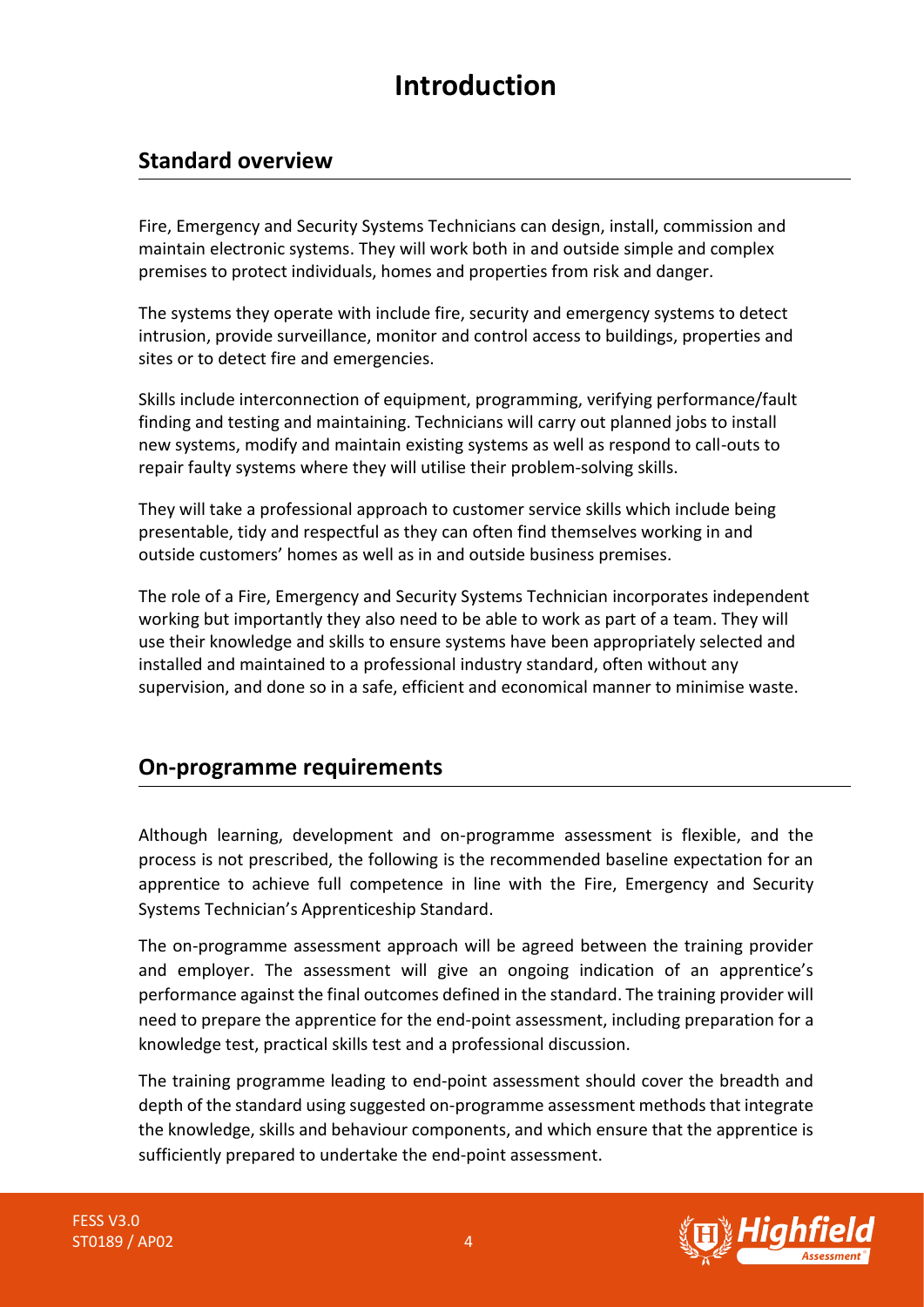It is a requirement that the on-programme training includes:

- Compliance with a range of mandatory regulations and standards, including safety and working with electrical components and emergency equipment, on behalf of clients for safety and insurance purposes.
- Critical health and safety knowledge for the achievement of the Electrotechnical Certification Scheme (ECS) card (CSCS affiliated) for employment purposes, with regular assessment to ensure deep and thorough understanding, with a clear demonstration of competence before being allowed to attempt the end-point assessment.
- Completion of a portfolio through which the apprentice gathers evidence of their progress

Throughout the period of learning and development, and at least every 2 months, the apprentice should meet with the on-programme assessor to record their progress against the standard. At these reviews, evidence should be discussed and recorded by the apprentice. The maintenance of an on-programme record is important to support the apprentice, on-programme assessor and employer in monitoring the progress of learning and development and to determine when the apprentice has achieved full competence in their job role and is therefore ready for end-point assessment.

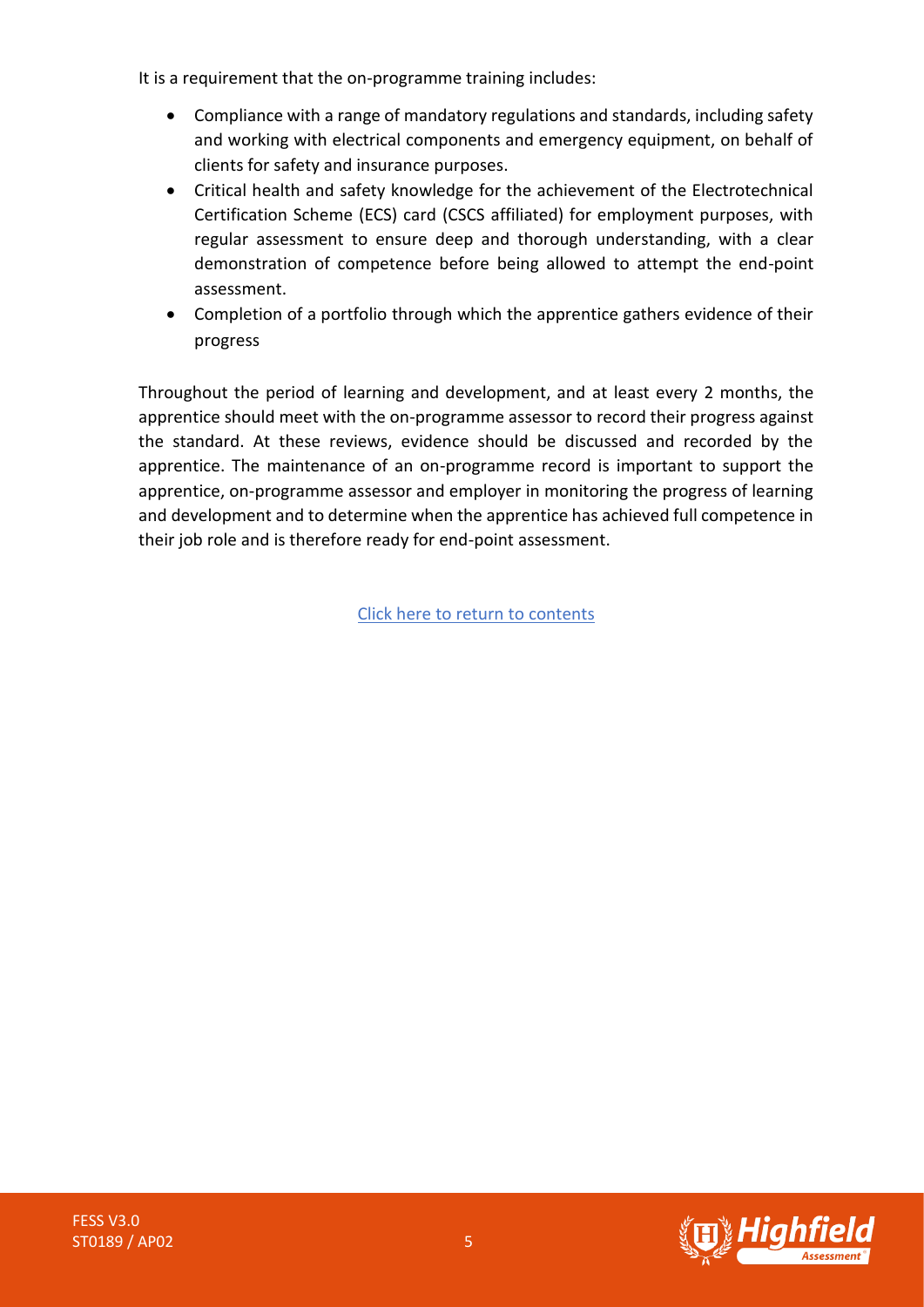## **Additional relevant on-programme requirements**

There is one on-programme pre-requisite that allows apprentices to progress to the endpoint assessment gateway:

• completion of the ECS Health & Safety Assessment test for the Electrotechnical Certification Scheme (ECS) card (CSCS and its affiliated schemes that have been deemed by the CLC (Construction Leadership Council) under BIS, to be mandatory for access to public procurement / major infrastructure projects), as well as the recommended combined knowledge and workplace units of achievement.

### **Readiness for end-point assessment**

In order for an apprentice to be ready for the end-point assessments:

- the apprentice must have achieved level 2 English and maths
- the line manager (employer) must be confident that the apprentice has developed all the knowledge, skills and behaviours defined in the apprenticeship standard and that the apprentice is competent in performing their role. To ensure this, the apprentice must attend a formal meeting with their employer to complete the gateway readiness report.
- the apprentice and the employer should then engage with Highfield to agree a plan and schedule for each assessment activity to ensure all components can be completed within a 3-month end assessment window. Further information about the gateway process is covered later in this kit.
- A portfolio to underpin the professional discussion

## **Order of end-point assessments**

Assessment components can be taken in any order.

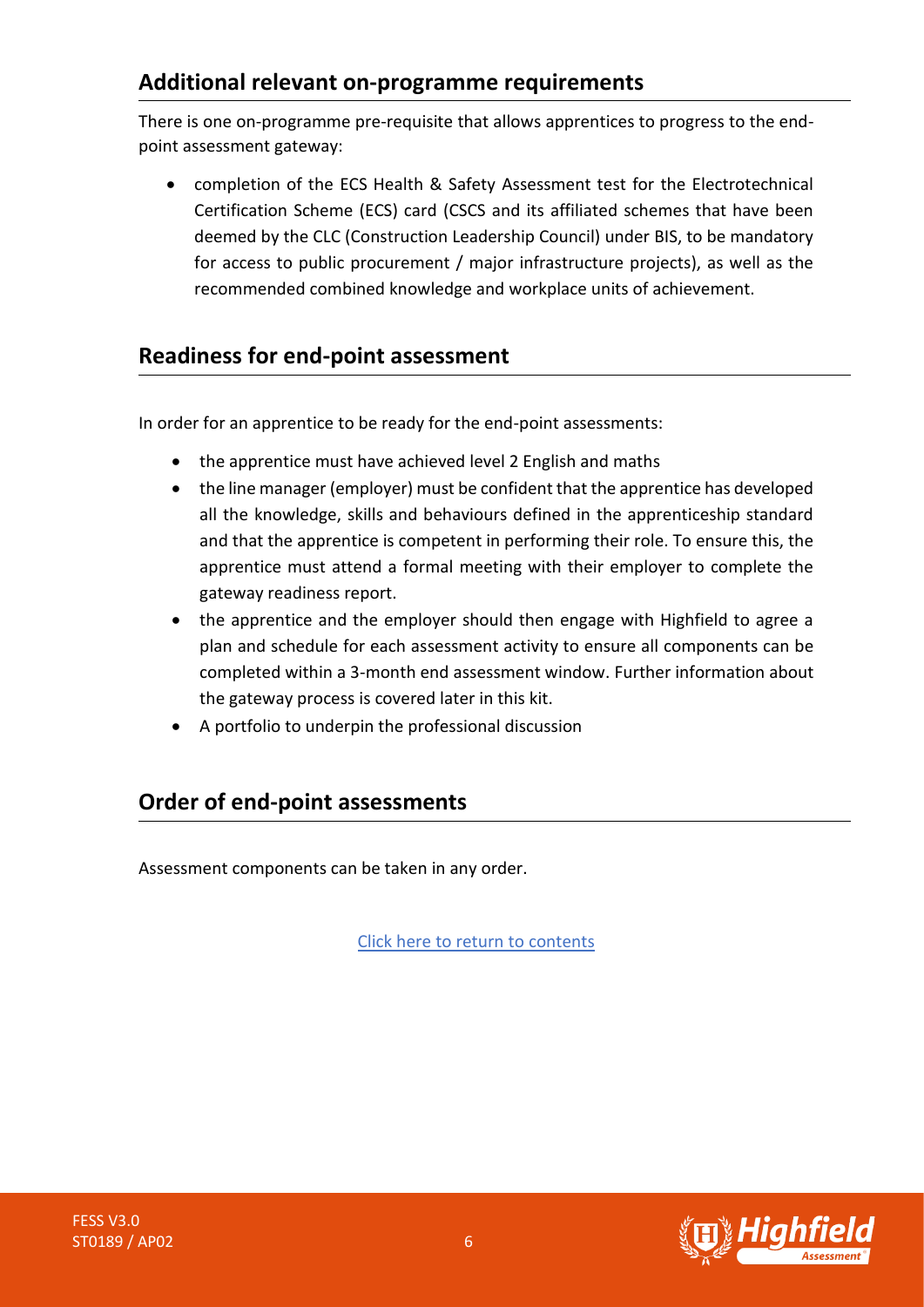## **The Highfield Approach**

<span id="page-6-0"></span>This section describes the approach Highfield has adopted in the development of this endpoint assessment in terms of its interpretation of the requirements of the end-point assessment plan and other relevant documents.

### **Documents used in developing this end-point assessment**

Standard (2016)

[https://www.instituteforapprenticeships.org/apprenticeship-standards/fire-emergency-and](https://www.instituteforapprenticeships.org/apprenticeship-standards/fire-emergency-and-security-systems-technician-v1-0)[security-systems-technician-v1-0](https://www.instituteforapprenticeships.org/apprenticeship-standards/fire-emergency-and-security-systems-technician-v1-0)

End-point assessment plan (2016 ST0189/AP02)

[https://www.instituteforapprenticeships.org/media/2498/final-published-fire-emergency-and](https://www.instituteforapprenticeships.org/media/2498/final-published-fire-emergency-and-security-systems-assessment-plan-v2.pdf)[security-systems-assessment-plan-v2.pdf](https://www.instituteforapprenticeships.org/media/2498/final-published-fire-emergency-and-security-systems-assessment-plan-v2.pdf)

### **Specific considerations**

All of the assessment criteria used within the end-point assessment have been written by Highfield and are based on the Fire, Emergency and Security Systems Technician Standard and assessment plan. There is no carry-over of assessment criteria between assessment methods.

### **Timescales of assessments**

The assessment plan, on page 2, states that the professional discussion is undertaken at the same time as the practical skills test. On page 3 it states that the practical skills test will take place over 2 days. Furthermore, on reviewing the occupational brief and the tasks involved in the practical skills test, it is not possible to split the practical skills test into core and pathway specific tasks.

Due to inconsistencies in the assessment plan and occupational brief and for practical reasons, Highfield will assess the practical skills test through a series of tasks likely to be over a 2-day period.

Additionally, it has been agreed with the external quality assurance body that the assessments can be taken in any order.

### **Portfolio of Evidence**

Page 9 of the assessment plan states "All applied knowledge and behaviours will be assessed in this component using a wide range of evidence sources including scenario based questioning and the candidate self assessment". Highfield have interpreted "a wide range" of sources as giving the apprentice the opportunity to submit various types of evidence in a portfolio format and have therefore agreed with the regulator and mandated that every apprentice submit at least one piece of evidence to support their professional discussion. Furthermore, Highfield have agreed that this evidence won't

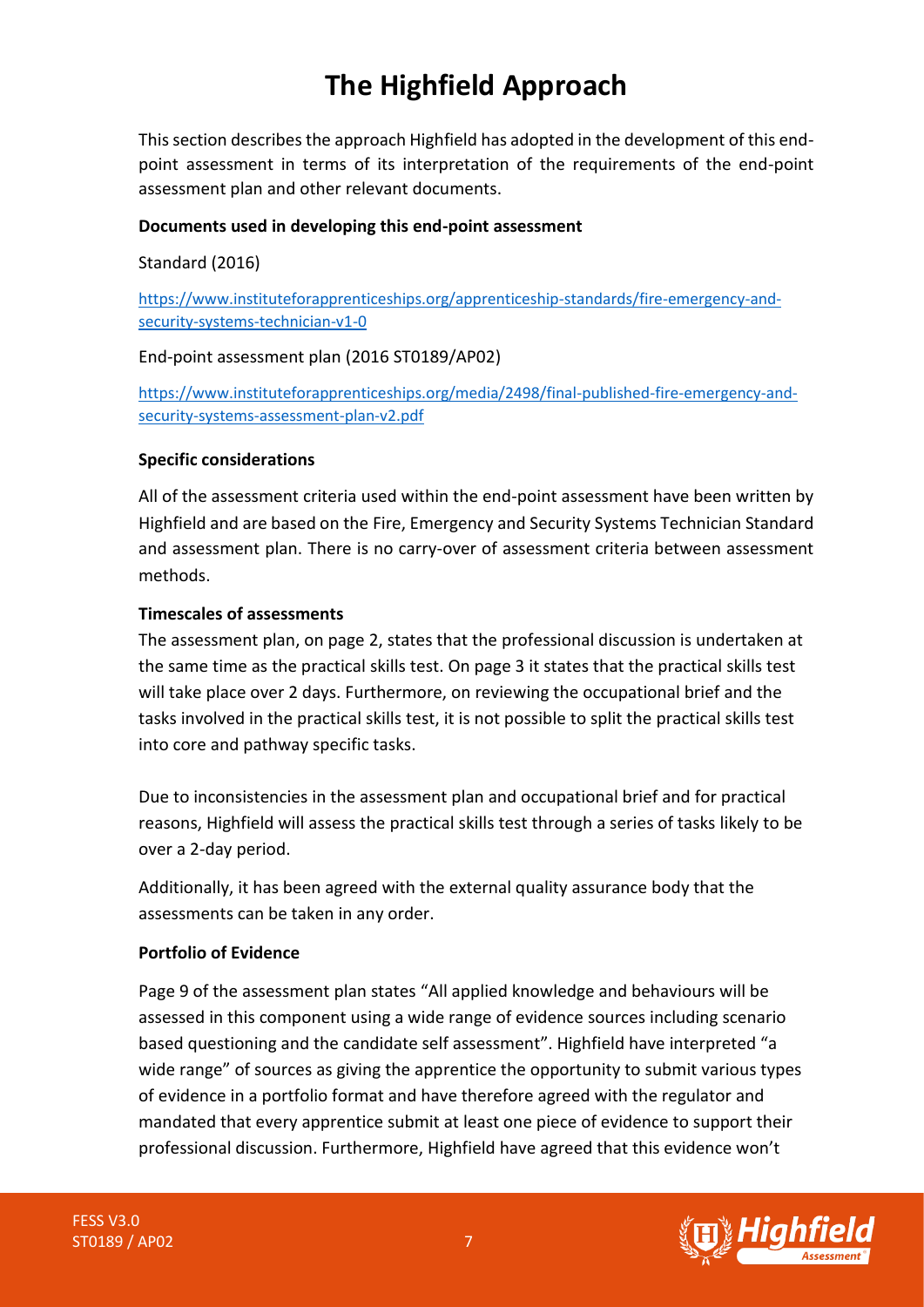count towards their assessment but will be used to support the planning of the professional discussion.

### **Practical skills test duration**

The assessment plan does not stipulate the duration of the practical skills test. Having reviewed the tasks required from the occupational skills brief (referred to on page 8 of the assessment plan) Highfield will allocate a maximum of 10.5 hours to complete the practical skills test. This ensures a fair and consistent approach for all learners as well as to maintain the security and integrity of the assessment.

### **Assessment criteria and grading for the practical skills test**

Highfield has developed suitable assessment criteria, in line with the skills of the standard and the tasks stated in the occupational skills brief.

Highfield has developed assessment criteria with marking points for each assessment task to be demonstrated. Apprentices will need to achieve all the safety related and safety critical criteria AND achieve 60% of the criteria within each task in order to gain a pass. To gain a distinction, learners will need to achieve all the safety related and safety critical criteria AND achieve 80% average across all tasks. Please note in all situations scores are rounded **up** to the nearest whole number to ensure the minimum is achieved. This has been agreed with the regulator as consistent with the other EPAOs and to allow for a sectionalised resit on any failed task rather than the practical skills test in its entirety.

### **Coverage of the professional discussion**

Highfield have agreed with the regulator to assess the behaviours of the standard within the professional discussion, in order to prevent over-assessment.

No assessment criteria have been provided for this assessment, these have been developed by subject matter experts in line with the behaviours within the standard.

The assessment plan contained no guidance on the grading of the assessment. Therefore, Highfield have developed assessment criteria which must be achieved for a pass and distinction.

### **Use of the self-assessment and other evidence in the professional discussion**

The assessment plan, on page 10, states that evidence sources for the professional discussion includes the self-assessment and other reference material, supervisor, line manager and other workplace evidence, service user testimony and a sample of standardised learner questions. This evidence should be collated in the form of a portfolio to support the professional discussion.

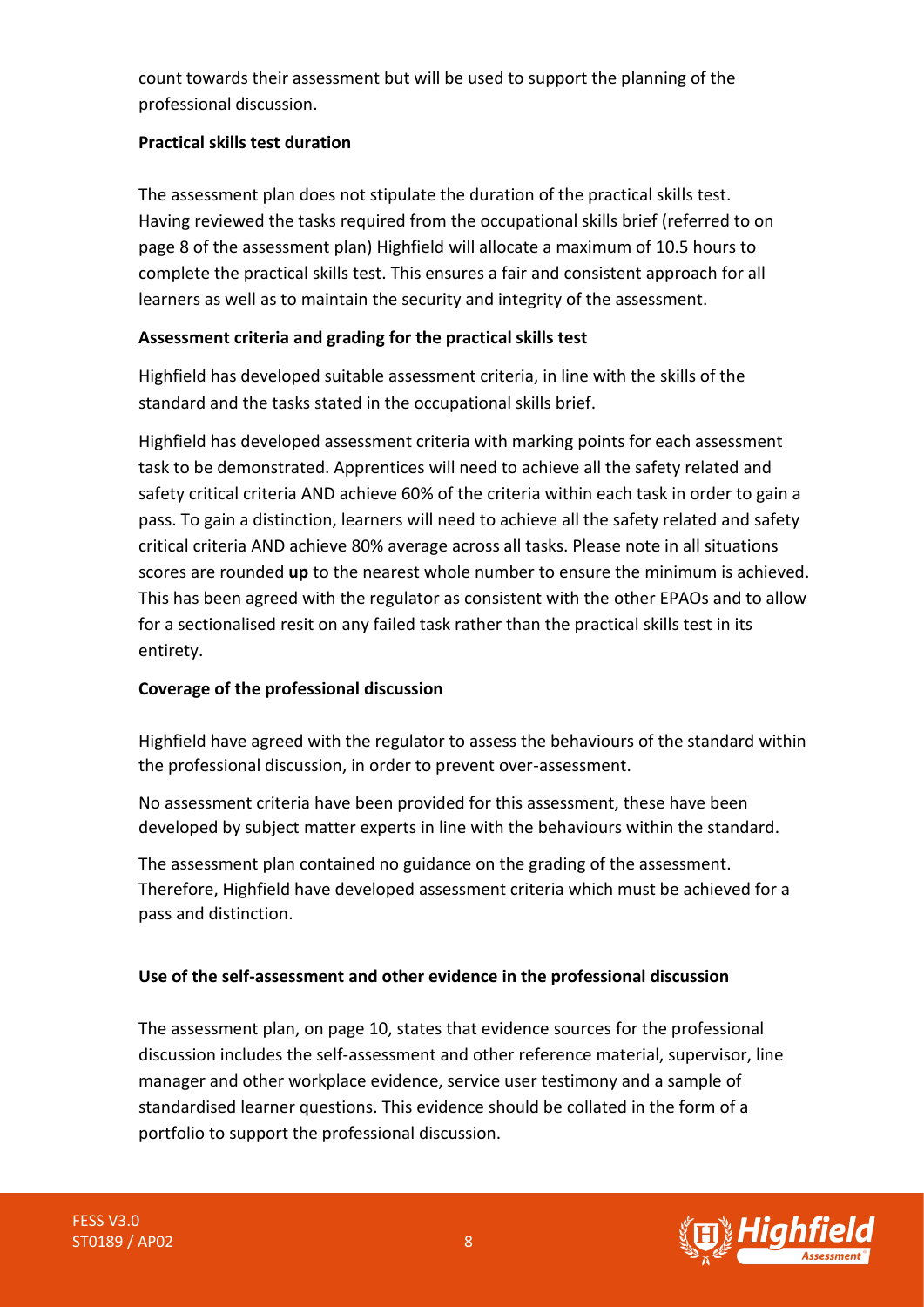Highfield will not use these documents as evidence for this component and the portfolio will not be assessed, however, they will be used to help inform and tailor the questions for the professional discussion.  The learner may bring in evidence to the professional discussion to refer to.

The self-assessment document will not be used as a gateway requirement as the gateway readiness report contains the learner, employer, and training provider feedback on competence against areas of the standard.

### **Overall grading**

The assessment plan, on page 3, states that the assessment methods will be weighted to determine the overall grade: the knowledge test (20%), practical skills test (60%) and professional discussion (20%). However, on page 11 it states that to gain an overall distinction the learner must gain a distinction in the knowledge test and the practical skills test.

Highfield will follow the guidance on page 11 of the assessment plan to determine the overall grade.

### **Grading of the professional discussion**

The assessment plan, on page 10, states that the EPAO will determine the criteria for the award of a pass and a distinction. Pages 9 and 10 state that acceptable achievement equals a pass and outstanding achievement equals a distinction. There is no further guidance in the assessment plan.

Highfield has developed a set of assessment criteria which reflect the behaviors within the standard. There will be a distinct set of pass criteria and distinction criteria and learners will need to achieve 60% of criteria to gain a pass, and an average of 80% across all pass and distinction criteria to gain a distinction.

### **Fails and resits**

The assessment plan, on page 10, states that marginal (non-fail) failures are permitted and these do not result in a fail grade. Highfield will apply the grading described above therefore, should learners not meet all pass criteria the learner will be awarded a fail grade for that component.

For the knowledge test specifically, learners will be offered two re-attempts according to the guidance.

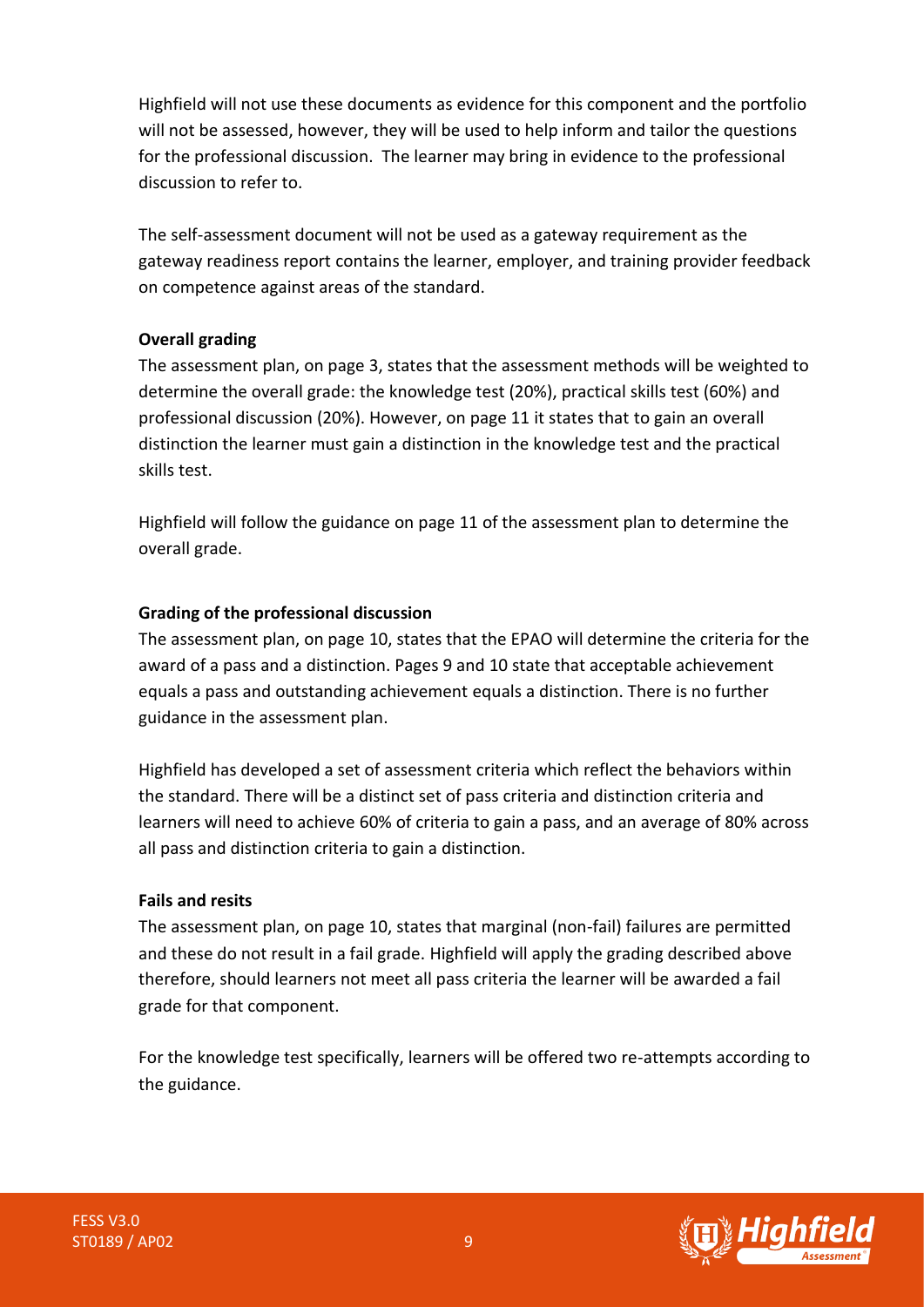For the practical skills test specifically, learners will only need to reattempt the tasks within the assessment where they have failed to achieve at least 60% or failed to achieve the safety related and safety critical criteria. This has been agreed with the regulator as consistent with other EPAOs and to allow for a sectionalised resit on any failed task rather than the practical skills test in its entirety.

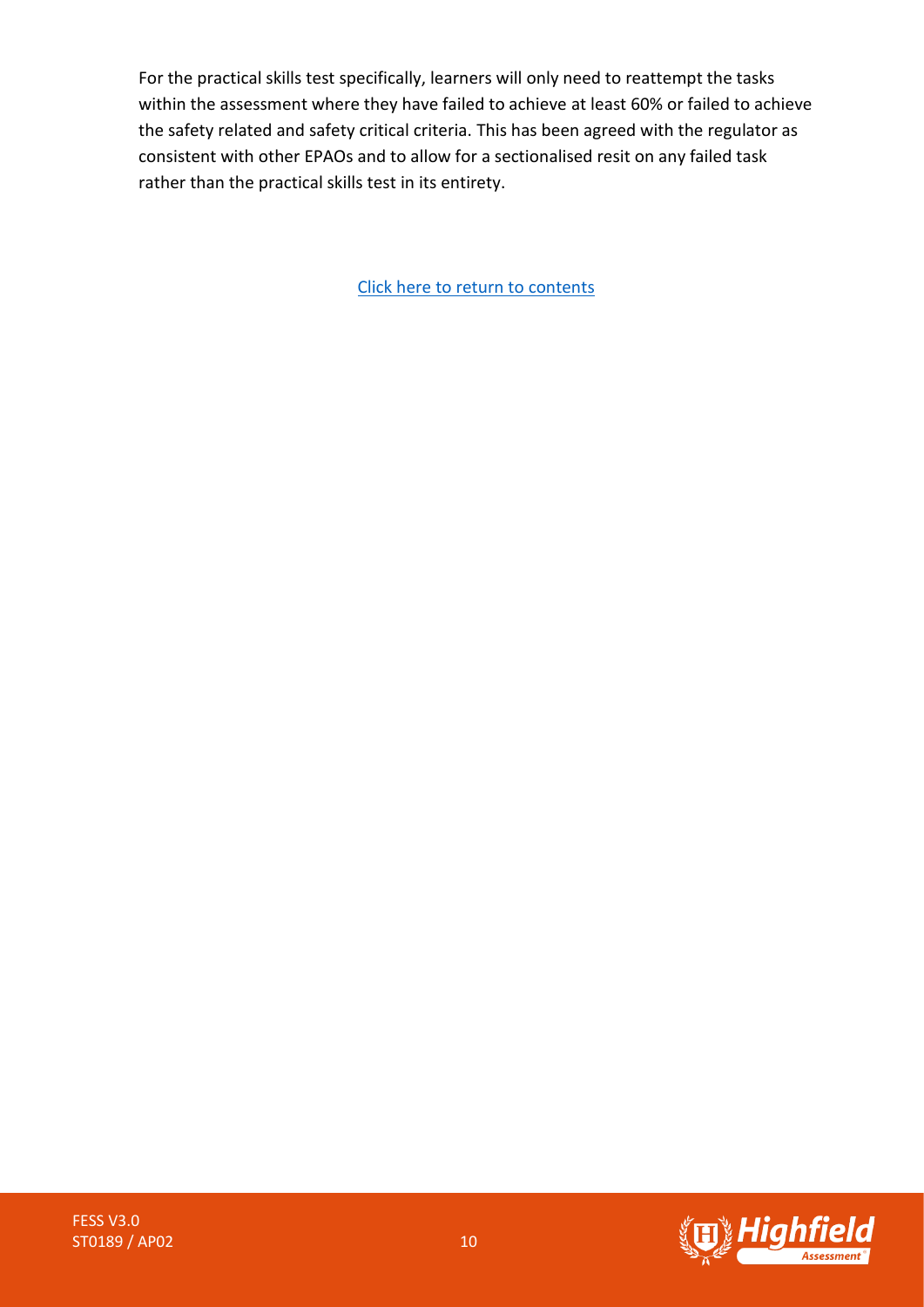## **Gateway**

## <span id="page-10-0"></span>**How to prepare for gateway**

After apprentices have completed their on-programme learning, they should be ready to pass through 'gateway' to their end-point assessment.

Gateway is a meeting that should be arranged between the apprentice, their employer and training provider to determine that the apprentice is ready to undertake their endpoint assessment. The apprentice should prepare for this meeting by bringing along workbased evidence, including:

- customer feedback
- recordings
- manager statements
- witness statements

As well as evidence from others, such as:

- mid and end-of-year performance reviews
- feedback to show how they have met the apprenticeship standards while onprogramme

In advance of gateway, apprentices will need to have:

- achieved level 2 English
- achieved level 2 maths
- completed the ECS Health & Safety Assessment test for the Electrotechnical Certification Scheme (ECS) card
- A portfolio to underpin the professional discussion

Therefore, apprentices should be advised by employers and providers to gather this evidence and undertake these qualifications during their on-programme training. It is recommended that employers and providers complete regular checks and reviews of this evidence to ensure the apprentice is progressing and achieving the standards before the formal gateway meeting is arranged.

### **The gateway meeting**

The gateway meeting should last around an hour and must be completed on or after the apprenticeship on-programme end date. It should be attended by the apprentice and the relevant people who have worked with the apprentice on-programme, such as the line manager/employer or mentor, the on-programme trainer/training provider and/or a senior manager (as appropriate to the business).

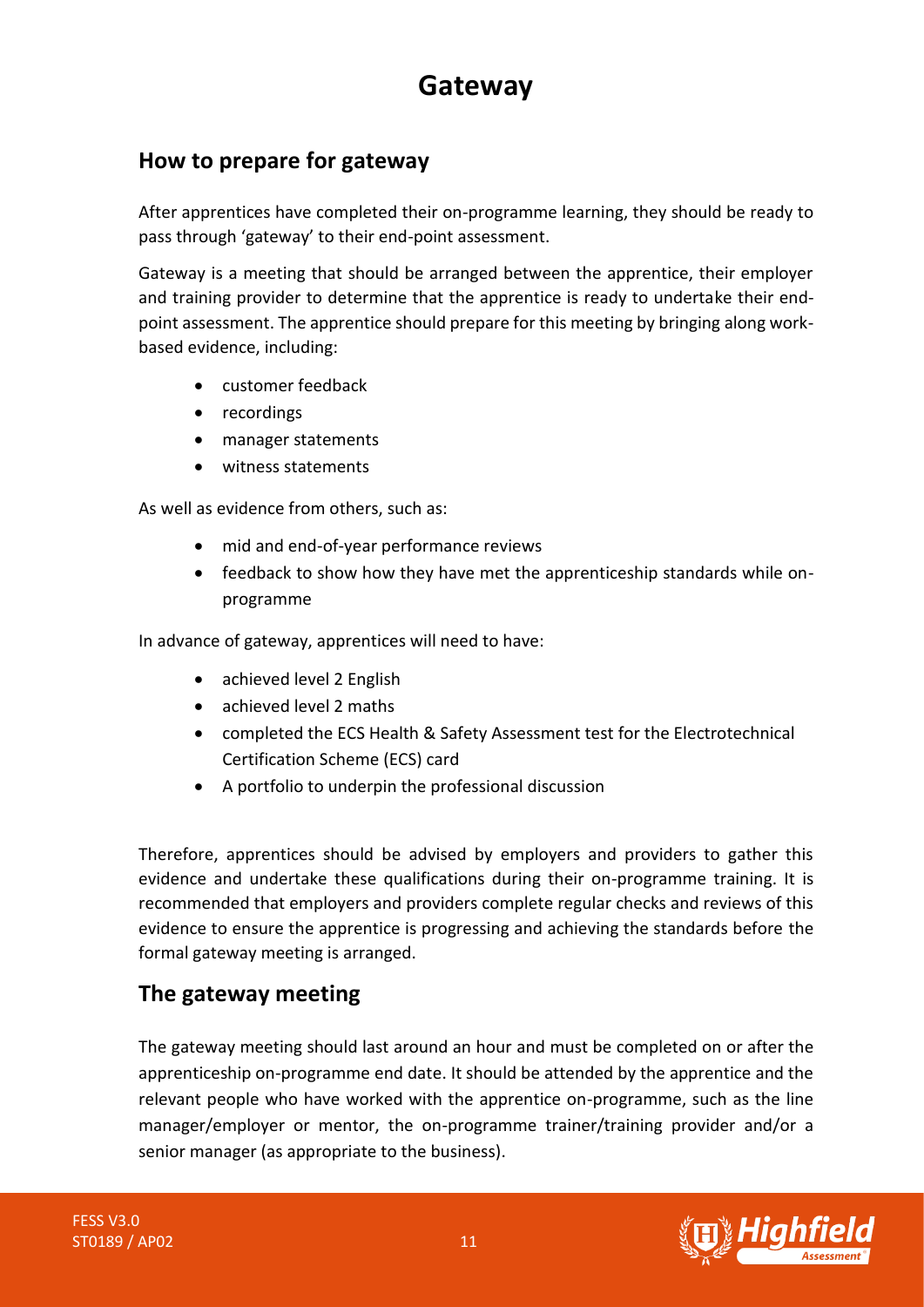During the meeting, the apprentice, employer and training provider will discuss the apprentice's progress to date and confirm if the apprentice has met the full criteria of the apprenticeship standard during their on-programme training. The **Gateway Readiness Report** should be used to log the outcomes of the meeting and agreed by all 3 parties. This report is available to download from the Highfield Assessment website.

The report should then be submitted to Highfield to initiate the end-point assessment process. If you require any support completing the Gateway Readiness Report, please contact your Employer Engagement Manager at Highfield Assessment.

**Please note:** a copy of the standard should be available to all attendees during the gateway meeting.

### **Reasonable adjustments and special considerations**

Highfield Assessment has measures in place for apprentices who require additional support. Please refer to the Highfield Assessment Reasonable Adjustments Policy for further information/guidance.

### **ID requirements**

Highfield Assessment will need to ensure that the person undertaking an assessment is indeed the person they are claiming to be. All employers are therefore required to ensure that each apprentice has their identification with them on the day of the assessment so the end-point assessor can check.

Highfield Assessment will accept the following as proof of an apprentice's identity:

- a valid passport (any nationality)
- a signed UK photocard driving licence
- a valid warrant card issued by HM forces or the police
- another photographic ID card, e.g. employee ID card, travel card, etc.

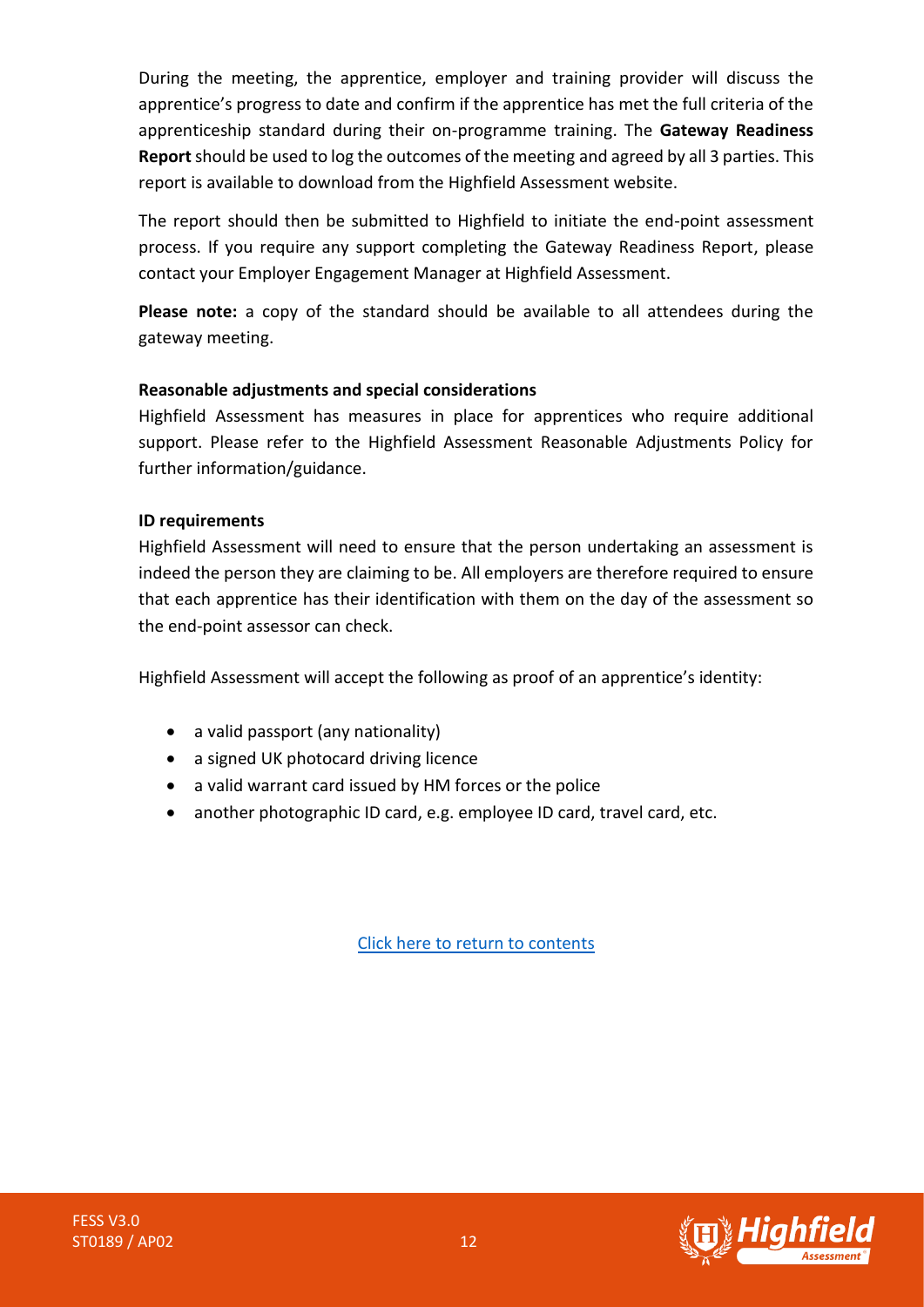## **Fire, Emergency and Security Systems Technician Apprenticeship Standard**

The following pages contain the Fire, Emergency and Security Systems Technician apprenticeship standard and the assessment criteria in a format that is suitable for delivery.

<span id="page-12-0"></span>

| <b>Health and safety and Working Safely</b>                                                                                                                                                                                                                                                                       |                                                                                                                                             |
|-------------------------------------------------------------------------------------------------------------------------------------------------------------------------------------------------------------------------------------------------------------------------------------------------------------------|---------------------------------------------------------------------------------------------------------------------------------------------|
| Knowledge                                                                                                                                                                                                                                                                                                         | <b>Skills</b>                                                                                                                               |
| WS Understand health and safety legislation, codes of practice and safe<br>working practices                                                                                                                                                                                                                      | WSS Operate in a safe working manner by adhering to health and safety<br>legislation, codes of practice and applying safe working practices |
| <b>Knowledge Test</b>                                                                                                                                                                                                                                                                                             |                                                                                                                                             |
| Criteria covered in knowledge test                                                                                                                                                                                                                                                                                |                                                                                                                                             |
| WSK1 Outline health and safety legislation and relevant regulations applicable to fire emergency and security systems<br>WSK2 Outline codes of practice relevant to fire emergency and security systems<br>WSK3 Describe requirements of safe working practices applicable to fire emergency and security systems |                                                                                                                                             |
|                                                                                                                                                                                                                                                                                                                   | Safety Critical / Working safely- Practical skills test                                                                                     |
| Criteria covered in practical skills test                                                                                                                                                                                                                                                                         |                                                                                                                                             |
| Isolates mains electricity safely**<br>Works with a viable loop circuit**                                                                                                                                                                                                                                         |                                                                                                                                             |
| Demonstrates correct use of PPE<br>Demonstrates safe operating practices and adherence to regulations *<br>Carries out dynamic risk assessment and mitigates possible hazards*                                                                                                                                    |                                                                                                                                             |
| <b>Amplification and Guidance</b>                                                                                                                                                                                                                                                                                 |                                                                                                                                             |
| **Safety critical items include isolation of mains electricity and working with a viable loop circuit.<br>*Safety related items                                                                                                                                                                                   |                                                                                                                                             |



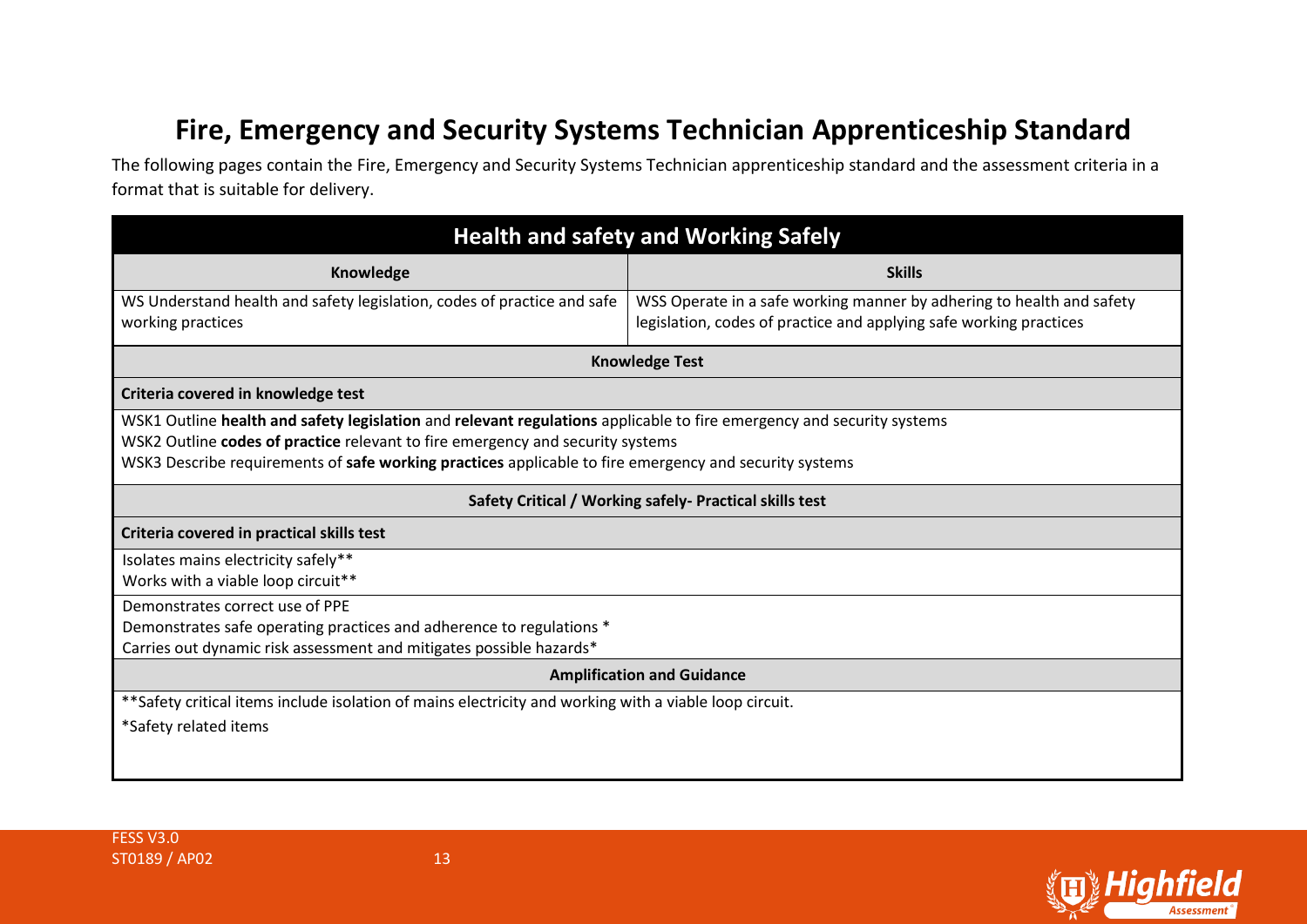**Note: The above criteria assessed by the practical skills test are contextualised to each task and are assessed within the most appropriate task. Therefore, all criteria are not assessed in every task but are assessed across all tasks.** 

**Health and safety legislation** including:

- Health and Safety at Work Act
- Risk assessment method statement
- Health and safety Site induction
- Appropriate Person Protective Equipment (PPE) i.e., suitable workwear, eye protection, ear defenders, gloves etc.

### **Relevant regulations** including:

- Construction Design and Management Regulations 2015
- Electricity at Work Regulations 1989

#### **Codes of practice** including:

- British Security Industry Association (BSIA)
- National Security Inspecorate (NSI):
	- o BSEN50131 (Intruder alarms)
	- o BSEN50132 (CCTV)
	- o BSEN50133 (Access control)
	- o VS7671 (wiring/cables)
	- o BSEN5839 (fire)

#### **Fire**

• BS9999a: Code of practice for fire safety



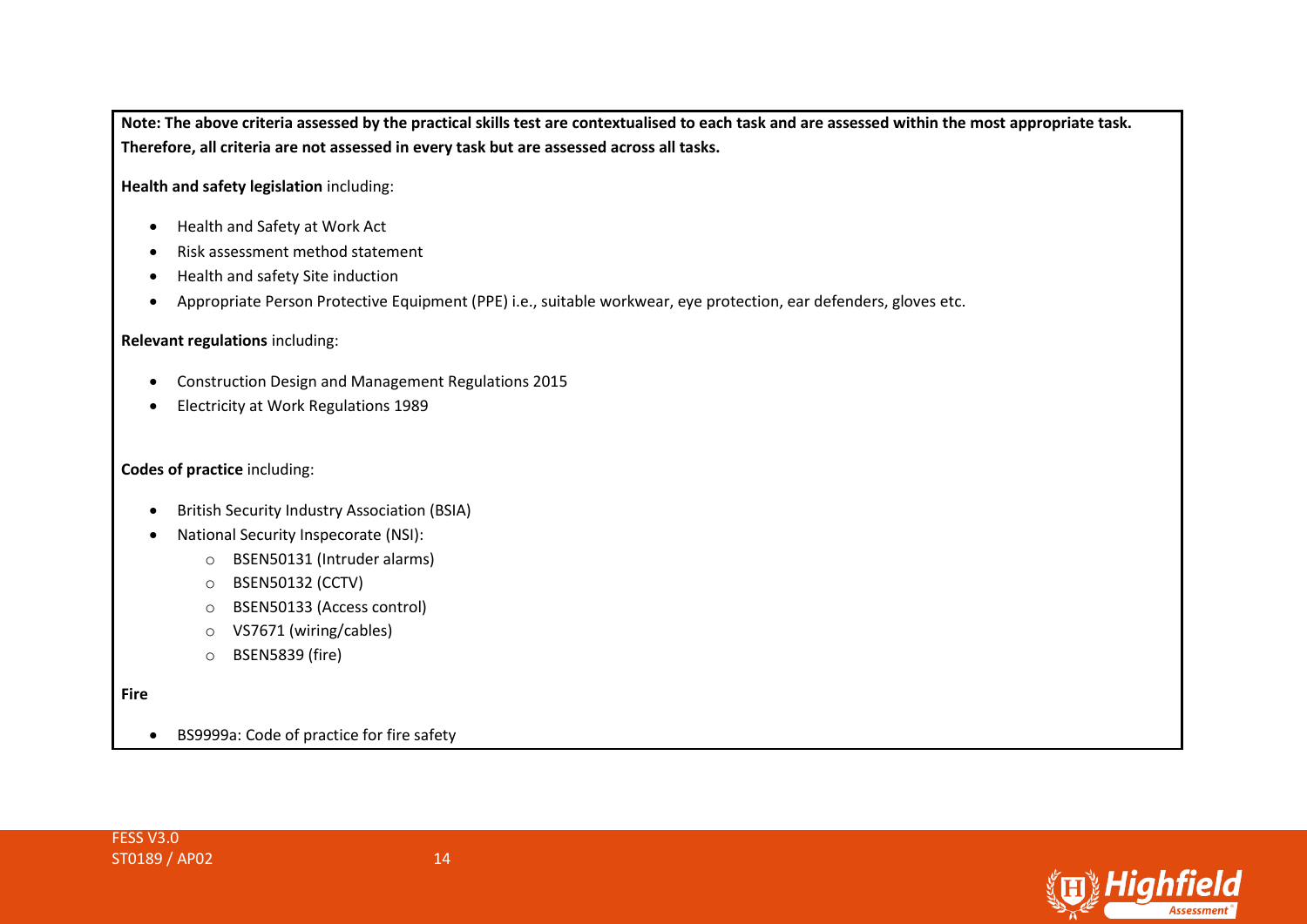• Building Regulations 2010 – Fire safety

**Safe working practices** including:

- Handling of situations and materials
- Working at height
- Housekeeping (reducing of slips and trips)
- Isolation of electrical supplies
- Safe use of tools and equipment

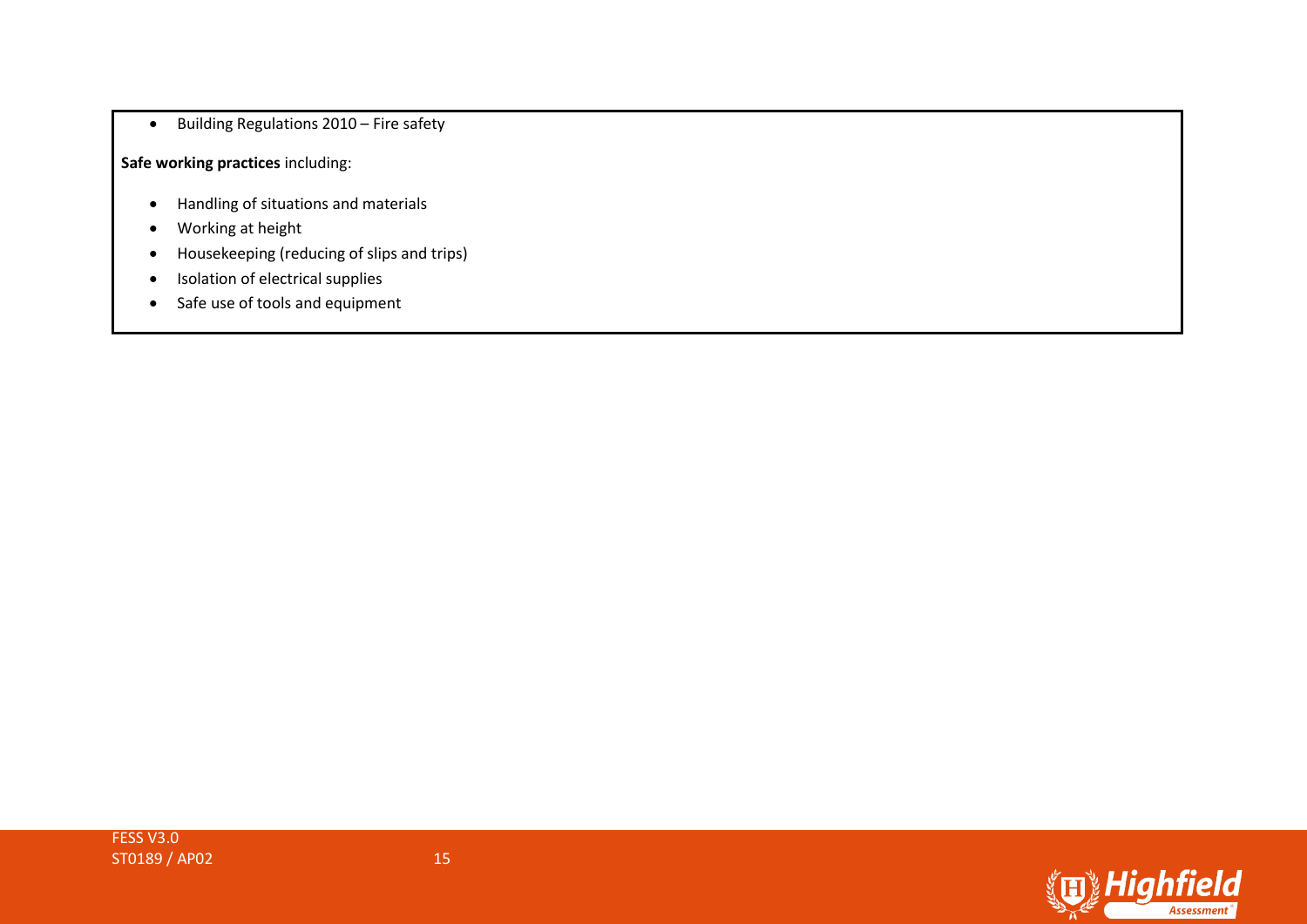| Core systems and core systems techniques                                                                                                                                                                                                                                                                                                                                                                                                                                                                                           |                                                                                                                                                                                                                                         |
|------------------------------------------------------------------------------------------------------------------------------------------------------------------------------------------------------------------------------------------------------------------------------------------------------------------------------------------------------------------------------------------------------------------------------------------------------------------------------------------------------------------------------------|-----------------------------------------------------------------------------------------------------------------------------------------------------------------------------------------------------------------------------------------|
| <b>Knowledge</b>                                                                                                                                                                                                                                                                                                                                                                                                                                                                                                                   | <b>Skills</b>                                                                                                                                                                                                                           |
| CS Understand fundamental design criteria, installation, commissioning,<br>handover and maintenance of fire, emergency lighting, security systems<br>and components.                                                                                                                                                                                                                                                                                                                                                               | CST Contribute to the application of design, planning, installation, testing,<br>commissioning, maintenance, fault diagnosis, service and repair and<br>electrical and electronic techniques on fire, emergency and security<br>systems |
| <b>Knowledge Test</b>                                                                                                                                                                                                                                                                                                                                                                                                                                                                                                              |                                                                                                                                                                                                                                         |
| Criteria covered in knowledge test                                                                                                                                                                                                                                                                                                                                                                                                                                                                                                 |                                                                                                                                                                                                                                         |
| CSK1 Identify fundamental design criteria for fire, emergency lighting, security systems and components<br>CSK2 Describe requirements for installation of fire, emergency lighting, security systems and components<br>CSK3 Outline principles for commissioning of fire, emergency lighting, security systems and components<br>CSK4 Outline how to handover fire, emergency lighting, security systems and components<br>CSK5 Describe requirements for maintenance of fire, emergency lighting, security systems and components |                                                                                                                                                                                                                                         |
|                                                                                                                                                                                                                                                                                                                                                                                                                                                                                                                                    | Core systems techniques - Practical skills test                                                                                                                                                                                         |
| Criteria covered in practical skills test                                                                                                                                                                                                                                                                                                                                                                                                                                                                                          |                                                                                                                                                                                                                                         |
| Identifies faults and non-compliances during takeover process<br>Identifies recommendations to non-compliances during takeover process<br>Rectifies faults during takeover process<br>Records rectifications during takeover process<br>Applies understanding of design and planning of fire, security or emergency lighting systems<br>Demonstrates installation techniques of fire, security or emergency lighting systems<br>Completes installation efficiently                                                                 |                                                                                                                                                                                                                                         |
| <b>Amplification and Guidance</b>                                                                                                                                                                                                                                                                                                                                                                                                                                                                                                  |                                                                                                                                                                                                                                         |

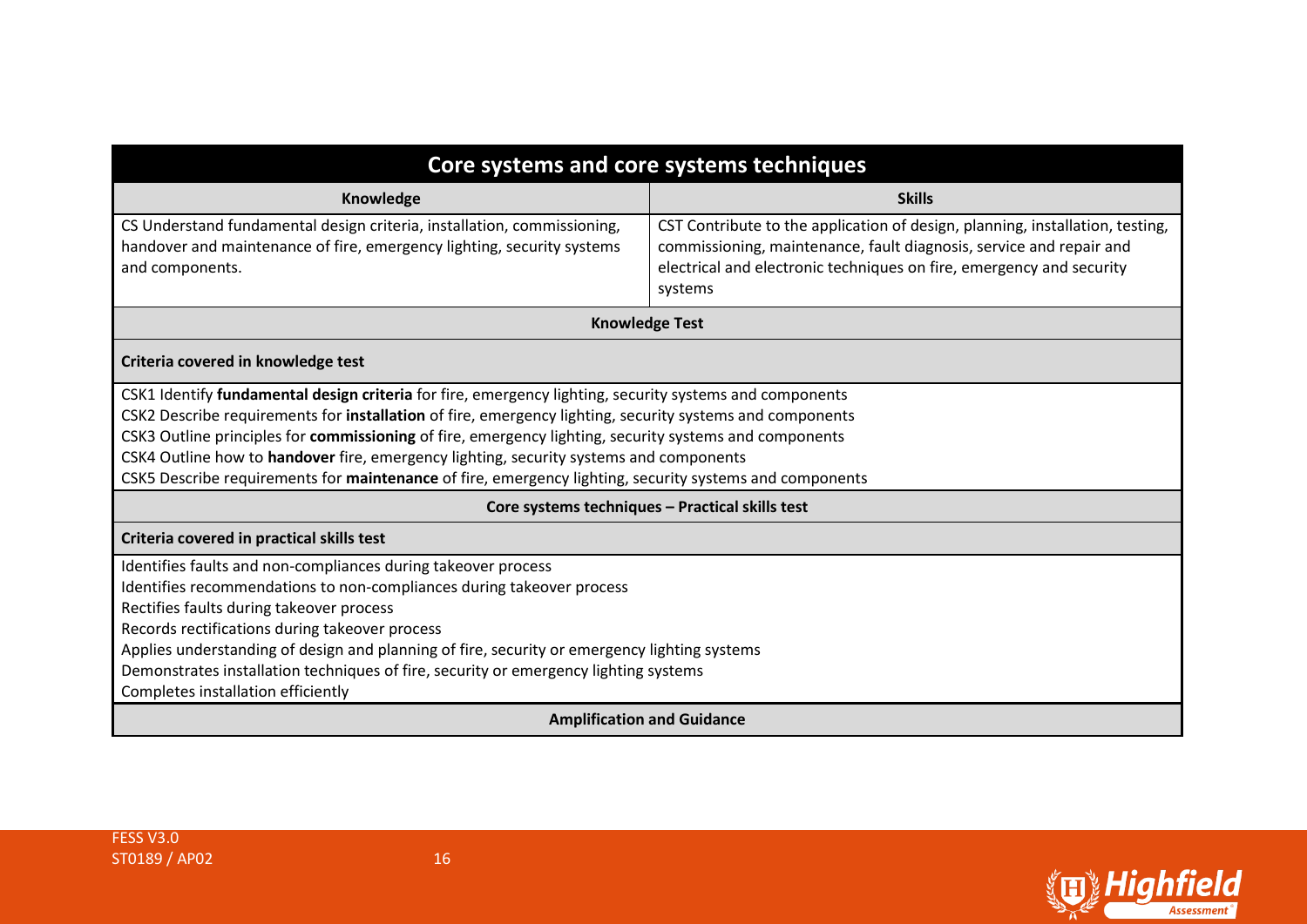**Note: The above criteria assessed by the practical skills test are contextualised to each task and are assessed within the most appropriate task. Therefore, all criteria are not assessed in every task but are assessed across all tasks.** 

**Types of units, cabling and electrical resistance will be assessed**

#### **Fundamental design criteria:**

- Looking to meet the clients' requirements
- Designing using the standards to the best quality

#### **Installation:**

- Components installed in appropriate places and zones
- Ensure work is carried out within the specification and standards.

#### **Commissioning:**

• Systems to be in accordance with codes of practice and current legislations.

#### **Handover:**

- Explain the operation to the customer thoroughly, including the system itself and how it works, and ensure they are able to activate the system themselves
- Inform customer on contact details
- Complete the logbook on handover

#### **Maintenance:**

- Systems must be checked on regular basis to ensure the system is operating correctly
- Standby batteries are up to specification and replace them if required
- If you notice something isn't up to specification, notify the customer and note in logbook.



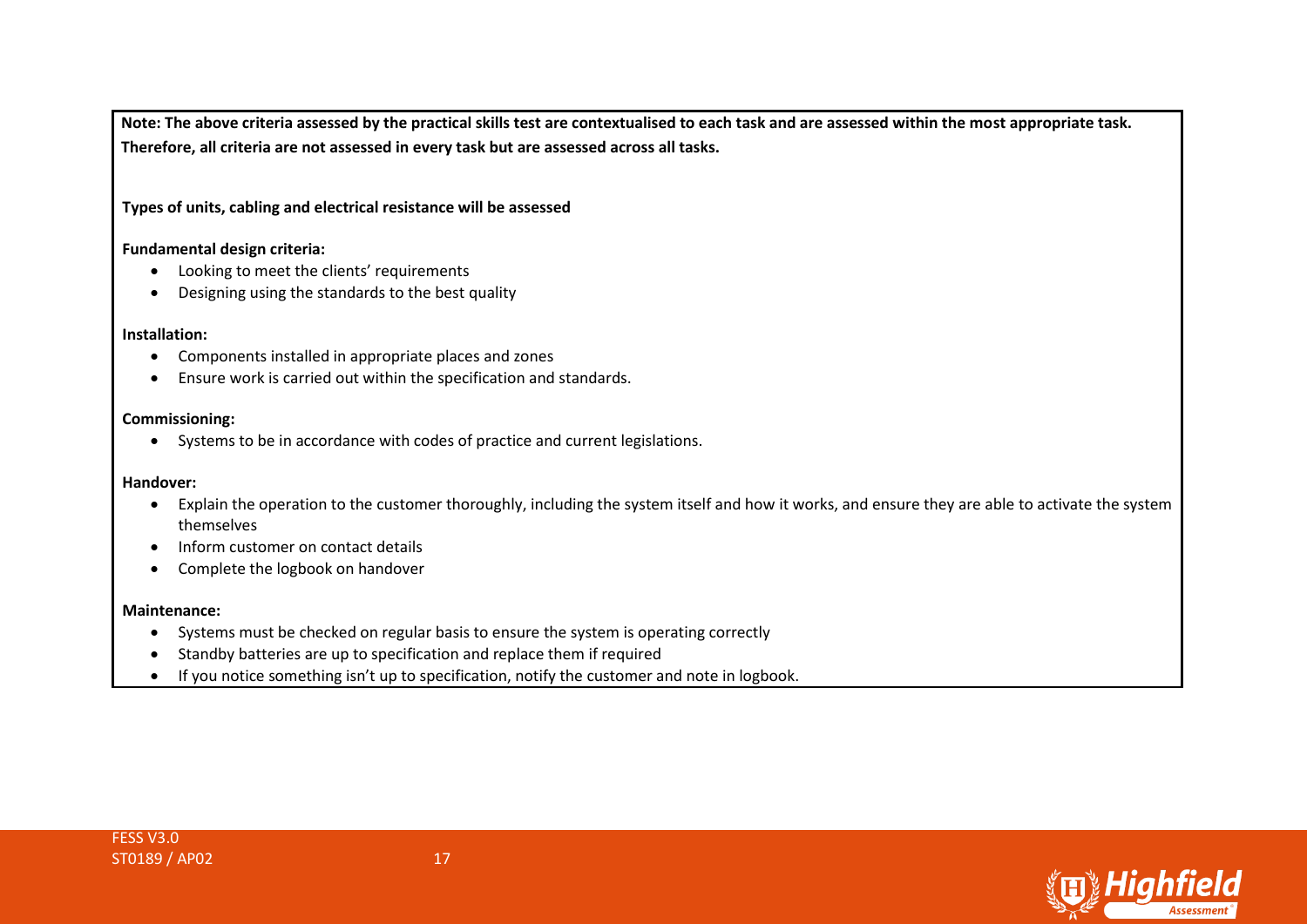| <b>Electrical and electronic principles</b>                                                                                                                   |
|---------------------------------------------------------------------------------------------------------------------------------------------------------------|
| Knowledge                                                                                                                                                     |
| EEP. Installation and testing techniques for electrical and electronic components, equipment and control systems for fire, emergency and security<br>systems. |
| <b>Knowledge Test</b>                                                                                                                                         |
| Criteria covered in knowledge test                                                                                                                            |
| EEPK1 Outline Installation and testing techniques for electrical and electronic components, equipment and control systems for fire, emergency and             |
| security systems.                                                                                                                                             |
| <b>Amplification and Guidance</b>                                                                                                                             |
| Installation and testing techniques:                                                                                                                          |
| Emphasis on testing and commissioning                                                                                                                         |
| Connection to control panels                                                                                                                                  |

• British Standards such as BS7671

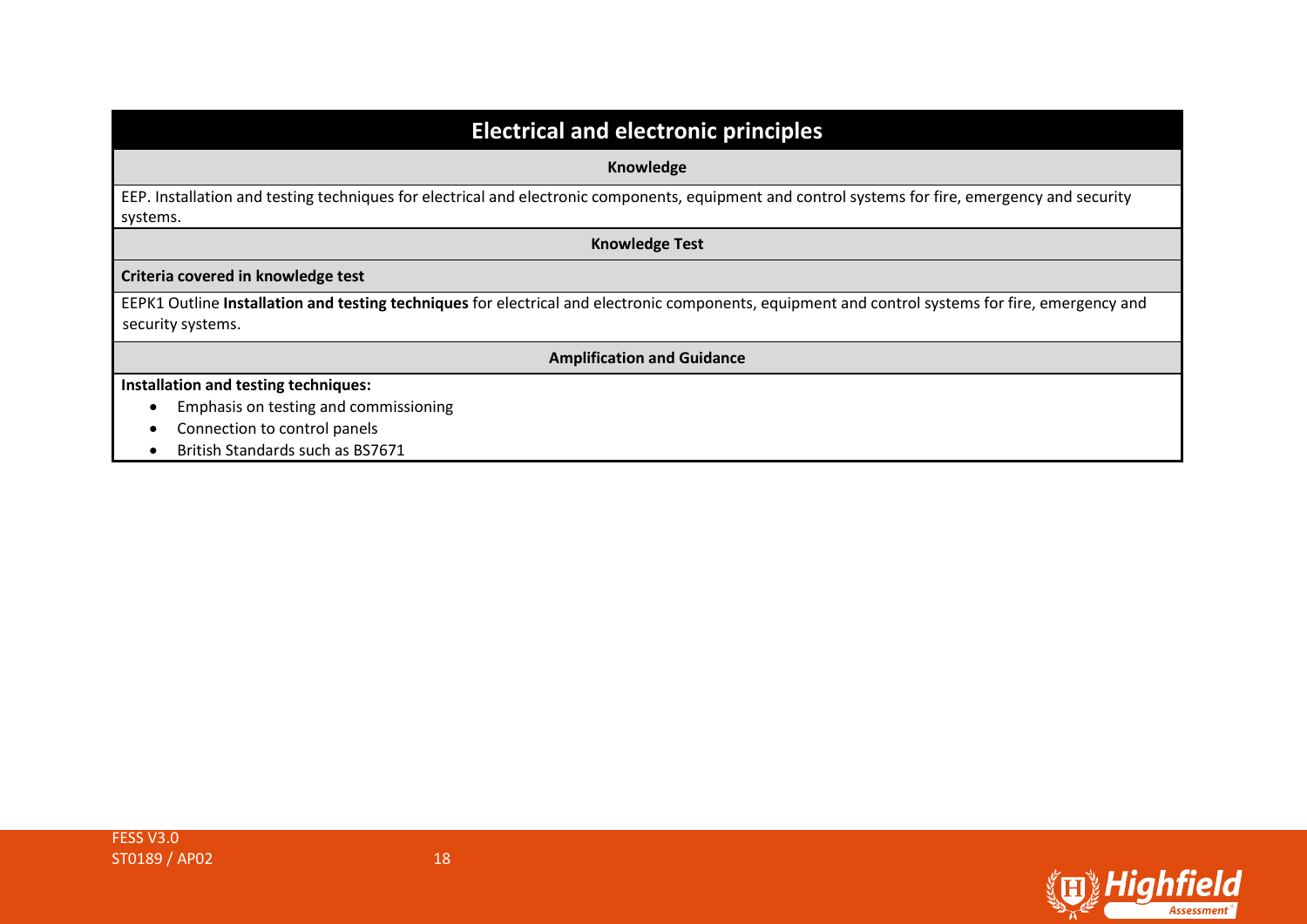| <b>Practices and procedures</b>                                                                                                                                                             |
|---------------------------------------------------------------------------------------------------------------------------------------------------------------------------------------------|
| Knowledge                                                                                                                                                                                   |
| PPK. Understand fundamental principles and quality processes associated with industry and company codes of practices                                                                        |
| <b>Knowledge Test</b>                                                                                                                                                                       |
| Criteria covered in knowledge test                                                                                                                                                          |
| PPK1 Outline the fundamental principles associated with industry and company codes of practice<br>PPK2 Outline the quality processes associated with industry and company codes of practice |
| <b>Amplification and Guidance</b>                                                                                                                                                           |
| <b>Fundamental principles including:</b>                                                                                                                                                    |
| use of Risk Assessment Method Statements (RAMS)<br>British Standards associated with what is being fitted.                                                                                  |
| <b>Quality processes including:</b><br>relevant quality manual<br>sign off for design and commissioning<br>$\mathbf{r}$ , and $\mathbf{r}$ , and $\mathbf{r}$ , and $\mathbf{r}$            |

• understanding certification

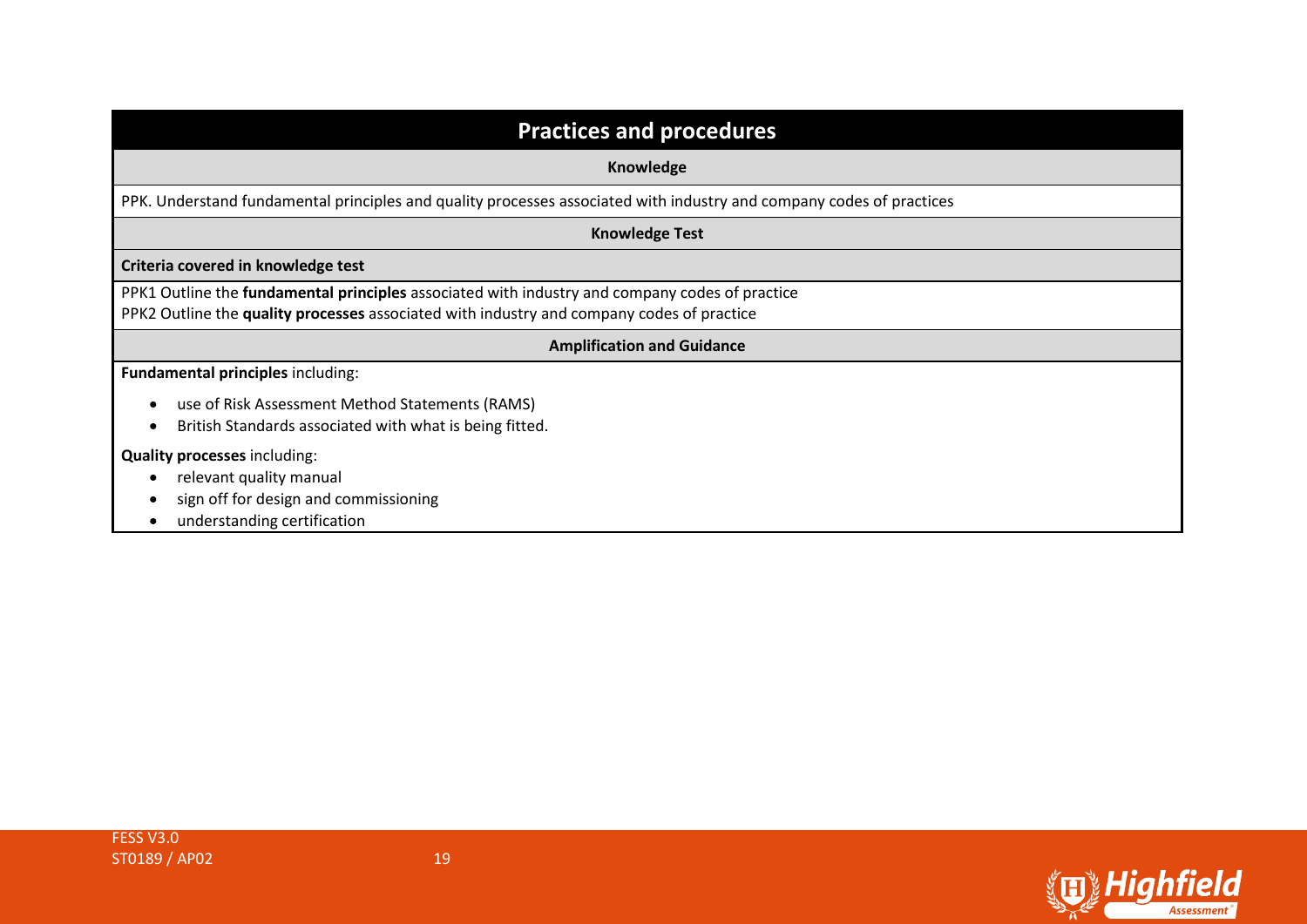| <b>System technologies</b>                                                                                                                                                                                                                                                          |                                                                                                                                                                                                             |
|-------------------------------------------------------------------------------------------------------------------------------------------------------------------------------------------------------------------------------------------------------------------------------------|-------------------------------------------------------------------------------------------------------------------------------------------------------------------------------------------------------------|
| Knowledge                                                                                                                                                                                                                                                                           | <b>Skills</b>                                                                                                                                                                                               |
| STK Understand how to store, retrieve, manipulate, transmit or receive<br>data/information electronically in a digital form across a range of ICT<br>applications (e.g. personal computers, digital transmission over IP,<br>email, mobile communication technology)                | STS. Operate a range of ICT equipment and systems to store, retrieve,<br>manipulate, transmit or receive digital data and electronic information in<br>applications and environments applicable to the role |
|                                                                                                                                                                                                                                                                                     | <b>Knowledge Test</b>                                                                                                                                                                                       |
| Criteria covered in knowledge test                                                                                                                                                                                                                                                  |                                                                                                                                                                                                             |
| STK1 Identify how to store, retrieve, and manipulate data and information electronically in a digital form across a range of ICT applications<br>STK2 Identify how to transmit and receive data and information electronically in a digital form across a range of ICT applications |                                                                                                                                                                                                             |
|                                                                                                                                                                                                                                                                                     | <b>Practical skills test</b>                                                                                                                                                                                |
| Criteria covered in practical skills test                                                                                                                                                                                                                                           |                                                                                                                                                                                                             |
| Operates programming and control equipment effectively                                                                                                                                                                                                                              |                                                                                                                                                                                                             |
|                                                                                                                                                                                                                                                                                     | <b>Amplification and Guidance</b>                                                                                                                                                                           |
|                                                                                                                                                                                                                                                                                     | Note: The above criteria assessed by the practical skills test are contextualised to each task and are assessed within the most appropriate task.                                                           |
| Therefore, all criteria are not assessed in every task but are assessed across all tasks.                                                                                                                                                                                           |                                                                                                                                                                                                             |
| Store data:                                                                                                                                                                                                                                                                         |                                                                                                                                                                                                             |
| Cloud                                                                                                                                                                                                                                                                               |                                                                                                                                                                                                             |
| <b>External Hard Drive</b>                                                                                                                                                                                                                                                          |                                                                                                                                                                                                             |
| <b>CD</b>                                                                                                                                                                                                                                                                           |                                                                                                                                                                                                             |
| <b>DVD</b>                                                                                                                                                                                                                                                                          |                                                                                                                                                                                                             |
| USB flash drive                                                                                                                                                                                                                                                                     |                                                                                                                                                                                                             |
| NAS drive                                                                                                                                                                                                                                                                           |                                                                                                                                                                                                             |

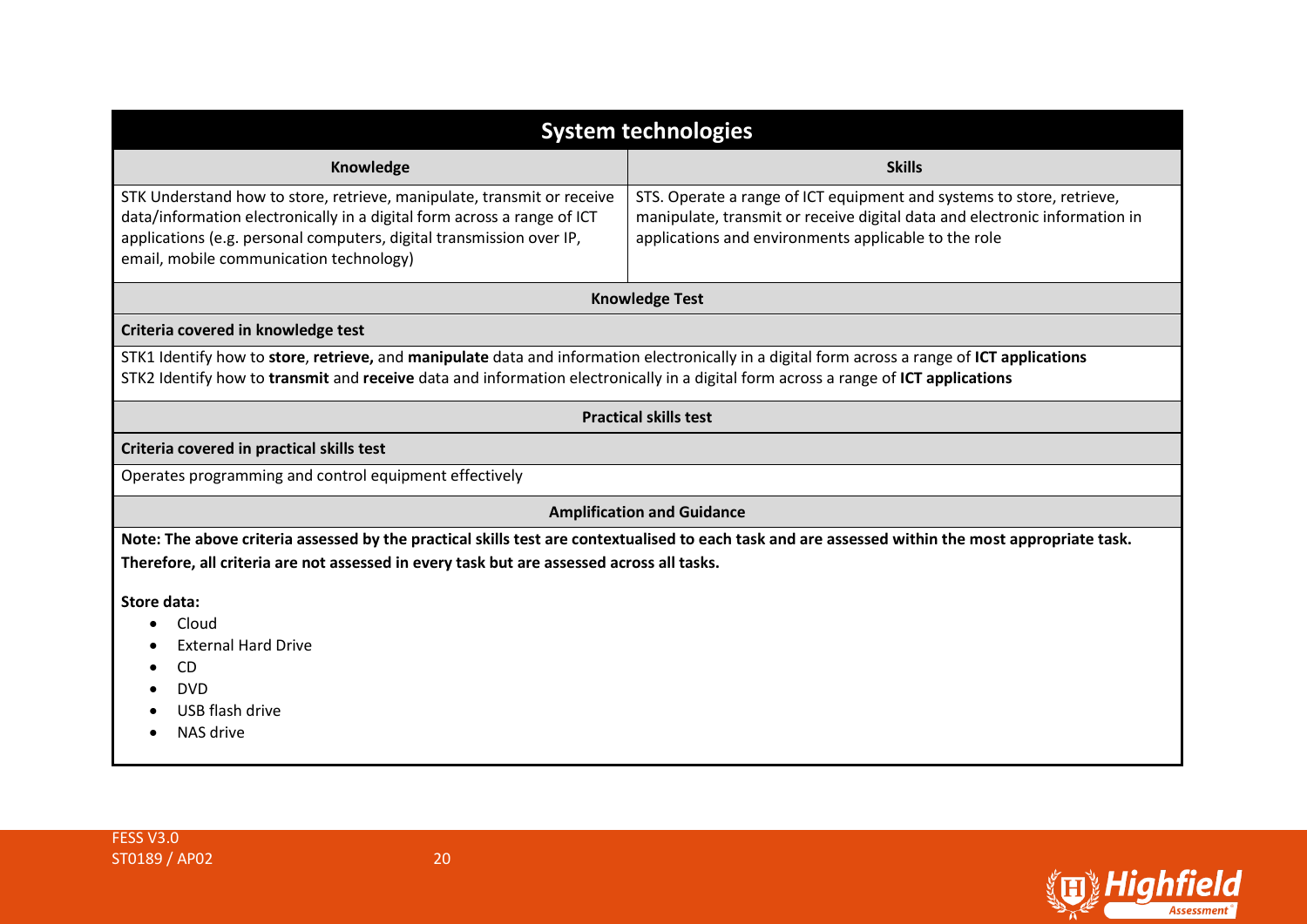### **Retrieve data**

• how to obtain data from a database management system

### **Manipulate data**

- cleanse data
- rearrange data
- restructure data

### **Transmit data**

- sending data
- receiving data
- wireless transmission

#### **Receive data:**

• Serial transmission of data over the internet

#### **ICT applications including:**

- personal computers
- digital transmission over IP
- email
- mobile communication technology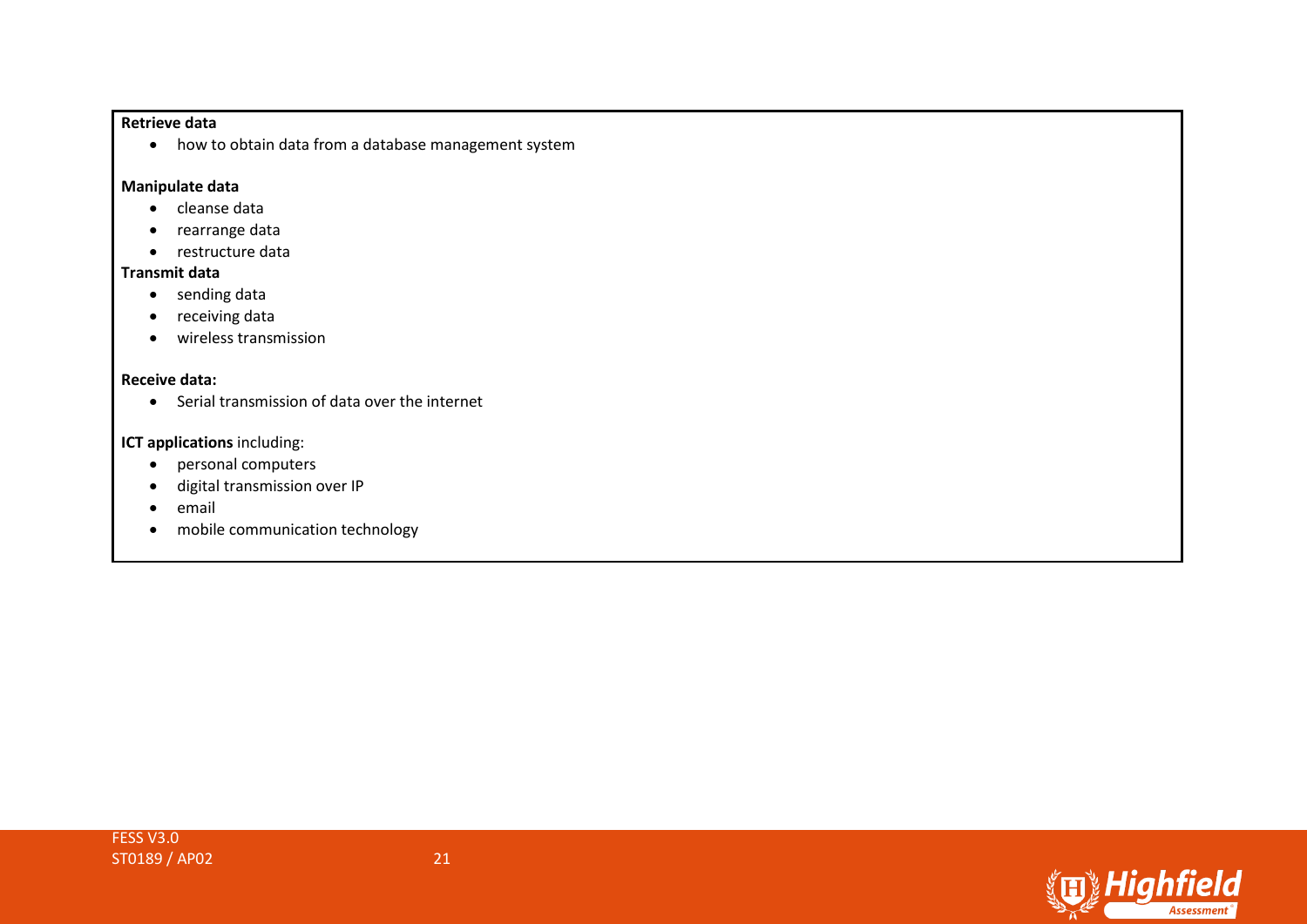| <b>Communication</b>                                                                                                                                                                                                                                            |
|-----------------------------------------------------------------------------------------------------------------------------------------------------------------------------------------------------------------------------------------------------------------|
| Knowledge                                                                                                                                                                                                                                                       |
| CK. Understand different communication styles, how to communicate in a clear, articulate and appropriate manner and how to adapt communication<br>styles to suit different situations                                                                           |
| <b>Knowledge Test</b>                                                                                                                                                                                                                                           |
| Criteria covered in knowledge test                                                                                                                                                                                                                              |
| CK1 Outline different communication styles<br>CK2 Describe how to communicate in a clear, articulate and appropriate manner<br>CK3 Describe how to adapt the communication style to suit different situations in the fire emergency and security systems sector |
| <b>Amplification and Guidance</b>                                                                                                                                                                                                                               |
| <b>Communication styles including:</b>                                                                                                                                                                                                                          |
| assertive                                                                                                                                                                                                                                                       |
| passive                                                                                                                                                                                                                                                         |
| aggressive                                                                                                                                                                                                                                                      |
| submissive<br>manipulative                                                                                                                                                                                                                                      |
|                                                                                                                                                                                                                                                                 |
| Adapt the communication style:                                                                                                                                                                                                                                  |
| ensure you don't use technical terms when speaking with a client, as they may not fully understand what you mean                                                                                                                                                |
| Vary your volume depending on the type of client to fit the situation.                                                                                                                                                                                          |
| If communicating online, try to avoid too many back-and-forth messages by getting as much information over as early and clearly as possible                                                                                                                     |



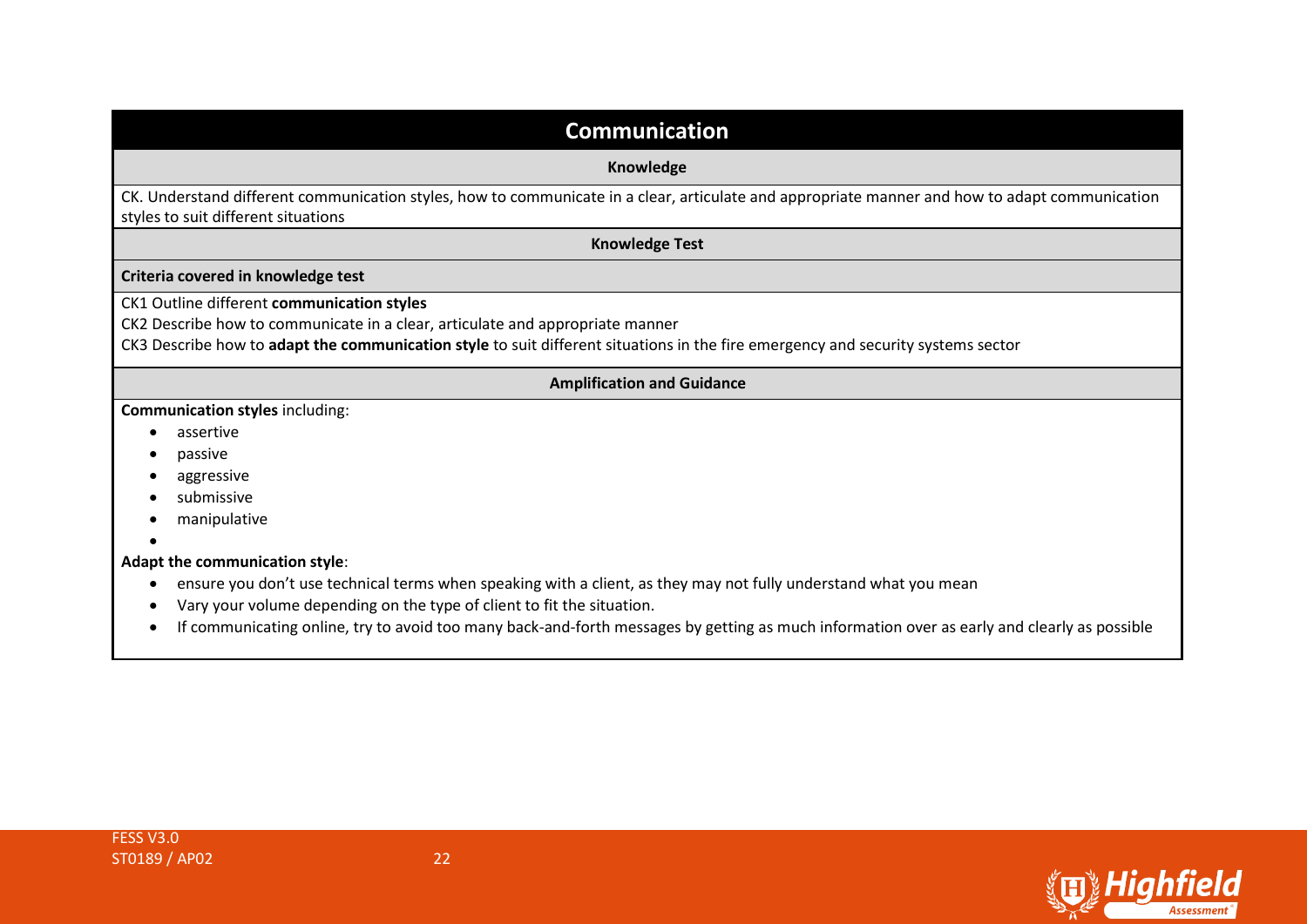| <b>Commercial awareness</b>                                                                                                                                        |
|--------------------------------------------------------------------------------------------------------------------------------------------------------------------|
| <b>Knowledge</b>                                                                                                                                                   |
| CAK Understand commercial risks and responsibilities                                                                                                               |
| <b>Knowledge Test</b>                                                                                                                                              |
| Criteria covered in knowledge test                                                                                                                                 |
| CAK1 Describe commercial risks and responsibilities applicable to fire emergency and security systems                                                              |
| <b>Amplification and Guidance</b>                                                                                                                                  |
| Risks including:<br>deadlines to meet<br>penalty clauses                                                                                                           |
| Responsibilities including:<br>managing time<br>resource and job planning for economy<br>$\bullet$<br>business and client convenience<br>sound business principles |

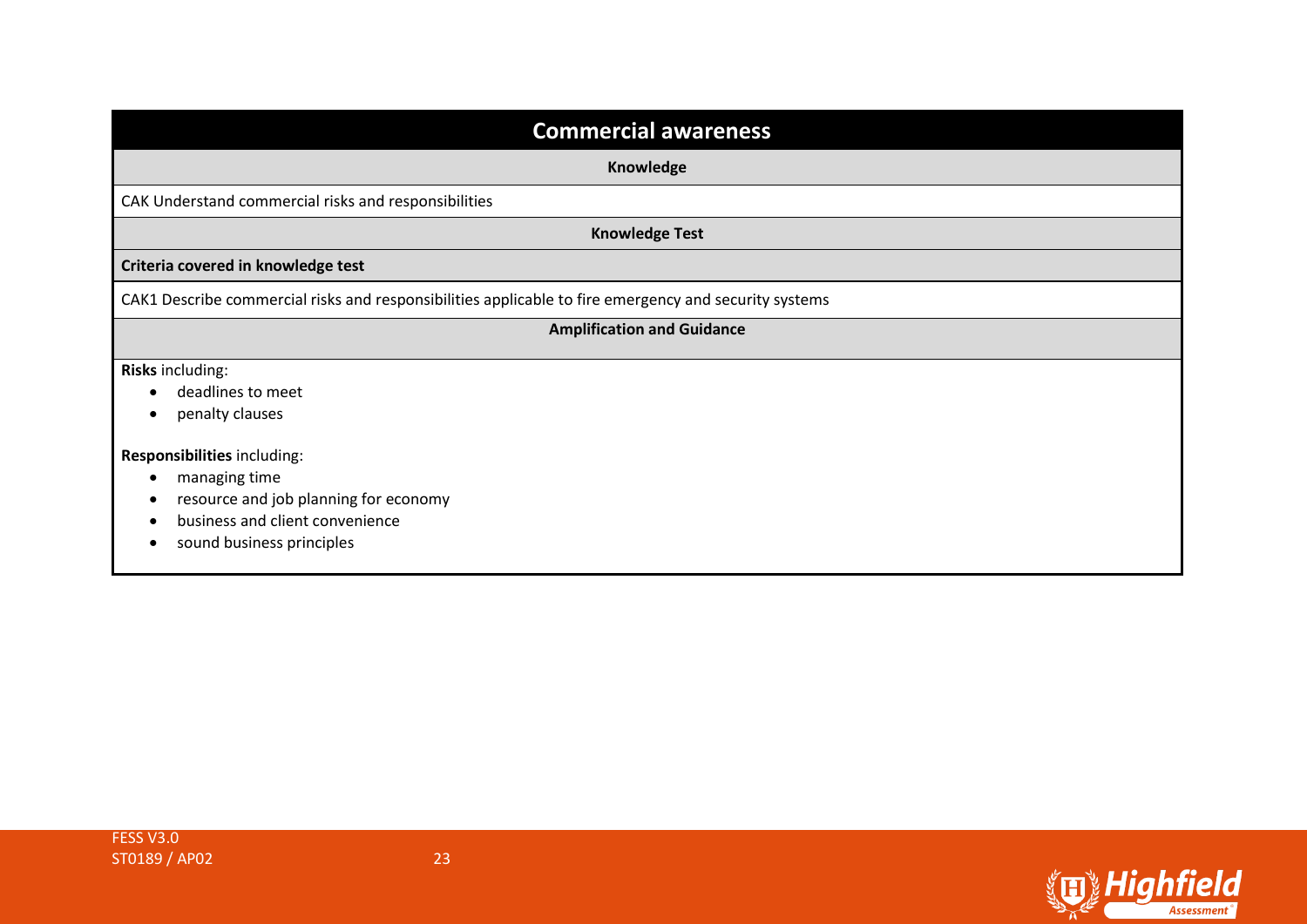| <b>Customer service</b>                                                                                                                                                                                                 |
|-------------------------------------------------------------------------------------------------------------------------------------------------------------------------------------------------------------------------|
| Knowledge                                                                                                                                                                                                               |
| CSK. Understand the principles of high-quality customer service and the needs of others                                                                                                                                 |
| <b>Knowledge Test</b>                                                                                                                                                                                                   |
| Criteria covered in knowledge test                                                                                                                                                                                      |
| CSK1 Describe principles of high quality customer service applicable to the fire emergency and security sector<br>CSK2 Describe the specific needs of others when working within the fire emergency and security sector |
| <b>Amplification and Guidance</b>                                                                                                                                                                                       |
| High quality customer service including:                                                                                                                                                                                |
| building and maintaining relationships                                                                                                                                                                                  |
| managing conflict and dispute                                                                                                                                                                                           |
| offering sound and mutually productive information                                                                                                                                                                      |
| advice and guidance.                                                                                                                                                                                                    |
| Specific needs including:                                                                                                                                                                                               |
| speaking clearly                                                                                                                                                                                                        |
| don't use technical terms as the client may not understand                                                                                                                                                              |
| keep in mind GDPR and data protection                                                                                                                                                                                   |
| remember general customer service                                                                                                                                                                                       |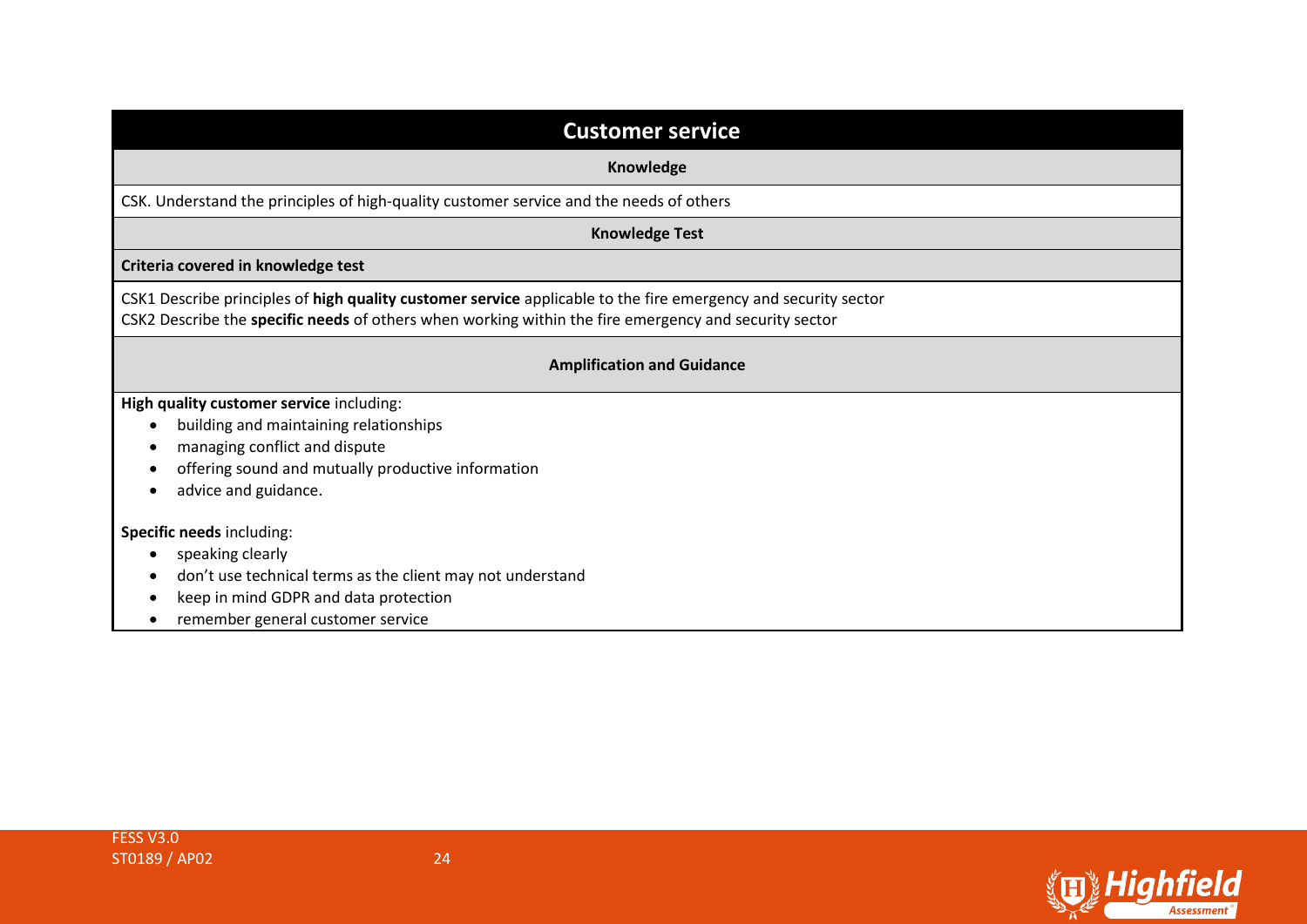| <b>Environmental principles</b>                                                                                                                                                                                                                                                                                                                                                         |
|-----------------------------------------------------------------------------------------------------------------------------------------------------------------------------------------------------------------------------------------------------------------------------------------------------------------------------------------------------------------------------------------|
|                                                                                                                                                                                                                                                                                                                                                                                         |
| Knowledge                                                                                                                                                                                                                                                                                                                                                                               |
| EPK. Understand the importance of compliance with environmental legislation and the impact of processes and technologies associated with fire,<br>emergency and security systems.                                                                                                                                                                                                       |
| <b>Knowledge Test</b>                                                                                                                                                                                                                                                                                                                                                                   |
| Criteria covered in knowledge test                                                                                                                                                                                                                                                                                                                                                      |
| EPK1 Describe how to comply with environmental legislation                                                                                                                                                                                                                                                                                                                              |
| EPK2 Describe the impact of environmental legislation on processes and technologies associated with fire, emergency and security systems.                                                                                                                                                                                                                                               |
| <b>Amplification and Guidance</b>                                                                                                                                                                                                                                                                                                                                                       |
| Environmental legislation: Including culture of re-use and recycle                                                                                                                                                                                                                                                                                                                      |
| WEEE Regulations (Waste electrical electronic equipment) UKWE regulations 2013 and EUWE regulations 2012. Offer facilities that you can<br>return/recycle electronic items, usually dealt with by the distributor.                                                                                                                                                                      |
| Dangers of asbestos: If the material containing asbestos is damaged, it can release a fine dust that contains asbestos fibres. When this dust is breathed<br>in, the fibres enter the lungs which, over time, could lead to lung damage. However, it would take long-term exposure to the asbestos fibres, usually<br>over many years, before the possibility of developing asbestosis. |

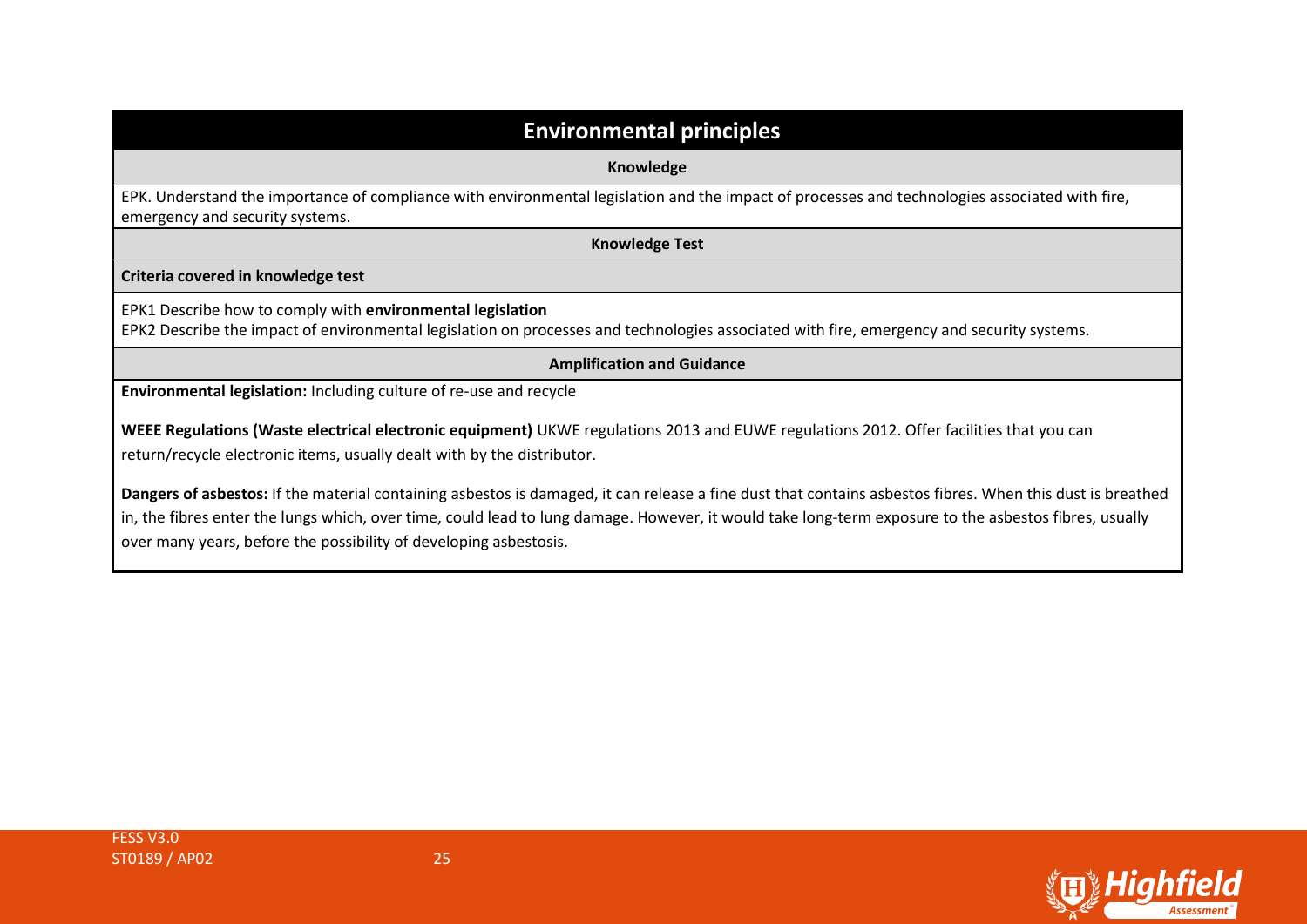| <b>Supervisory</b>                                                                                                                                                                                                                             |
|------------------------------------------------------------------------------------------------------------------------------------------------------------------------------------------------------------------------------------------------|
| <b>Skills</b>                                                                                                                                                                                                                                  |
| S. Take responsibility for own work and safety and welfare of others. Oversee and organise the programme of work and work environment. Carry out<br>work and manage resources in an environmentally friendly manner.                           |
| <b>Core Supervisory - Practical skills test</b>                                                                                                                                                                                                |
| Pass criteria covered in practical skills test                                                                                                                                                                                                 |
| Complete work tasks in a timely manner<br>Carry out work tasks in an environmentally friendly manner<br>Works with maximum efficiency during all tasks                                                                                         |
| Note: The above criteria assessed by the practical skills test are contextualised to each task and are assessed within the most appropriate task.<br>Therefore, all criteria are not assessed in every task but are assessed across all tasks. |

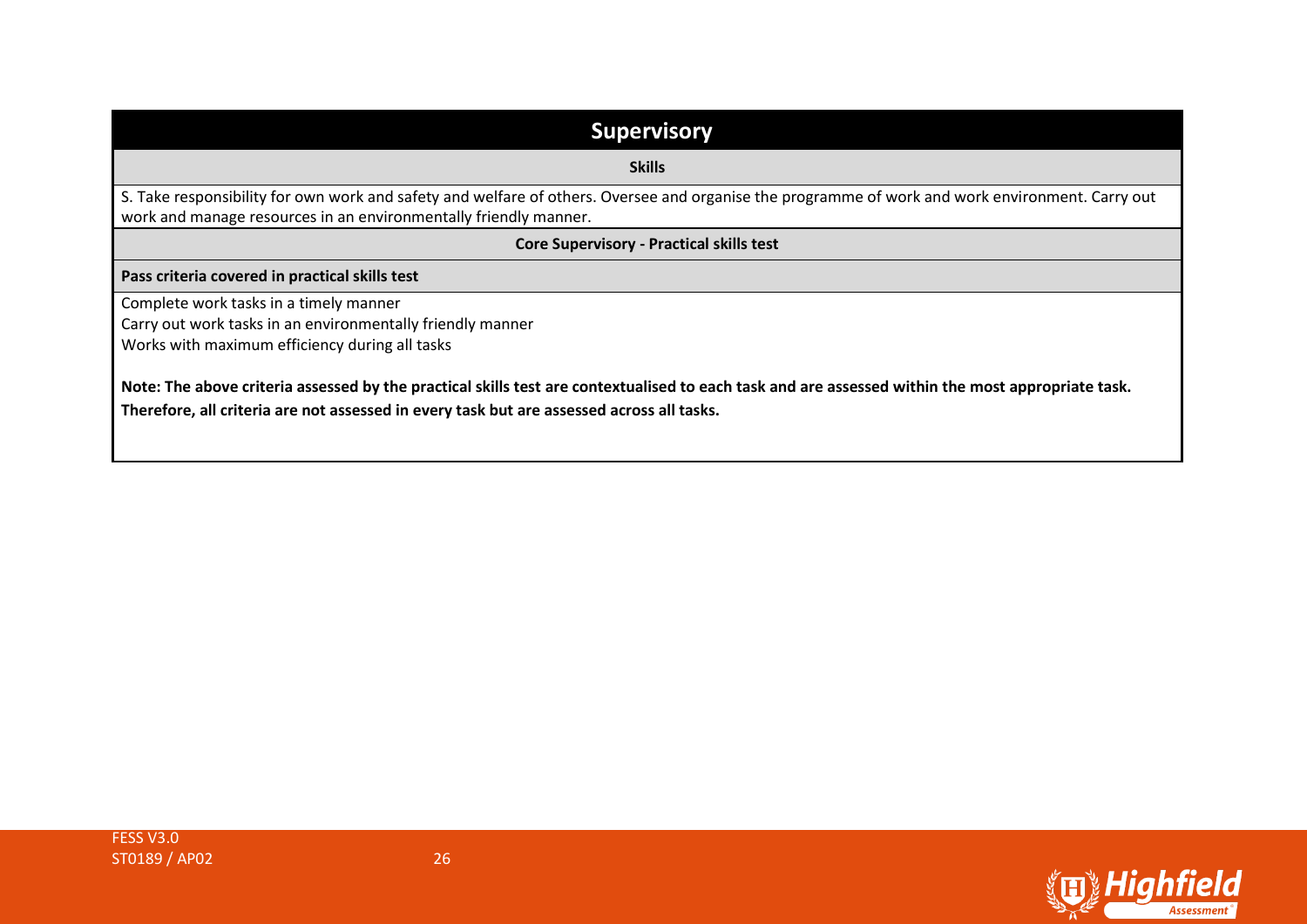### **Behaviours**

#### **Professional discussion**

#### **Pass criteria covered in the professional discussion**

B1 Develop and retain trust with customers and colleagues by undertaking responsibilities in an ethical and empathetic manner

B2 Show commitment through being punctual, reliable, diligent and professional

B3 Take responsibility for own judgements and actions to achieve quality focussed outcomes

B4 Demonstrate drive and flexibility in fulfilling requirements of role

B5 Take responsibility and fulfil own development and the needs of others

B6 Keep up to date with best practice

B7 Maintain continuous professional development

B8 Work productively and engage with colleagues, clients, other trades, suppliers and the public

B9 Take responsibility for promoting a healthy and safe working environment

B10 Give consideration to appropriate use of resources and own actions taking into account the impact on environmental, social and economic factors

#### **Distinction criteria covered in the professional discussion**

*B11 Use initiative to seek continuous professional development opportunities*

*B12 Show willingness to work above and beyond what is required*

*B13 Share best practice with colleagues*

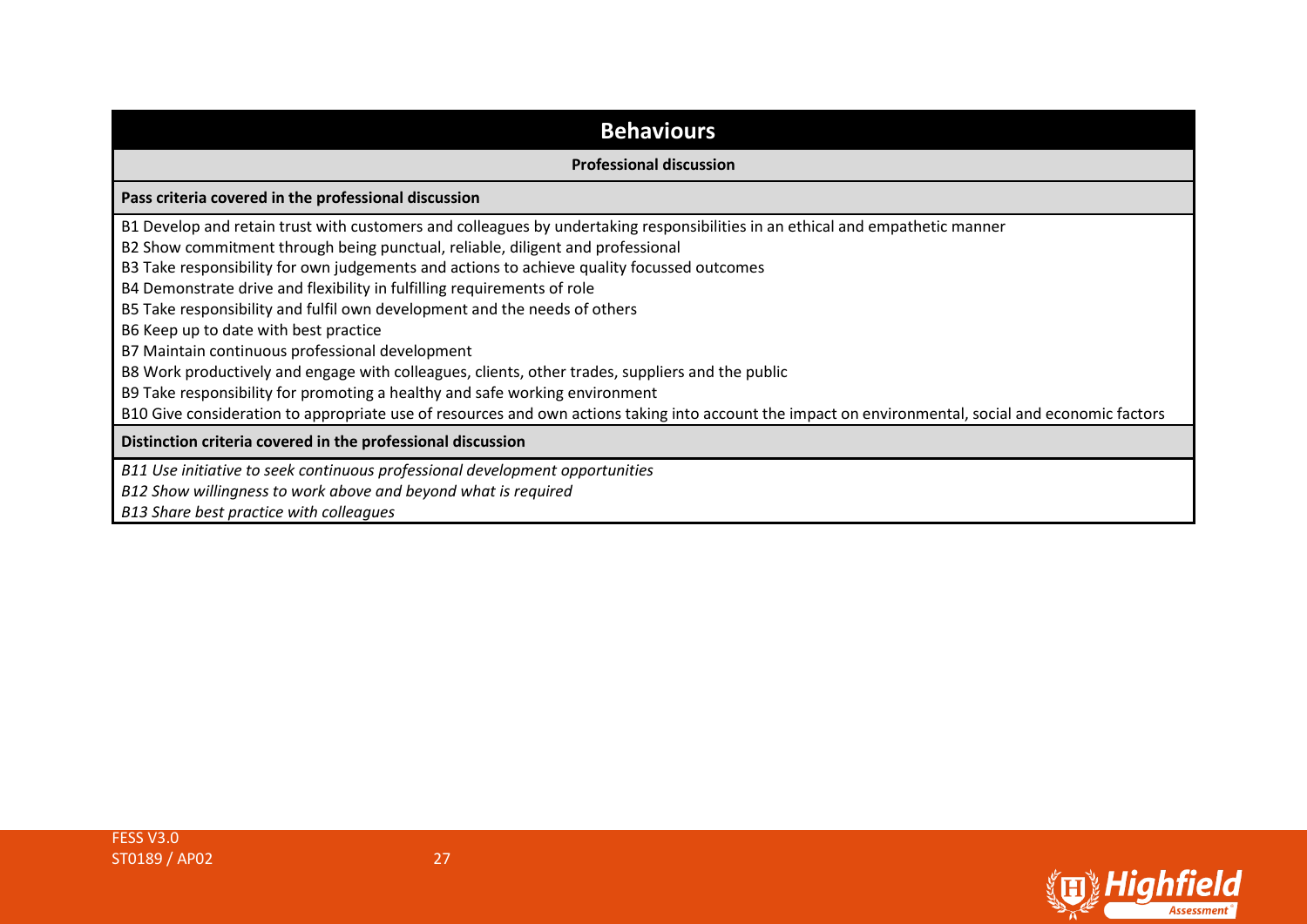## **Option 1: Fire**

<span id="page-27-0"></span>

| <b>Option 1: Fire</b>                                                                                                                                                                                                                                                                                                                                                                                                                                                   |                                                                                                                                                                                                                                                                     |  |  |
|-------------------------------------------------------------------------------------------------------------------------------------------------------------------------------------------------------------------------------------------------------------------------------------------------------------------------------------------------------------------------------------------------------------------------------------------------------------------------|---------------------------------------------------------------------------------------------------------------------------------------------------------------------------------------------------------------------------------------------------------------------|--|--|
| <b>Knowledge and Skills</b>                                                                                                                                                                                                                                                                                                                                                                                                                                             |                                                                                                                                                                                                                                                                     |  |  |
| FK. Understand the relationship of fire detection and alarms to the fire<br>industry, the principles and features for design criteria and the methods of<br>surveying new and existing systems. The Planning and project<br>management for system installation, commissioning and handover<br>(including zone charts). The preventative and corrective maintenance of<br>fire detection and alarm systems, emergency systems and components.                            | FS. Apply and implement system design, planning, installation, testing,<br>commissioning and handover. Carry out preventative and corrective<br>maintenance, diagnosis and repair faults, of fire detection and alarm and<br>other emergency systems and components |  |  |
|                                                                                                                                                                                                                                                                                                                                                                                                                                                                         | <b>Knowledge Test</b>                                                                                                                                                                                                                                               |  |  |
| Criteria covered in knowledge test                                                                                                                                                                                                                                                                                                                                                                                                                                      |                                                                                                                                                                                                                                                                     |  |  |
| FK1 Describe the relationship of fire detection and alarms to the fire industry<br>FK2 Outline the principles and features for design criteria and the methods of surveying new and existing systems.<br>FK3 Describe the planning and project management for system installation, commissioning and handover (including zone charts).<br>FK4 Outline the preventative and corrective maintenance of fire detection and alarm systems, emergency systems and components |                                                                                                                                                                                                                                                                     |  |  |
| <b>Pathway - Practical skills test</b>                                                                                                                                                                                                                                                                                                                                                                                                                                  |                                                                                                                                                                                                                                                                     |  |  |
| Criteria covered in practical skills test                                                                                                                                                                                                                                                                                                                                                                                                                               |                                                                                                                                                                                                                                                                     |  |  |
| Completes takeover documentation accurately<br>Completes documentation in detail<br>Selects and uses compliant ancillary equipment to meet specification<br>Carries out installation of cables correctly and in a compliant manner<br>Completes functionality testing accurately to industry standards to ensure system operation*<br>Identifies non-compliances and variations during commissioning<br>Completes electrical testing during commissioning               |                                                                                                                                                                                                                                                                     |  |  |



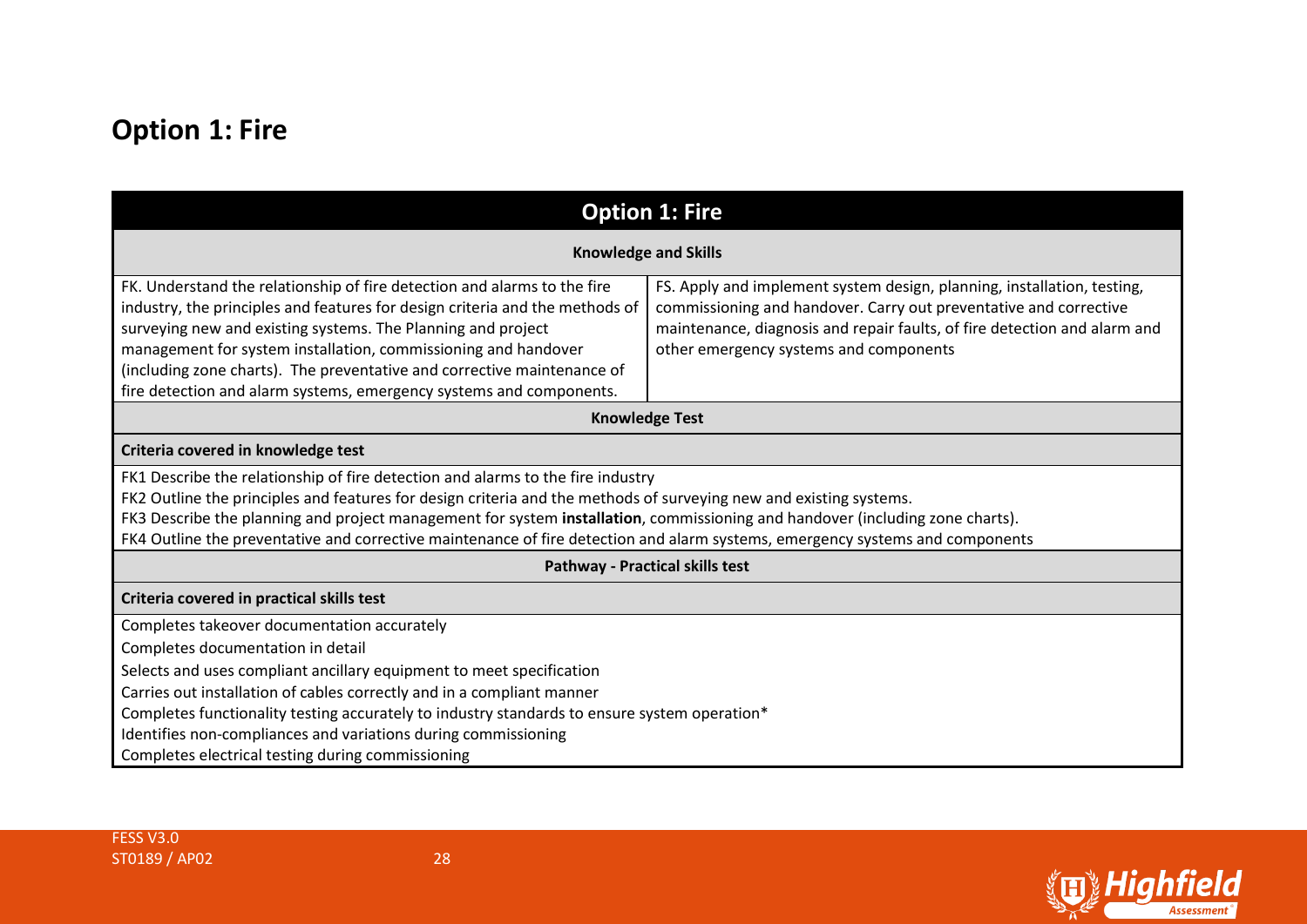Completes commissioning documentation accurately

**Note: The above criteria assessed by the practical skills test are contextualised to each task and are assessed within the most appropriate task. Therefore, all criteria are not assessed in every task but are assessed across all tasks.** 

**Amplification and Guidance**

**Installation** including:

- wireless technology
- alarm transmission systems and aspirating systems

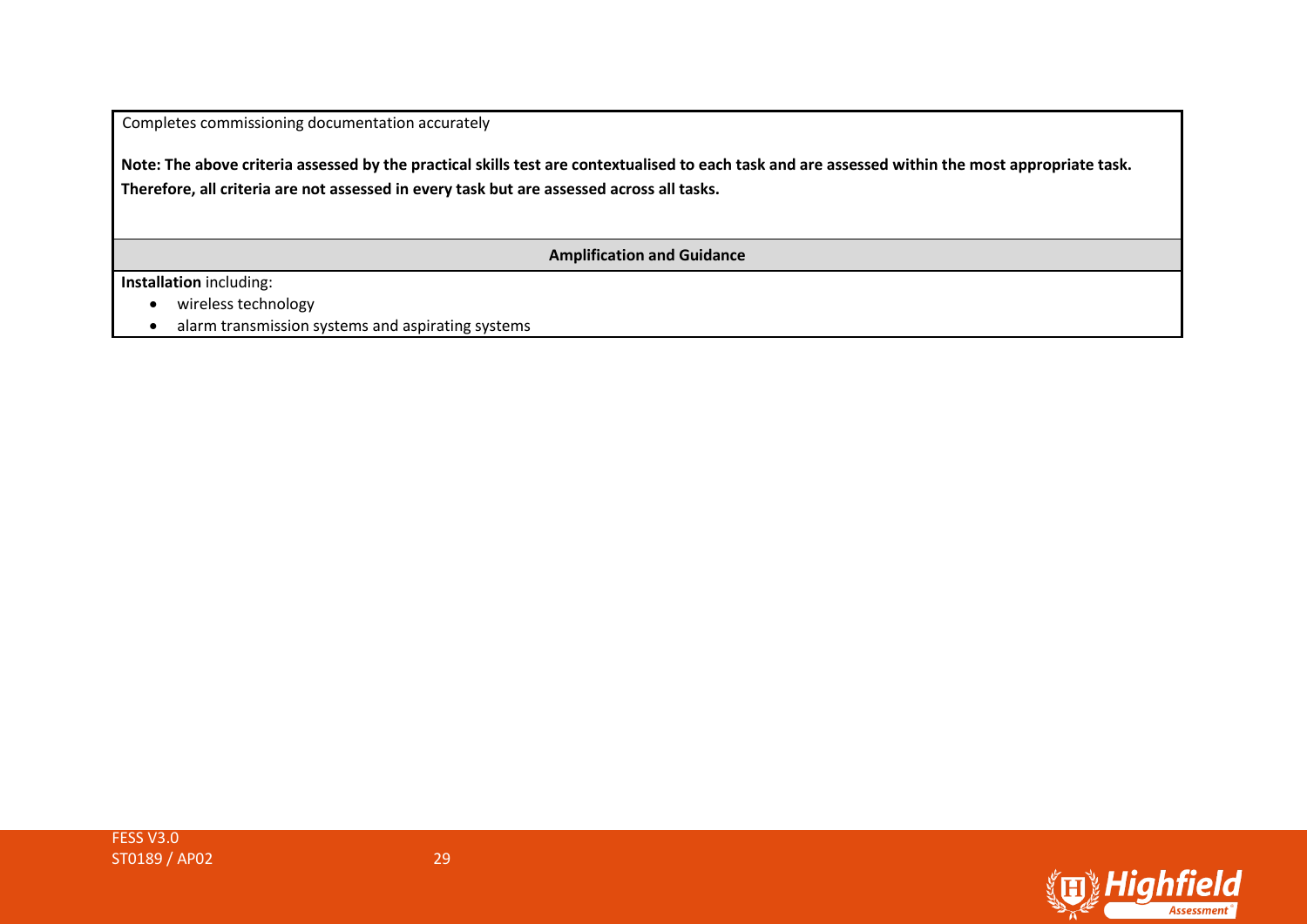## **Option 2: Security**

<span id="page-29-0"></span>

| <b>Option 2: Security</b>                                                                                                                                                                                                                                                                                                                                                                                                                                                                                    |                                                                                                                                                                                                                                                                                                                               |  |  |
|--------------------------------------------------------------------------------------------------------------------------------------------------------------------------------------------------------------------------------------------------------------------------------------------------------------------------------------------------------------------------------------------------------------------------------------------------------------------------------------------------------------|-------------------------------------------------------------------------------------------------------------------------------------------------------------------------------------------------------------------------------------------------------------------------------------------------------------------------------|--|--|
| <b>Knowledge and Skills</b>                                                                                                                                                                                                                                                                                                                                                                                                                                                                                  |                                                                                                                                                                                                                                                                                                                               |  |  |
| SK. Understand the requirement and implementation of security risk<br>assessments, the principles, functions and operation for design criteria.<br>The planning and project management for system installation,<br>commissioning and handover                                                                                                                                                                                                                                                                | SS. Apply and implement system design, planning, installation, testing,<br>commissioning and handover. Carry out preventative and corrective<br>maintenance, diagnosis and repair faults, of Intruder and holdup alarms,<br>Access Control, video surveillance (CCTV) and other electronic security<br>systems and components |  |  |
|                                                                                                                                                                                                                                                                                                                                                                                                                                                                                                              | <b>Knowledge Test</b>                                                                                                                                                                                                                                                                                                         |  |  |
| Criteria covered in knowledge test                                                                                                                                                                                                                                                                                                                                                                                                                                                                           |                                                                                                                                                                                                                                                                                                                               |  |  |
| SK1 Describe the requirement for and implementation of security risk assessments<br>SK2 Outline the principles, functions and operation for design criteria.<br>SK3 Outline the planning and project management for system installation, commissioning and handover.                                                                                                                                                                                                                                         |                                                                                                                                                                                                                                                                                                                               |  |  |
| <b>Pathway - Practical Skills Test</b>                                                                                                                                                                                                                                                                                                                                                                                                                                                                       |                                                                                                                                                                                                                                                                                                                               |  |  |
| <b>Criteria covered in the Practical skills test</b>                                                                                                                                                                                                                                                                                                                                                                                                                                                         |                                                                                                                                                                                                                                                                                                                               |  |  |
| Completes takeover documentation accurately<br>Completes documentation in detail<br>Selects and uses compliant ancillary equipment to meet specification<br>Carries out installation of cables correctly and in a compliant manner<br>Completes functionality testing accurately to industry standards to ensure system operation<br>Identifies non-compliances and variations during commissioning<br>Completes electrical testing during commissioning<br>Completes commissioning documentation accurately |                                                                                                                                                                                                                                                                                                                               |  |  |

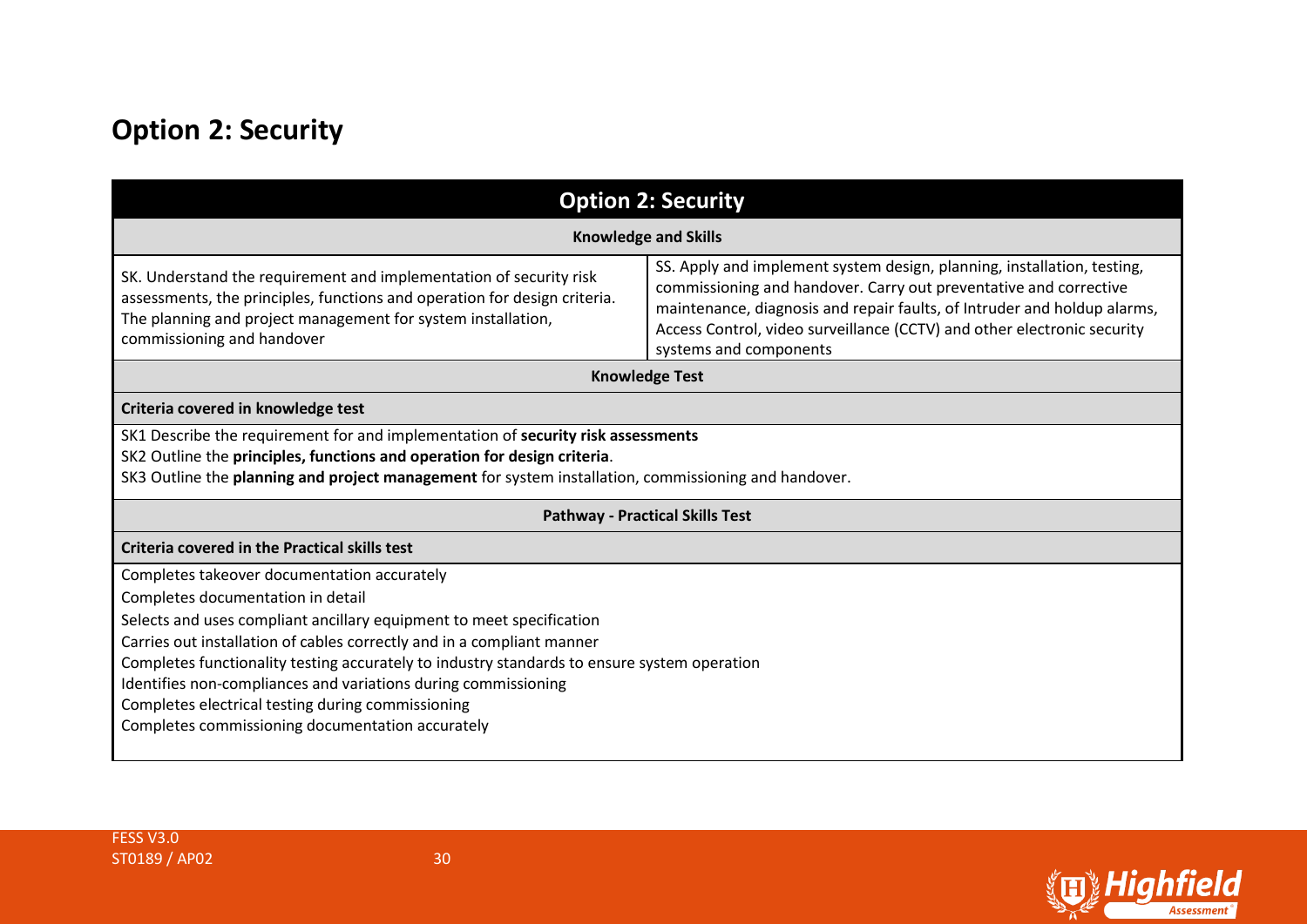**Note: The above criteria assessed by the practical skills test are contextualised to each task and are assessed within the most appropriate task. Therefore, all criteria are not assessed in every task but are assessed across all tasks.** 

### **Amplification and Guidance**

The preventative and corrective maintenance of Intruder and hold up alarms will always be assessed in the knowledge test. Additionally, Access Control, video surveillance (CCTV) and other electronic security systems and components will be assessed.

**Security risk assessments:** Ensure you install the correct kit. Intruder alarms are rated from grade 1 to 4 and the different types of kit included in each grade.

**Principles, functions and operation for design criteria:** Meet customer requirements and what they are looking for, what the risk is. Ensure it is cost affected for the customer so they are not paying for kit they don't need.

**Planning and project management:** Ensure what you do is fit for purpose, you make sure it is within the budget of the client, identify all risk and hazards and mitigate them. Complete within a timely manner as agreed within your plan.

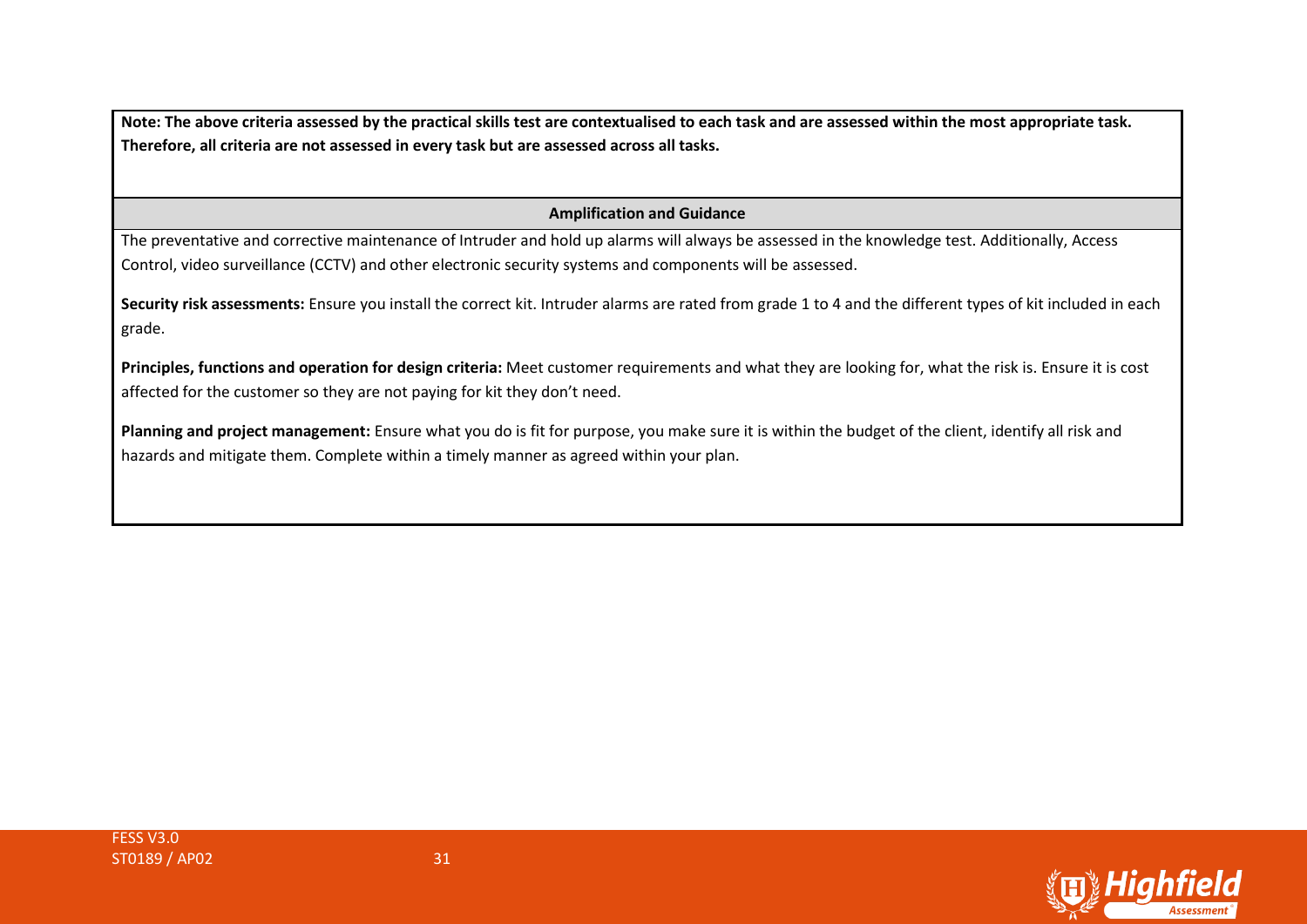## **Option 3: Fire and emergency lighting**

<span id="page-31-0"></span>

| <b>Option 3: Fire and emergency lighting</b>                                                                                                                                                                                                                                                                                                                                                                                                                                                                                                                                                                   |                                                                                                                                                                                                                                                                                                                  |  |  |
|----------------------------------------------------------------------------------------------------------------------------------------------------------------------------------------------------------------------------------------------------------------------------------------------------------------------------------------------------------------------------------------------------------------------------------------------------------------------------------------------------------------------------------------------------------------------------------------------------------------|------------------------------------------------------------------------------------------------------------------------------------------------------------------------------------------------------------------------------------------------------------------------------------------------------------------|--|--|
|                                                                                                                                                                                                                                                                                                                                                                                                                                                                                                                                                                                                                | <b>Knowledge and Skills</b>                                                                                                                                                                                                                                                                                      |  |  |
| FLK. Understand the relationship of fire detection and alarms to the fire<br>industry, the principles and features for design criteria, and the methods<br>of surveying new and existing systems. The Planning and project<br>management for system installation, commissioning and handover. The<br>preventative and corrective maintenance of fire detection and alarm<br>systems, emergency lighting, emergency systems and components. The<br>installation of electrical circuits, selecting correct protective devices,<br>testing and certifying to current standards.                                   | FLS. Apply and implement system design, planning, installation where<br>required, testing, commissioning and handover. Carry out preventative<br>and corrective maintenance, diagnosis and repair faults, of fire detection<br>and alarm, emergency light systems and other emergency systems and<br>components. |  |  |
| <b>Knowledge Test</b>                                                                                                                                                                                                                                                                                                                                                                                                                                                                                                                                                                                          |                                                                                                                                                                                                                                                                                                                  |  |  |
| Criteria covered in knowledge test                                                                                                                                                                                                                                                                                                                                                                                                                                                                                                                                                                             |                                                                                                                                                                                                                                                                                                                  |  |  |
| FLK1 Describe the relationship between fire detection and alarms to the fire industry<br>FLK2 Outline the principles and features for design criteria, and the methods of surveying new and existing systems.<br>FLK3 Outline planning and project management for systems installation, commissioning and handover.<br>FLK4 Outline preventative and corrective maintenance of fire detection and alarm systems, emergency lighting, emergency systems and components.<br>FLK5 Outline installation of electrical circuits, selecting correct protective devices, testing and certifying to current standards. |                                                                                                                                                                                                                                                                                                                  |  |  |
| <b>Pathway - Practical Skills Test</b>                                                                                                                                                                                                                                                                                                                                                                                                                                                                                                                                                                         |                                                                                                                                                                                                                                                                                                                  |  |  |
| <b>Criteria covered in the Practical skills test</b>                                                                                                                                                                                                                                                                                                                                                                                                                                                                                                                                                           |                                                                                                                                                                                                                                                                                                                  |  |  |
| Completes takeover documentation accurately<br>Completes documentation in detail<br>Selects and uses compliant ancillary equipment to meet specification<br>Carries out installation of cables correctly and in a compliant manner<br>Completes functionality testing accurately to industry standards to ensure system operation*                                                                                                                                                                                                                                                                             |                                                                                                                                                                                                                                                                                                                  |  |  |

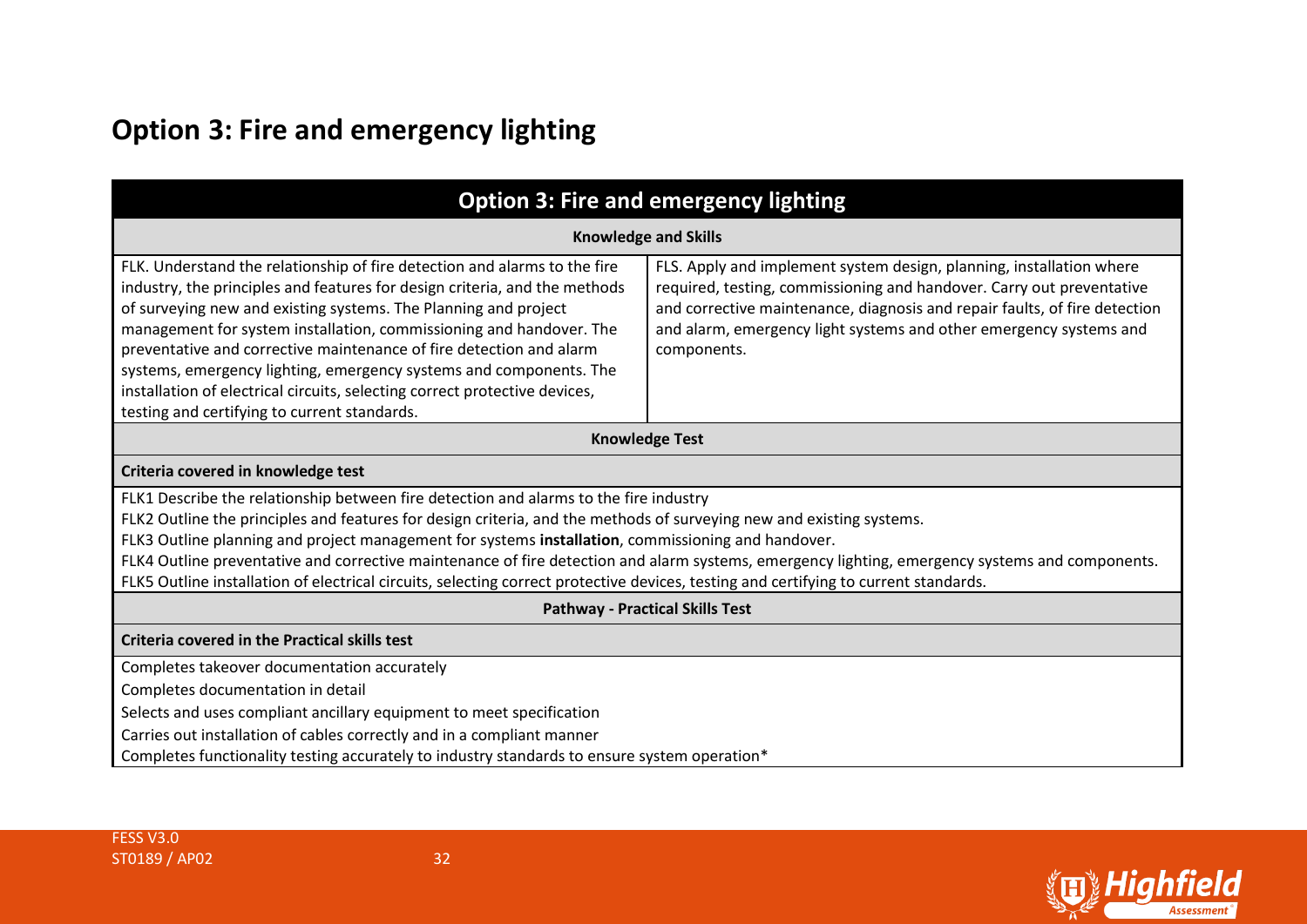Identifies non-compliances and variations during commissioning Completes electrical testing during commissioning Completes commissioning documentation accurately

**Note: The above criteria assessed by the practical skills test are contextualised to each task and are assessed within the most appropriate task. Therefore, all criteria are not assessed in every task but are assessed across all tasks.** 

**Amplification and Guidance**

**Installation** including:

- wireless technology
- alarm transmission systems and aspirating systems

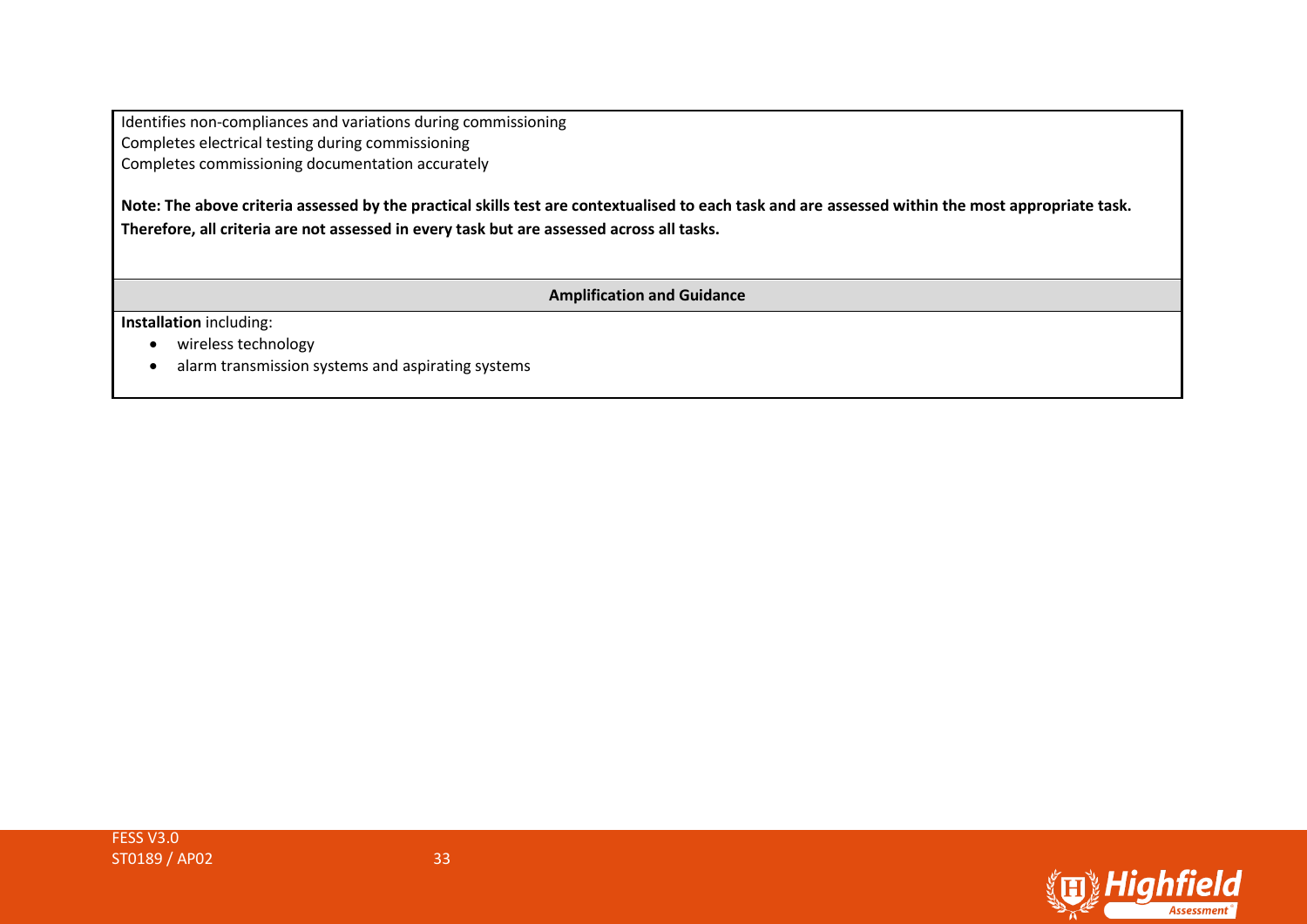## **Option 4: Fire and security**

<span id="page-33-0"></span>

| <b>Option 4: Fire and security</b>                                                                                                                                                                                                                                                                                                                                                                                                                                                                                                                                                                                                                                                                           |                                                                                                                                                                                                                                                                                                                                                                                                          |  |  |  |
|--------------------------------------------------------------------------------------------------------------------------------------------------------------------------------------------------------------------------------------------------------------------------------------------------------------------------------------------------------------------------------------------------------------------------------------------------------------------------------------------------------------------------------------------------------------------------------------------------------------------------------------------------------------------------------------------------------------|----------------------------------------------------------------------------------------------------------------------------------------------------------------------------------------------------------------------------------------------------------------------------------------------------------------------------------------------------------------------------------------------------------|--|--|--|
| <b>Knowledge and Skills</b>                                                                                                                                                                                                                                                                                                                                                                                                                                                                                                                                                                                                                                                                                  |                                                                                                                                                                                                                                                                                                                                                                                                          |  |  |  |
| FSK. Understand the relationship of fire detection and security alarms to<br>the fire & security industry and the requirement and implementation of<br>security risk assessments, the principles features, functions and operation<br>for design criteria, and the methods of surveying new and existing<br>systems. The Planning and project management for systems installation,<br>commissioning and handover. The preventative and corrective<br>maintenance of fire detection and alarm systems, emergency systems and<br>components, Intruder and hold up alarms, Access Control, video<br>surveillance (CCTV) and other electronic security systems and<br>components.                                | FSS. Apply and implement system design, planning, installation, testing,<br>commissioning and handover. Carry out preventative and corrective<br>maintenance, diagnosis and repair faults, of fire detection and alarm, and<br>other emergency systems and components, Intruder and holdup alarms,<br>Access Control, video surveillance (CCTV) and other electronic security<br>systems and components. |  |  |  |
| <b>Knowledge Test</b>                                                                                                                                                                                                                                                                                                                                                                                                                                                                                                                                                                                                                                                                                        |                                                                                                                                                                                                                                                                                                                                                                                                          |  |  |  |
| Criteria covered in knowledge test                                                                                                                                                                                                                                                                                                                                                                                                                                                                                                                                                                                                                                                                           |                                                                                                                                                                                                                                                                                                                                                                                                          |  |  |  |
| FSK1 Describe the relationship between fire detection and security alarms to the fire & security industry<br>FSK2 Outline the requirement and implementation of security risk assessments<br>FSK3 Outline the principles, features, functions and operation for design criteria, and the methods of surveying new and existing systems.<br>FSK4 Outline planning and project management for systems installation, commissioning and handover.<br>FSK5 Outline preventative and corrective maintenance of fire detection and alarm systems, emergency systems and components, intruder and hold up<br>alarms, Access Control, video surveillance (CCTV) and other electronic security systems and components. |                                                                                                                                                                                                                                                                                                                                                                                                          |  |  |  |
| <b>Pathway - Practical Skills Test</b>                                                                                                                                                                                                                                                                                                                                                                                                                                                                                                                                                                                                                                                                       |                                                                                                                                                                                                                                                                                                                                                                                                          |  |  |  |
| <b>Criteria covered in the Practical skills test</b>                                                                                                                                                                                                                                                                                                                                                                                                                                                                                                                                                                                                                                                         |                                                                                                                                                                                                                                                                                                                                                                                                          |  |  |  |
| Completes takeover documentation accurately                                                                                                                                                                                                                                                                                                                                                                                                                                                                                                                                                                                                                                                                  |                                                                                                                                                                                                                                                                                                                                                                                                          |  |  |  |
| Completes documentation in detail                                                                                                                                                                                                                                                                                                                                                                                                                                                                                                                                                                                                                                                                            |                                                                                                                                                                                                                                                                                                                                                                                                          |  |  |  |

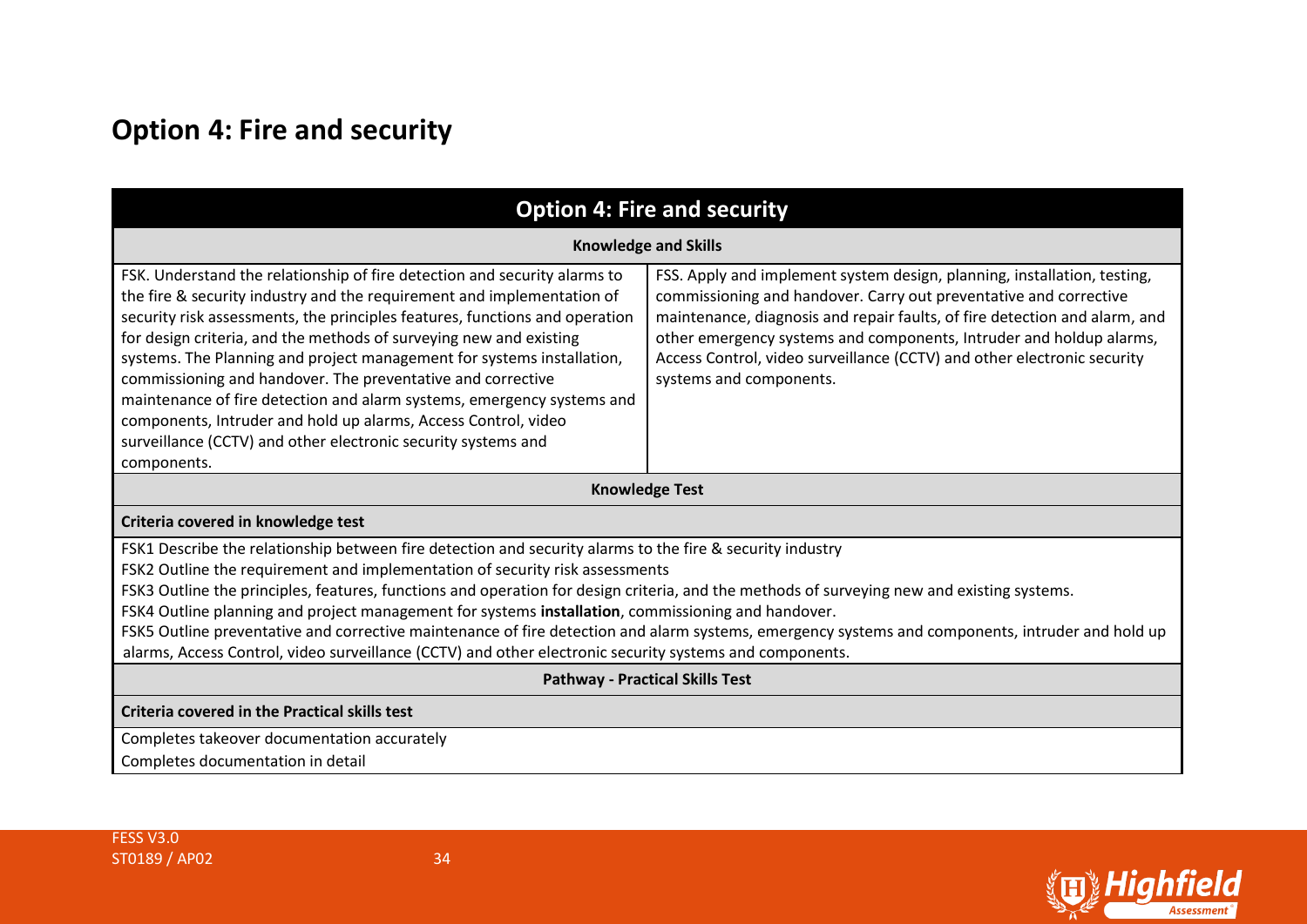Selects and uses compliant ancillary equipment to meet specification

Carries out installation of cables correctly and in a compliant manner

Completes functionality testing accurately to industry standards to ensure system operation\*

Identifies non-compliances and variations during commissioning

Completes electrical testing during commissioning

Completes commissioning documentation accurately

**Note: The above criteria assessed by the practical skills test are contextualised to each task and are assessed within the most appropriate task. Therefore, all criteria are not assessed in every task but are assessed across all tasks.** 

**Amplification and Guidance**

**Installation** including:

- wireless technology
- alarm transmission systems and aspirating systems



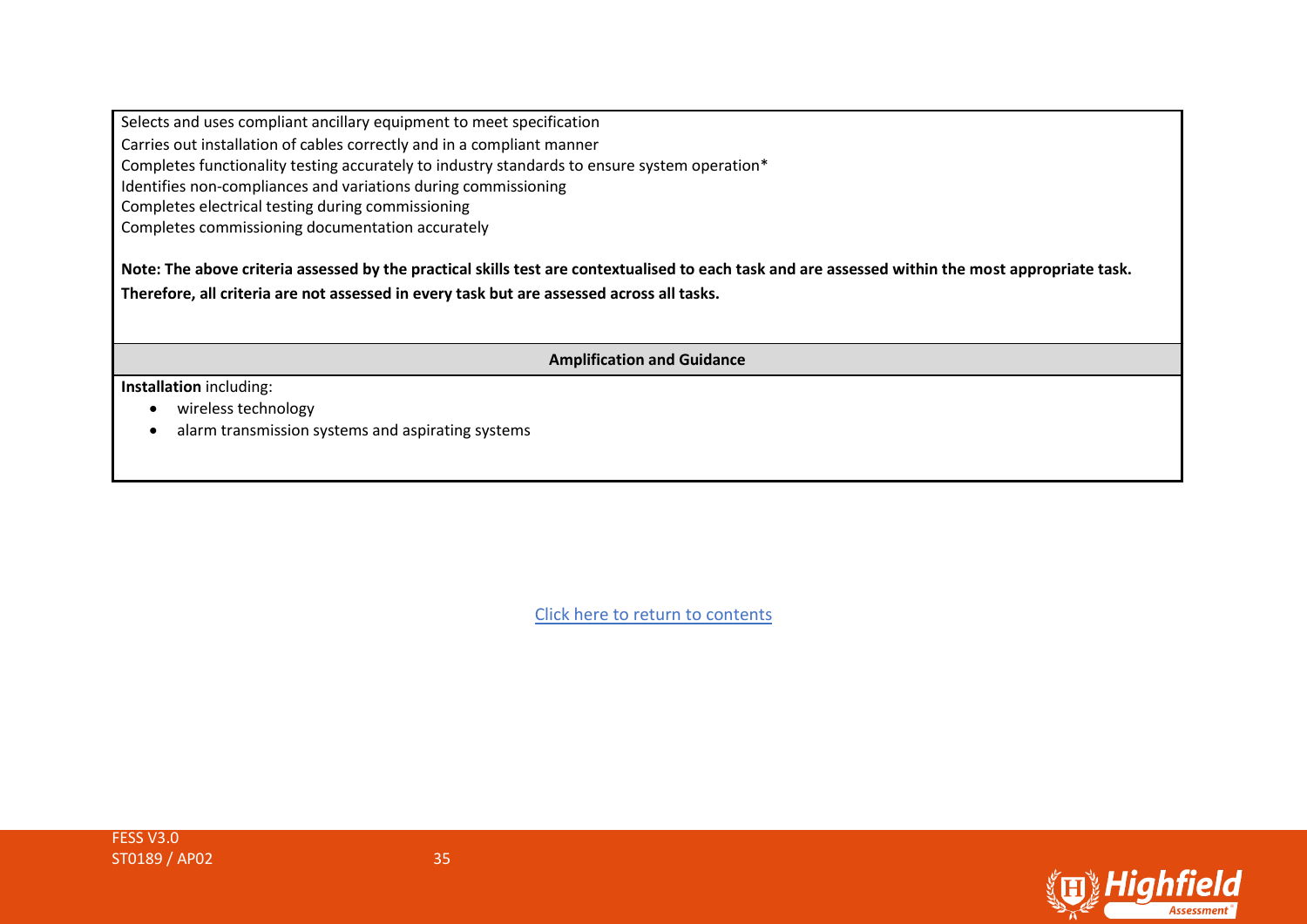## **Assessment Summary**

<span id="page-35-0"></span>The end-point assessment for the Fire, Emergency and Security Systems Technician Apprenticeship Standard is made up of 3 components:

- 1. Knowledge test consisting of 60 multiple-choice questions of 90 minutes duration
- 2. Practical skills test consisting of simulated practical tasks taken over 2 days (8.5 to 10.5 hours)
- 3. Professional discussion of no more than 45-minutes duration

As an employer/training provider, you should agree a plan and schedule with the apprentice to ensure all assessment components can be completed effectively.

Each component of the end-point assessment will be assessed against the appropriate criteria laid out in this kit and a grade allocated. The overall grade will be determined using the combined grades.

### **Knowledge test**

The knowledge test consists of 60 multiple-choice questions and the total marks available are 60.

- To achieve a **pass**, apprentices will score at least 40 out of 60
- To achieve a **distinction**, apprentices will score at least 50 out of 60
- **Unsuccessful** apprentices will have scored 39 or below

The test will be undertaken online, under controlled conditions with a time limit applied.

### **Practical skills test**

### **Mandatory Requirement**

There are two safety-critical skills that **MUST** be satisfactorily achieved at all times during the practical skills test. Failure to maintain satisfactory achievement during the test will result in an instant termination of the assessment and a mandatory fail requiring the practical skills test to be retaken in full.

- 1. Failure to isolate mains electricity (SC1)
- 2. Failure to establish a viable loop circuit (SC2)

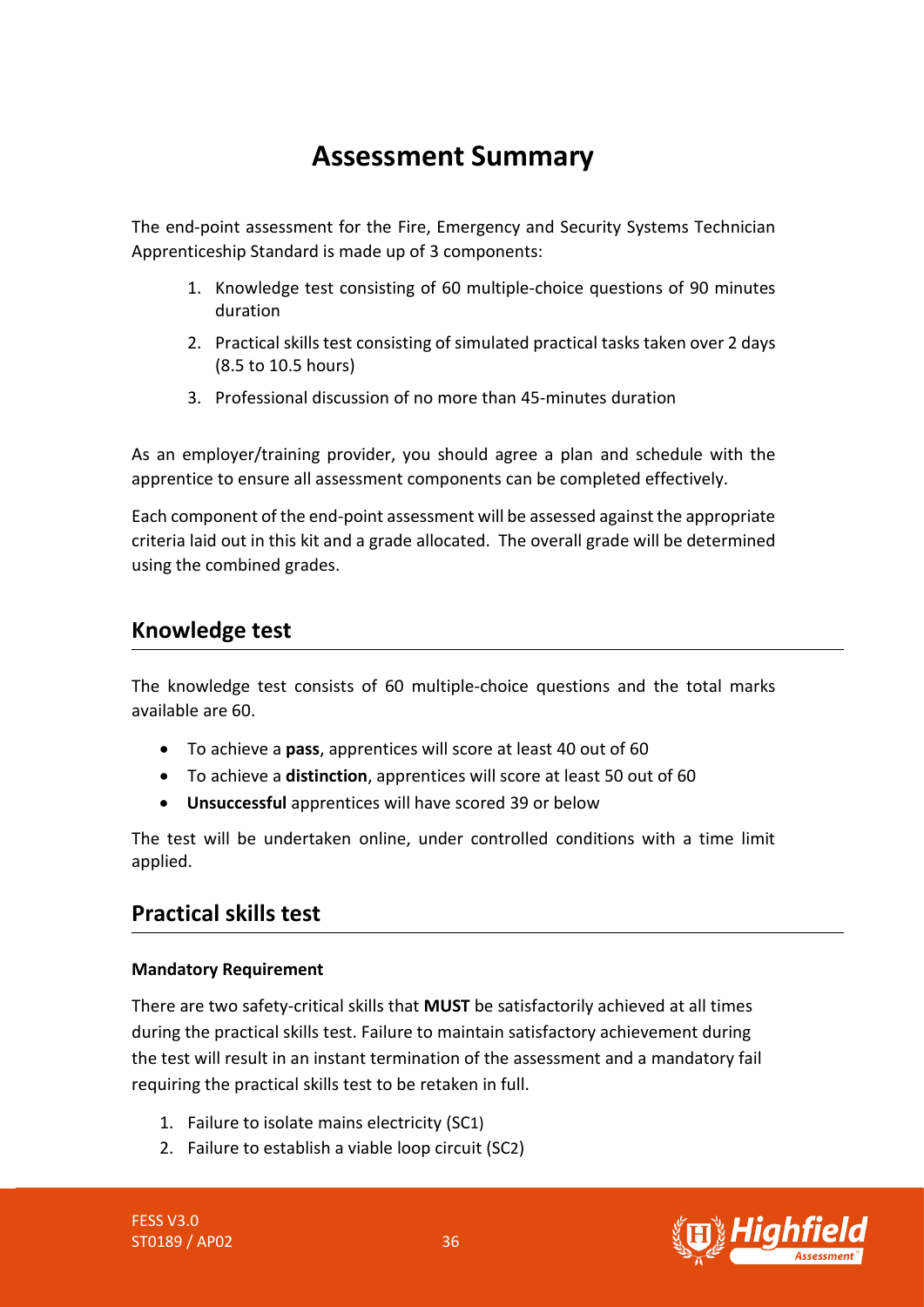All involved in this apprenticeship must be aware of this mandatory requirement.

The practical skills test consists of a simulated practical assessment taking between 8.5 to 10.5 hours over a two-day period.

- In order to achieve a **Pass**, apprentices must:
	- o pass all safety related\* and safety critical criteria\*\* within each task
	- o achieve at least 60% of the assessment criteria for each task
	- o achieve an average of between 60% and 79% across all tasks.
- In order to achieve a **Distinction**, apprentices must achieve:
	- o an **average** of 80% across all sections of the PST
	- o pass all safety related\* and safety critical criteria\*\* within each task
- **Unsuccessful** apprentices will have achieved less than 60% in any task and/or less than 60% average across the tasks or have not met the safety related\* and safety critical criteria\*\* within each task.

### **Professional discussion**

The professional discussion will last no more than 45-minutes.

- To achieve a **pass**, apprentices must achieve all pass criteria.
- To achieve a **distinction**, apprentices must achieve all pass and all distinction criteria.
- **Unsuccessful** apprentices will not have met all pass criteria.

### **Grading**

The learner will be required to complete and achieve a minimum of a pass in all three of the end-point assessment components in order to achieve an overall Pass. Any component not passed will result in an overall Fail. The grading thresholds are summarised as:

| Knowledge test | <b>Practical skills</b><br>test | <b>Professional</b><br>discussion |             |
|----------------|---------------------------------|-----------------------------------|-------------|
| Pass           | Pass                            | Pass                              | Pass        |
| Pass           | Distinction                     | Pass                              | Pass        |
| Pass           | Pass                            | Distinction                       | Pass        |
| Pass           | Distinction                     | Distinction                       | Pass        |
| Distinction    | Pass                            | Pass                              | Pass        |
| Distinction    | Pass                            | Distinction                       | Pass        |
| Distinction    | Distinction                     | Pass                              | Distinction |
| Distinction    | Distinction                     | Distinction                       | Distinction |

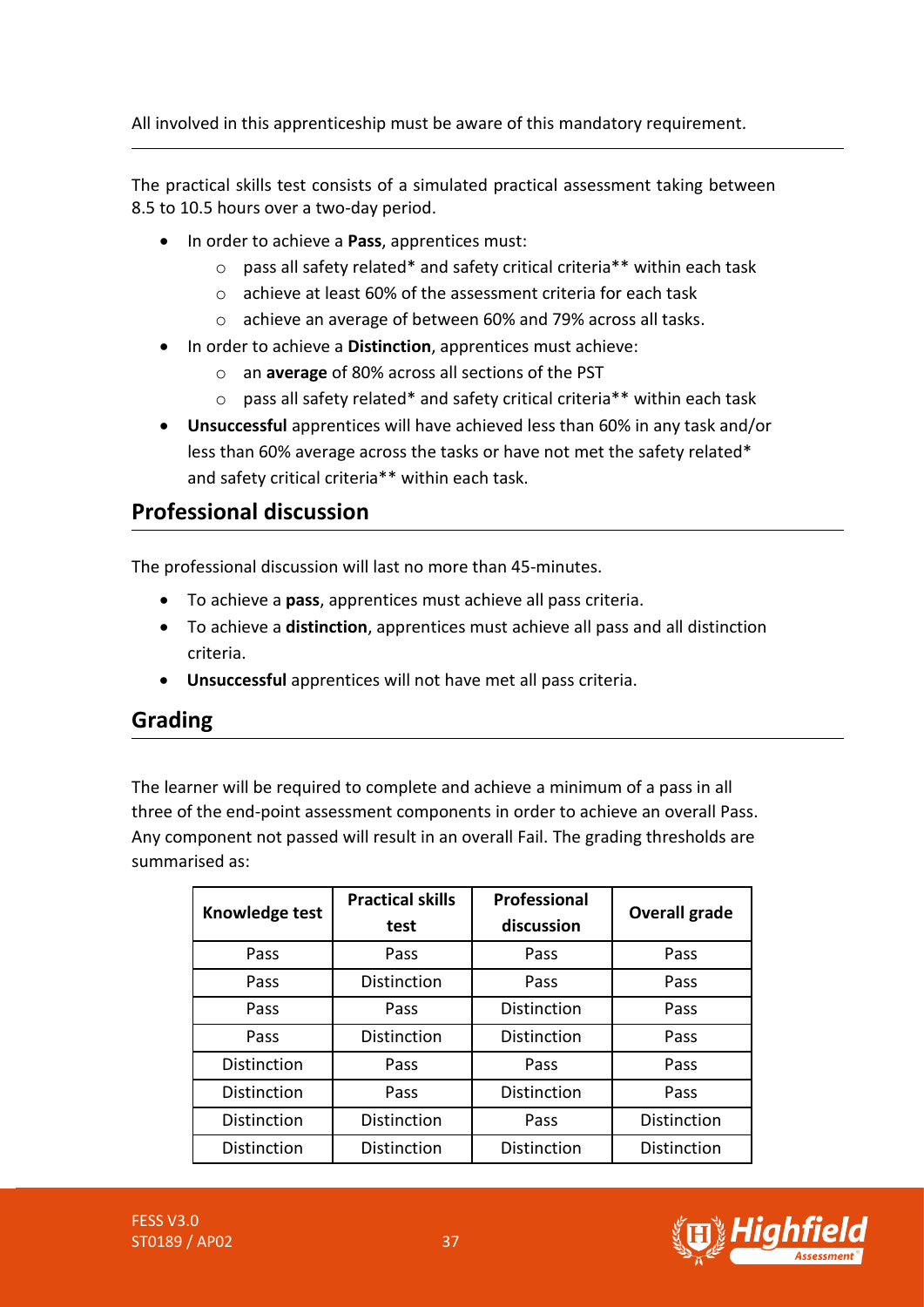### **Retakes and resit information**

Should an apprentice fail the **Knowledge test** on the first attempt and have achieved a score of between 25 and 39 correct answers, they may automatically resit the assessment on *one* further occasion within three months. Learners achieving less than 25 correct answers, or those unsuccessful in a resat test, will not be allowed to retake the assessment until after completing a professional review of performance with their employer, after feedback from the independent assessor. This being a retake.

**For the Practical Skills Test, it must be noted that unsatisfactory performance in either of the two safety critical areas will result in a mandatory fail for the practical assessment and the termination of the assessment. All involved in the apprenticeship must be aware of this requirement. The two areas are:**

- **1. Isolation of mains electricity when undertaking any activity and**
- **2. The identification of, and working with, a viable loop circuit.**

Some elements of the assessment will be regarded as *safety-critical\*\*.* Failure to meet the required standard in those areas identified as safety critical will result in an immediate failure of the component. Safety critical elements will be identified during on-programme training and assessment, and will include areas such as electrical isolation, aspects of health and safety and compliance with legally enforced regulations.

Apprentices receiving a failure in these safety-critical circumstances will need to have a review of performance before being allowed through the assessment gateway for one further attempt at the end-point assessment. This will be a retake.

Apprentices receiving a Fail grade in the practical skills test for any other reason than safety-critical circumstances or the professional discussion will be allowed to attempt the end-point assessment on one further occasion. The decision of whether it is a resit or a retake will be made by the apprentice, training provider and employer collectively.

Apprentices are only required to reattempt the tasks in the practical skills test where they have failed to achieve 60% or have not achieved the safety critical\*\* or safety related\* criteria. The exception being where apprentices have failed task 2, they will also be required to resit task 3.

Any apprentice reattempting any assessment can still achieve pass and distinction grades for any components retaken.

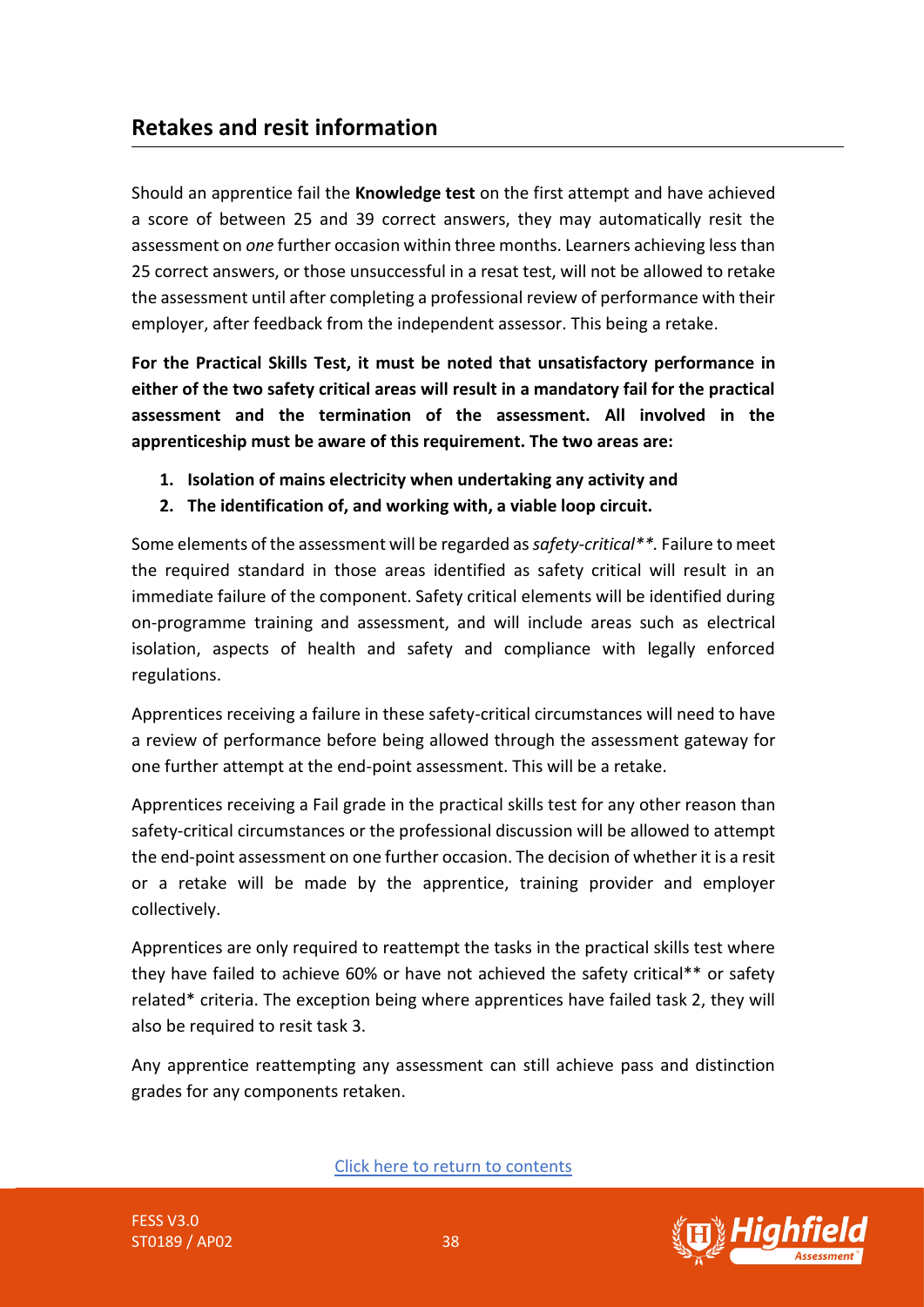## <span id="page-38-0"></span>**Assessing the Knowledge Test**

The following knowledge areas of the Fire, Emergency and Security Systems Apprenticeship Standard will be assessed by a 90-minute knowledge test consisting of 60 multiple-choice questions with a pass mark of 67% (40 out of 60).

The topics covered within the test are listed below:

### **Core Knowledge**

- Health and Safety
- Core Systems
- Electrical and electronic principles
- Practices and Procedures
- System technologies
- Communication
- Commercial awareness
- Customer service
- Environmental principles

### **Options Knowledge**

The knowledge questions for each pathway will be structured using the following template:

- Design criteria (the design of a system)
- The plan for design and installation
- Risk Assessment Method Statement (RAMS)
- Installation issues and procedures
- Commissioning a system
- Handover of a system
- Maintenance of a new or existing system, including periodic, fault diagnosis, network outages or faults and system age-related maintenance.

The 4 options for the Fire, Emergency and Security Systems Technician apprenticeship include:

- 1. Fire
- 2. Security
- 3. Fire and emergency lighting
- 4. Fire and security

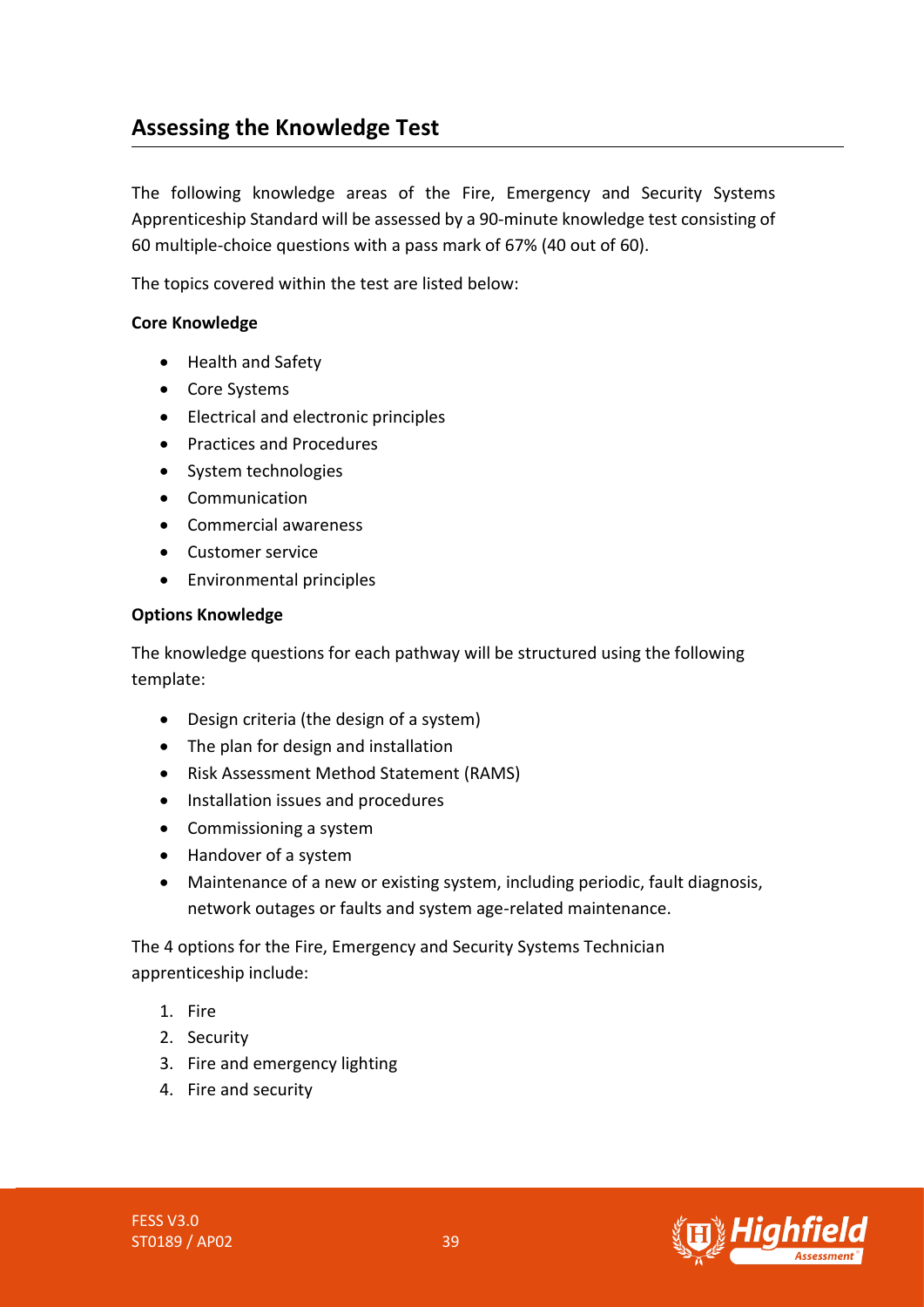The apprentice must be assessed against the core and 1 of the four options.

In each paper, questions will cover each of the areas above, however not every aspect of every area will be covered in every test.

### **Before the assessment**

The employer/training provider should:

- brief the apprentice on the areas that will be assessed by the knowledge test
- in readiness for end-point assessment, set the apprentice a mock knowledge test. A test is available to download from the Highfield Assessment website. The mock tests are available as paper-based tests and also on the mock eassessment system.

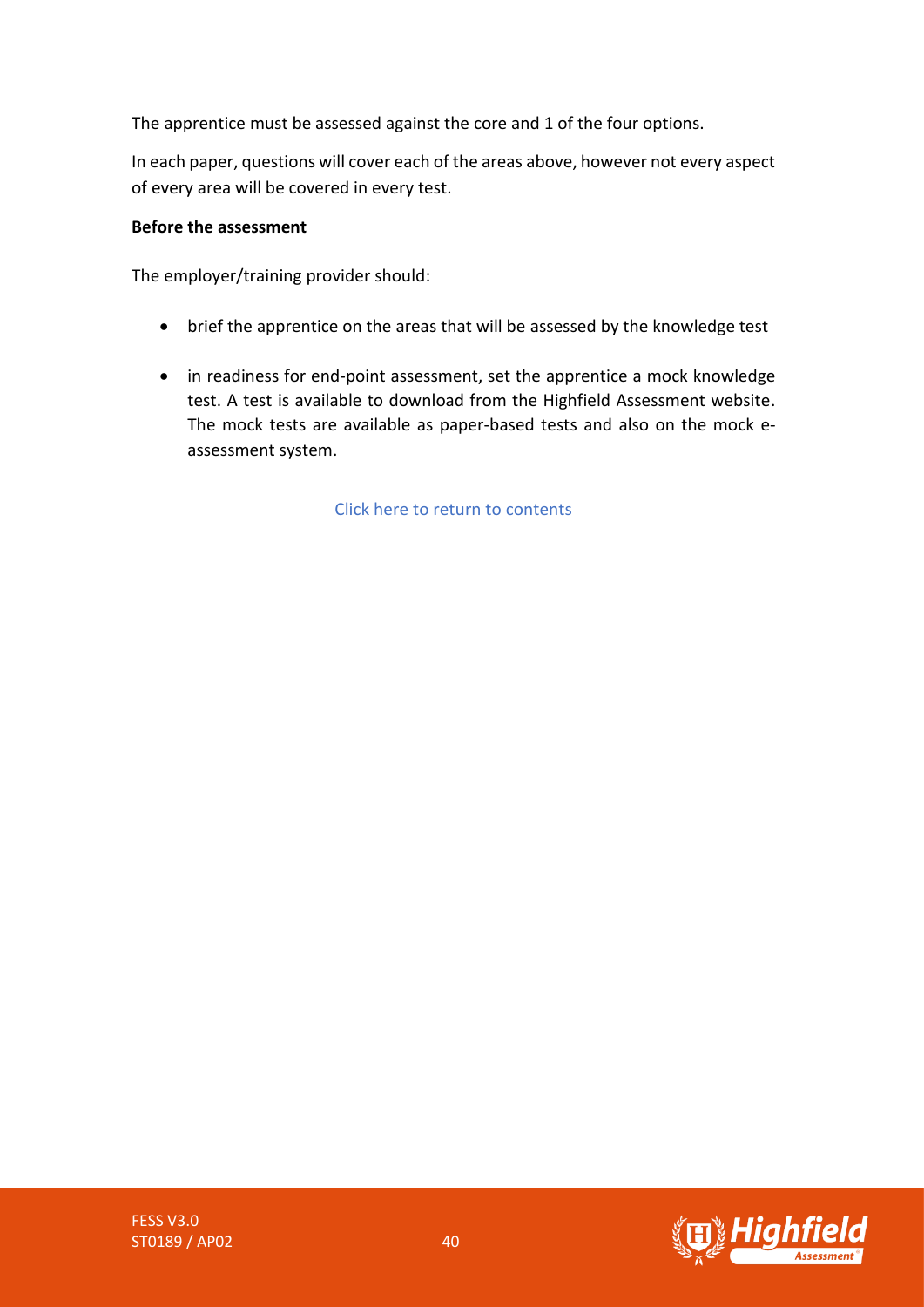## <span id="page-40-0"></span>**Knowledge Test Criteria – Core Skills**

| Health and safety                                                                               |      |                                                                                                                        |  |
|-------------------------------------------------------------------------------------------------|------|------------------------------------------------------------------------------------------------------------------------|--|
| WS Understand health and safety<br>legislation, codes of practice and<br>safe working practices | WSK1 | Outline health and safety legislation and relevant<br>regulations applicable to fire emergency and security<br>systems |  |
|                                                                                                 | WSK2 | Outline codes of practice relevant to fire emergency<br>and security systems                                           |  |
|                                                                                                 | WSK3 | Describe requirements of safe working<br>practices applicable to fire emergency and security<br>systems                |  |

| <b>Core Systems</b>               |                  |                                                          |
|-----------------------------------|------------------|----------------------------------------------------------|
| <b>CSK Understand fundamental</b> | CSK1             | Identify fundamental design criteria for fire, emergency |
| design criteria, installation,    |                  | lighting, security systems and components                |
| commissioning, handover and       | CSK <sub>2</sub> | Describe requirements for installation of fire,          |
| maintenance of fire, emergency    |                  | emergency lighting, security systems and components      |
| lighting, security systems and    | CSK3             | Outline principles for commissioning of fire, emergency  |
| components.                       |                  | lighting, security systems and components                |
|                                   | CSK4             | Outline how to handover fire, emergency lighting,        |
|                                   |                  | security systems and components                          |
|                                   | CSK <sub>5</sub> | Describe requirements for maintenance of fire,           |
|                                   |                  | emergency lighting, security systems and component       |
|                                   |                  |                                                          |

| <b>Electrical and electronic principles</b>                                                                                                                                      |       |                                                                                                                                                                    |
|----------------------------------------------------------------------------------------------------------------------------------------------------------------------------------|-------|--------------------------------------------------------------------------------------------------------------------------------------------------------------------|
| <b>EEPK Installation and testing</b><br>techniques for electrical and<br>electronic components,<br>equipment and control systems<br>for fire, emergency and security<br>systems. | EEPK1 | Outline Installation and testing techniques for electrical<br>and electronic components, equipment and control<br>systems for fire, emergency and security systems |

| Practices and procedures                                        |                  |                                                                                              |
|-----------------------------------------------------------------|------------------|----------------------------------------------------------------------------------------------|
| PPK. Understand fundamental<br>principles and quality processes | PPK1             | Outline the fundamental principles associated with<br>industry and company codes of practice |
| associated with industry and<br>company codes of practices      | PPK <sub>2</sub> | Outline the quality processes associated with industry<br>and company codes of practice      |



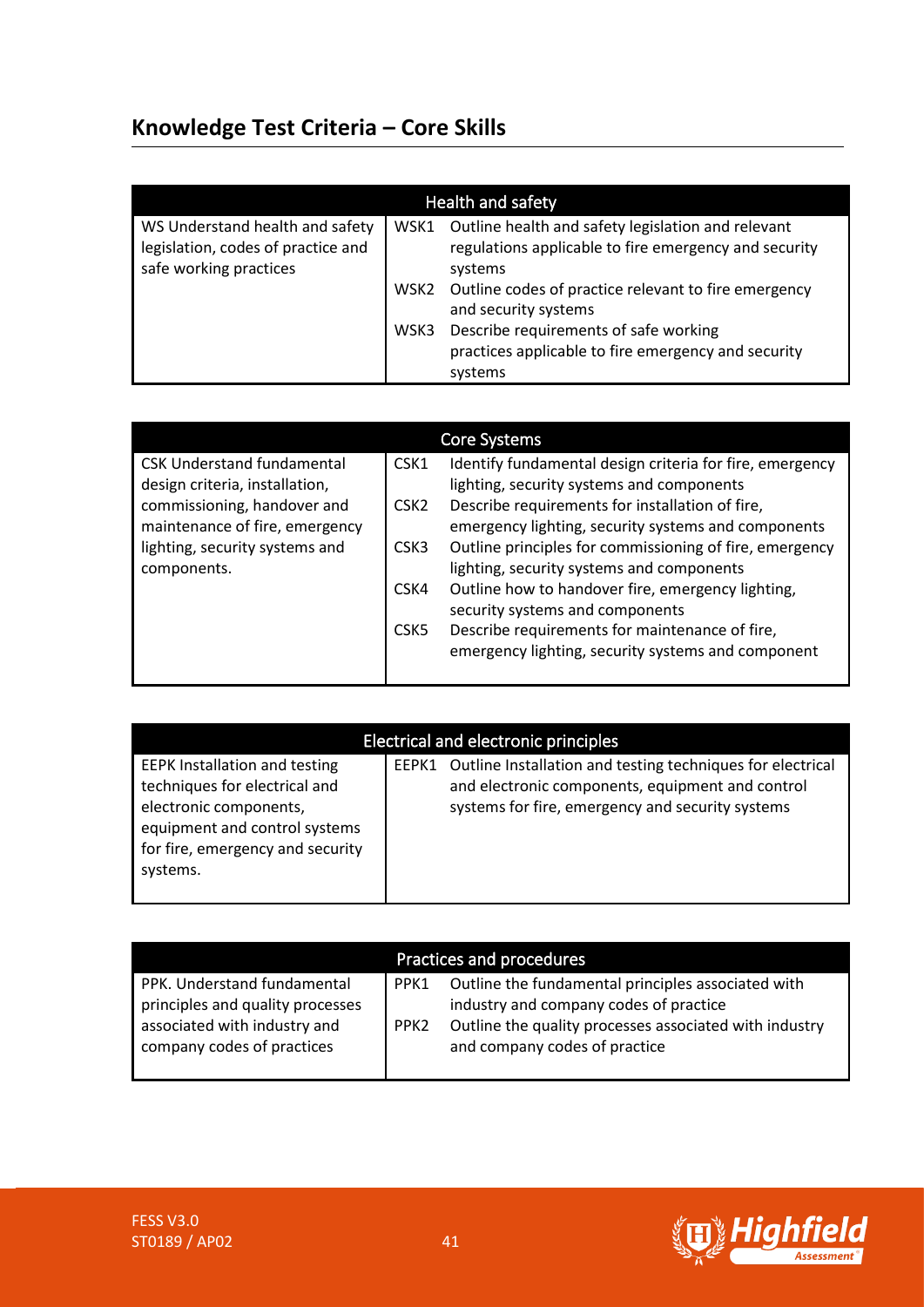| System technologies                |                  |                                                          |
|------------------------------------|------------------|----------------------------------------------------------|
| STK Understand how to store,       | STK1             | Identify how to store, retrieve, and manipulate data and |
| retrieve, manipulate, transmit or  |                  | information electronically in a digital form across a    |
| receive data/information           |                  | range of ICT applications                                |
| electronically in a digital form   | STK <sub>2</sub> | Identify how to transmit and receive data and            |
| across a range of ICT applications |                  | information electronically in a digital form across a    |
| (e.g. personal computers, digital  |                  | range of ICT applications                                |
| transmission over IP, email,       |                  |                                                          |
| mobile communication               |                  |                                                          |
| technology)                        |                  |                                                          |
|                                    |                  |                                                          |

| Communication                                                                                   |                 |                                                                                                                                    |
|-------------------------------------------------------------------------------------------------|-----------------|------------------------------------------------------------------------------------------------------------------------------------|
| <b>CK Understand different</b>                                                                  | CK1             | Outline different communication styles                                                                                             |
| communication styles, how to<br>communicate in a clear, articulate                              | CK <sub>2</sub> | Describe how to communicate in a clear, articulate and<br>appropriate manner                                                       |
| and appropriate manner and how<br>to adapt communication styles to<br>suit different situations | CK3             | Describe how to adapt the communication style to suit<br>different situations in the fire emergency and security<br>systems sector |

| <b>Commercial awareness</b>                                    |      |                                                                                                     |
|----------------------------------------------------------------|------|-----------------------------------------------------------------------------------------------------|
| <b>CAK Understand commercial risks</b><br>and responsibilities | CAK1 | Describe commercial risks and responsibilities<br>applicable to fire emergency and security systems |

| <b>Customer service</b>                                                                      |                  |                                                                                                                 |
|----------------------------------------------------------------------------------------------|------------------|-----------------------------------------------------------------------------------------------------------------|
| CSK Understand the principles of<br>high-quality customer service and<br>the needs of others | CSK1             | Describe principles of high quality customer<br>service applicable to the fire emergency and security<br>sector |
|                                                                                              | CSK <sub>2</sub> | Describe the specific needs of others when working<br>within the fire emergency and security sector             |

| <b>Environmental principles</b>                                                                                                                                                                |                          |                                                                                                                                                                                                     |
|------------------------------------------------------------------------------------------------------------------------------------------------------------------------------------------------|--------------------------|-----------------------------------------------------------------------------------------------------------------------------------------------------------------------------------------------------|
| EPK Understand the importance<br>of compliance with<br>environmental legislation and the<br>impact of processes and<br>technologies associated with<br>fire, emergency and security<br>systems | EPK1<br>EPK <sub>2</sub> | Describe how to comply with environmental legislation<br>Describe the impact of environmental legislation on<br>processes and technologies associated with fire,<br>emergency and security systems. |

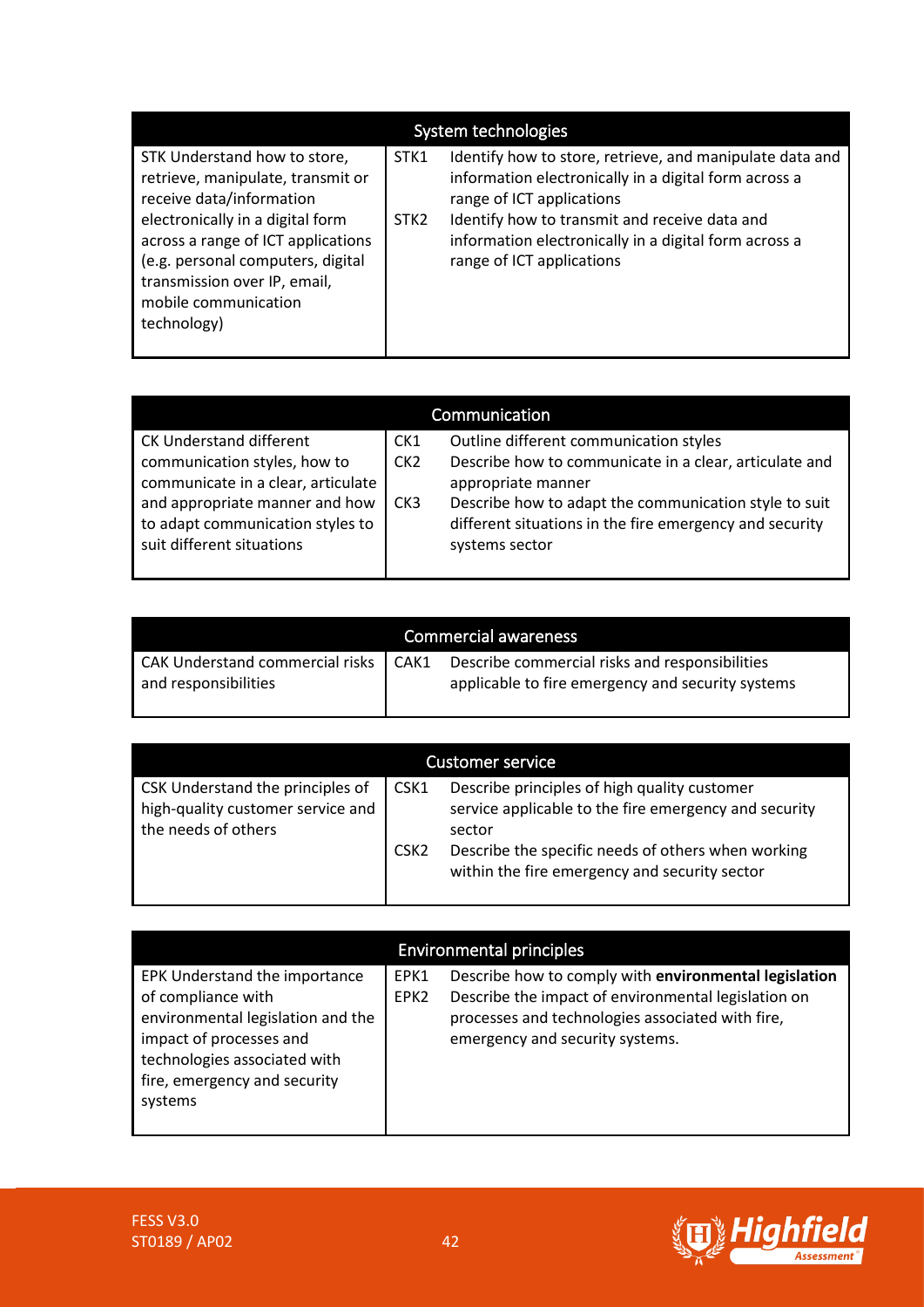## **Option 1: Fire**

|                                   |                 | Option 1: Fire                                            |
|-----------------------------------|-----------------|-----------------------------------------------------------|
| FK. Understand the relationship   | FK1             | Describe the relationship of fire detection and alarms to |
| of fire detection and alarms to   |                 | the fire industry                                         |
| the fire industry, the principles | FK <sub>2</sub> | Outline the principles and features for design criteria   |
| and features for design criteria  |                 | and the methods of surveying new and existing             |
| and the methods of surveying      |                 | systems.                                                  |
| new and existing systems. The     | FK3             | Describe the planning and project management for          |
| Planning and project              |                 | system installation, commissioning and handover           |
| management for system             |                 | (including zone charts).                                  |
| installation, commissioning and   | FK4             | Outline the preventative and corrective maintenance of    |
| handover (including zone          |                 | fire detection and alarm systems, emergency systems       |
| charts). The preventative and     |                 | and components                                            |
| corrective maintenance of fire    |                 |                                                           |
| detection and alarm systems,      |                 |                                                           |
| emergency systems and             |                 |                                                           |
| components.                       |                 |                                                           |

## **Option 2: Security**

| <b>Option 2: Security</b>                                                                                                            |                                    |                                                                                                                                                            |  |
|--------------------------------------------------------------------------------------------------------------------------------------|------------------------------------|------------------------------------------------------------------------------------------------------------------------------------------------------------|--|
| SK. Understand the requirement<br>and implementation of security<br>risk assessments, the principles,<br>functions and operation for | SK <sub>1</sub><br>SK <sub>2</sub> | Describe the requirement for and implementation<br>of security risk assessments<br>Outline the principles, functions and operation for<br>design criteria. |  |
| design criteria. The planning and<br>project management for system<br>installation, commissioning and<br>handover                    | SK <sub>3</sub>                    | Outline the planning and project management for<br>system installation, commissioning and handover.                                                        |  |

## **Option 3: Fire and emergency lighting**

| Option 3: Fire and emergency lighting |                  |                                                          |  |
|---------------------------------------|------------------|----------------------------------------------------------|--|
| FLK. Understand the relationship      | FLK1             | Describe the relationship between fire detection and     |  |
| of fire detection and alarms to       |                  | alarms to the fire industry                              |  |
| the fire industry, the principles     | FLK <sub>2</sub> | Outline the principles and features for design criteria, |  |
| and features for design criteria,     |                  | and the methods of surveying new and existing            |  |
| and the methods of surveying          |                  | systems.                                                 |  |
| new and existing systems. The         | FLK3             | Outline planning and project management for system       |  |
| Planning and project                  |                  | installation, commissioning and handover.                |  |
| management for system                 | FLK4             | Outline preventative and corrective maintenance of fire  |  |
| installation, commissioning and       |                  | detection and alarm systems, emergency lighting,         |  |
| handover. The preventative and        |                  | emergency systems and components.                        |  |
| corrective maintenance of fire        | FLK5             | Outline installation of electrical circuits, selecting   |  |
| detection and alarm systems,          |                  | correct protective devices, testing and certifying to    |  |
| emergency lighting, emergency         |                  | current standards.                                       |  |
| systems and components. The           |                  |                                                          |  |



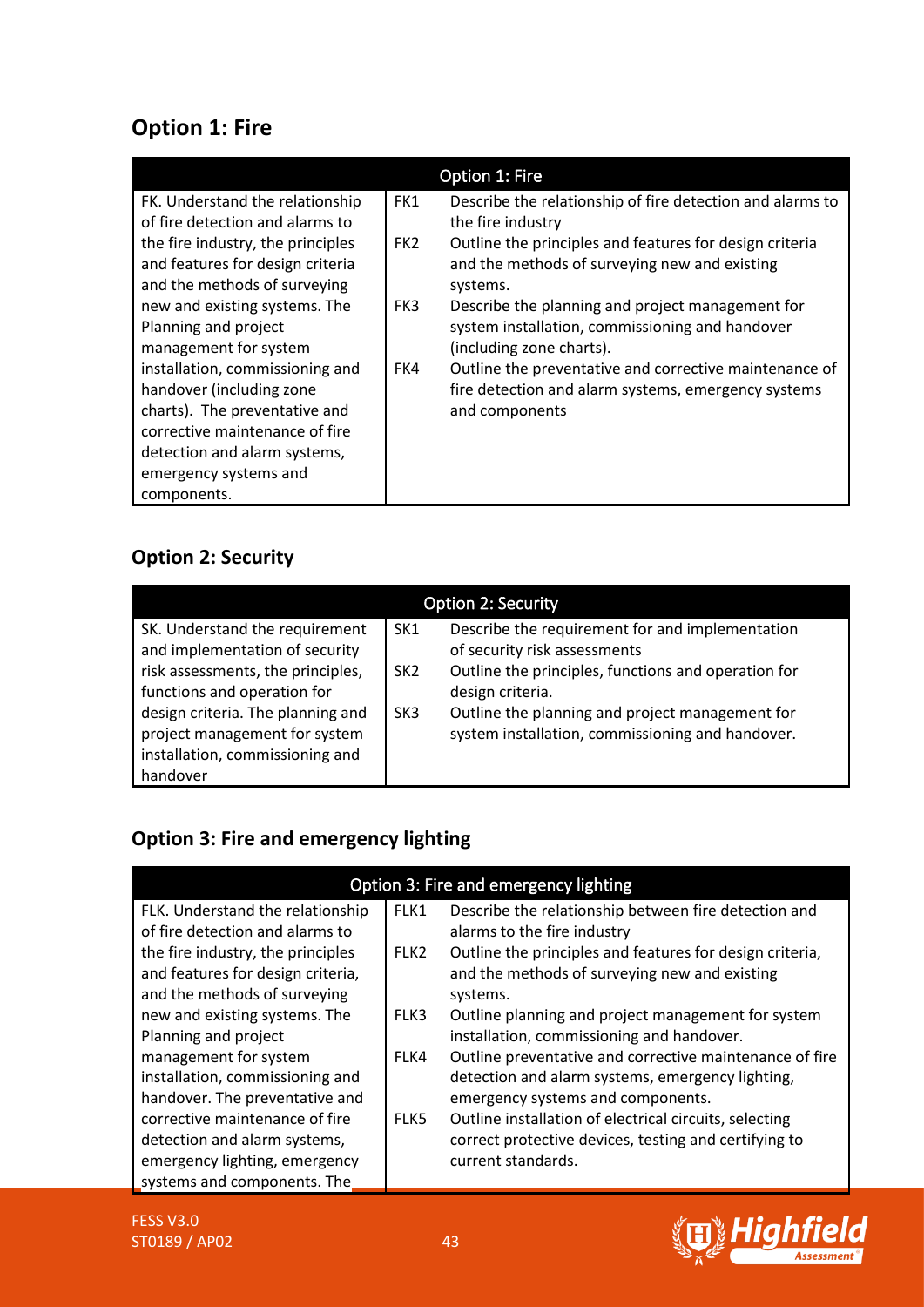| Option 3: Fire and emergency lighting                                                                                            |  |  |
|----------------------------------------------------------------------------------------------------------------------------------|--|--|
| installation of electrical circuits,<br>selecting correct protective<br>devices, testing and certifying to<br>current standards. |  |  |

## **Option 4: Fire and security**

|                                    |                  | Option 4: Fire and security                               |
|------------------------------------|------------------|-----------------------------------------------------------|
| FSK. Understand the relationship   | FSK1             | Describe the relationship between fire detection and      |
| of fire detection and security     |                  | security alarms to the fire & security industry           |
| alarms to the fire & security      | FSK <sub>2</sub> | Outline the requirement and implementation of             |
| industry and the requirement and   |                  | security risk assessments                                 |
| implementation of security risk    | FSK3             | Outline the principles, features, functions and operation |
| assessments, the principles        |                  | for design criteria, and the methods of surveying new     |
| features, functions and operation  |                  | and existing systems.                                     |
| for design criteria, and the       | FSK4             | Outline planning and project management for systems       |
| methods of surveying new and       |                  | installation, commissioning and handover.                 |
| existing systems. The Planning     | FSK <sub>5</sub> | Outline preventative and corrective maintenance of fire   |
| and project management for         |                  | detection and alarm systems, emergency systems and        |
| systems installation,              |                  | components, intruder and hold up alarms, Access           |
| commissioning and handover.        |                  | Control, video surveillance (CCTV) and other electronic   |
| The preventative and corrective    |                  | security systems and components                           |
| maintenance of fire detection      |                  |                                                           |
| and alarm systems, emergency       |                  |                                                           |
| systems and components,            |                  |                                                           |
| Intruder and hold up alarms,       |                  |                                                           |
| Access Control, video surveillance |                  |                                                           |
| (CCTV) and other electronic        |                  |                                                           |
| security systems and               |                  |                                                           |
| components.                        |                  |                                                           |

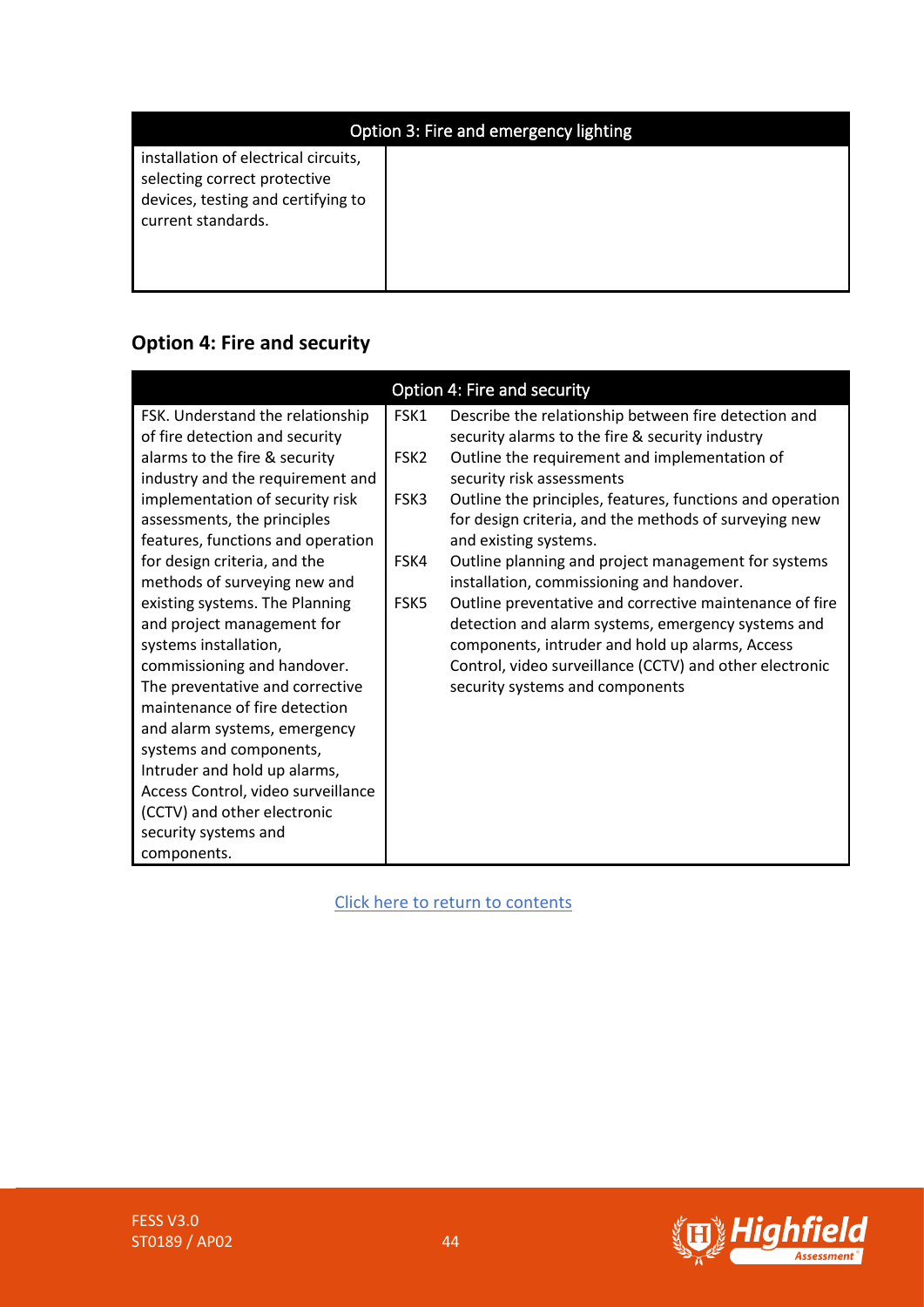## <span id="page-44-0"></span>**Assessing the Practical Skills Test**

During the on-programme period, the apprentice will have been practising the planning for design and installation, commissioning and handover of a system along with maintenance of a new or existing system, along with other important skills needed to undertake the role of a fire emergency and security system technician.

The assessment plan states that the apprentice will attend an assessment centre, to undertake a standardised skills test in controlled conditions. The apprentice will be provided with task briefs on the day of the assessment. All equipment and tools will be provided.

The skills test will assess the core elements of the standard as well as the learner's chosen option:

The 4 options for the fire, emergency and security systems apprenticeship include:

- 1. Fire
- 2. Security
- 3. Fire and emergency lighting
- 4. Fire and security

The practical skills test will take place at an approved assessment centre and last for up to 10.5 hours. The tasks are broken down as follows:

| ×<br>۰. |  |
|---------|--|
|---------|--|

| <b>Task</b> | <b>Maximum time</b> | Area                 |
|-------------|---------------------|----------------------|
| Task 1      | 1 hour 30 mins      | Takeover and repair  |
| Task 2      | 5 hours             | Installing additions |
| Task 3      | 2 hours             | Commissioning        |

### **Security**

| <b>Task</b> | <b>Maximum time</b> | Area                             |
|-------------|---------------------|----------------------------------|
| Task 1      | 1 hour 30 mins      | Takeover and repair (3 systems)  |
| Task 2      | 5 hours             | Installing additions (3 systems) |
| Task 3      | 2 hours             | Commissioning (3 systems)        |

### **Combined**

| <b>Task</b> | <b>Maximum time</b> | Area                                   |
|-------------|---------------------|----------------------------------------|
| Task 1      | 3 hours             | Takeover and repair                    |
|             |                     | (Fire – Non addressable & Addressable) |
|             |                     | $(Security - 3 systems)$               |
| Task 2      | 5 hours 30 mins     | Installing additions                   |

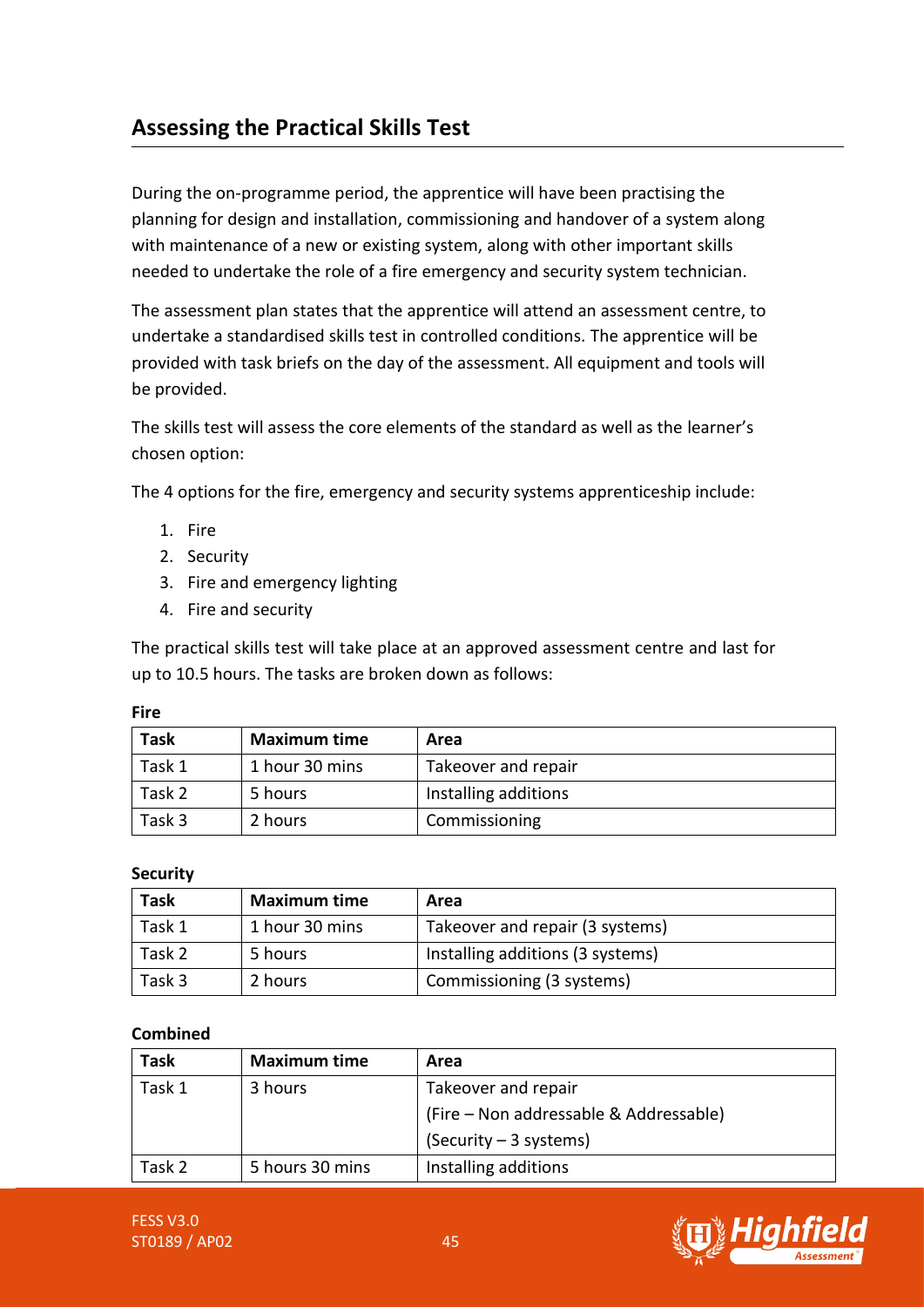|        |         | (Fire – Non addressable) |
|--------|---------|--------------------------|
|        |         | $(Security - 2 systems)$ |
| Task 3 | 2 hours | Commissioning            |
|        |         | (Fire – Non addressable) |
|        |         | $(Security - 2 systems)$ |

Highfield would encourage the employer/training provider and the apprentice to plan for the practical skills test by familiarising themselves with the skills criteria that will be assessed and reflect on their experience in a fire emergency and security systems role.

### **Before the assessment:**

Employers/training providers should:

- ensure the apprentice knows the date, time and location of the assessment
- ensure the apprentice knows which fire emergency and security systems criteria will be assessed (outlined below)
- encourage the apprentice to reflect on their experience and learning onprogramme to understand what is required to meet the standard
- be prepared to provide clarification to the apprentice, and signpost them to relevant parts of their on-programme experience as preparation for this assessment

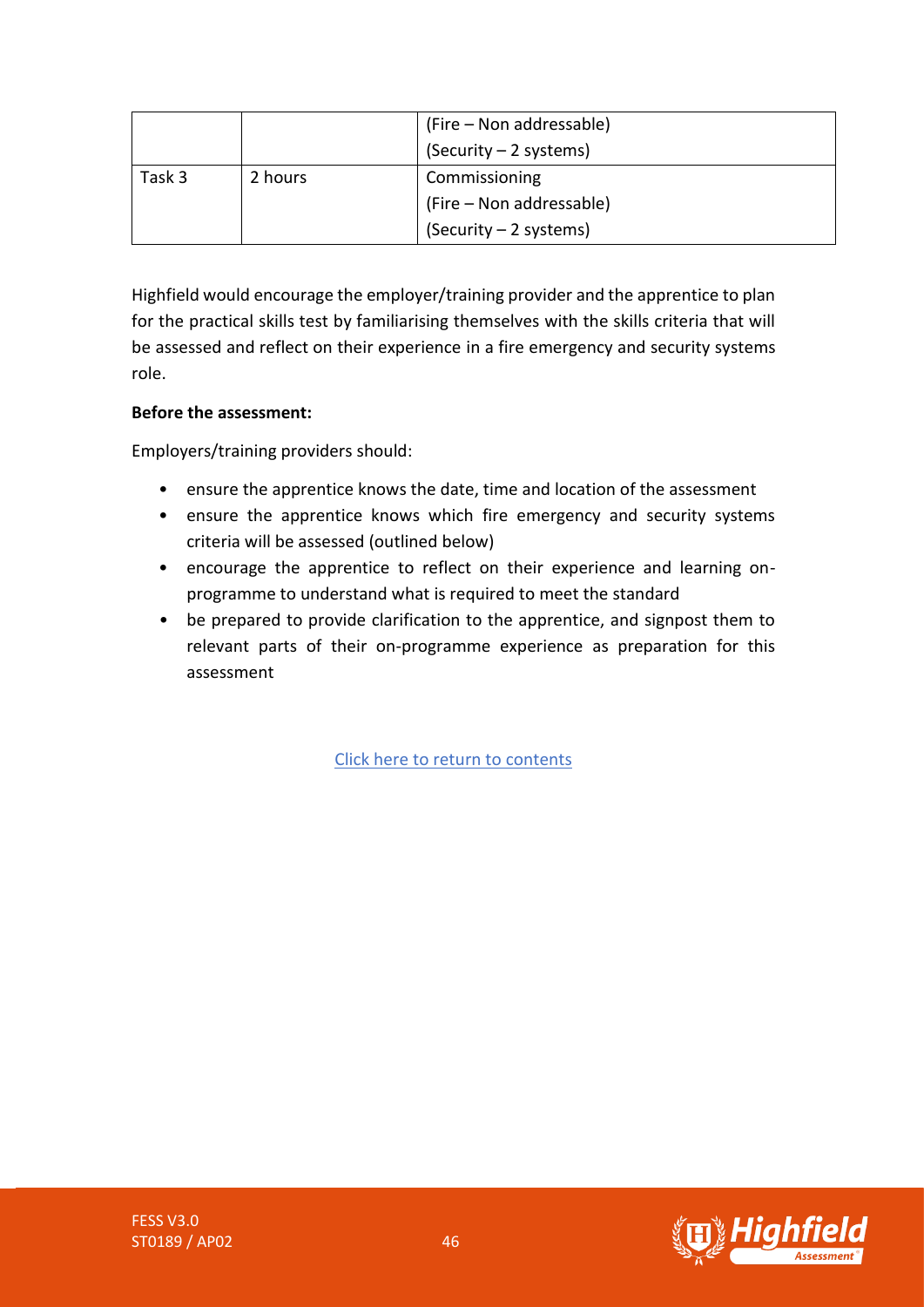### **Practical skills test**

It is the employer/training provider's responsibility to prepare apprentices for their end-point assessment, and Highfield recommends that the apprentice experiences a mock practical skills test in advance of the end-point assessment with the training provider/employer giving feedback on any areas for improvement.

In designing a mock assessment, the employer/training provider should include the following elements in its planning:

- the practical skills test should take place in a suitable location.
- supply the learner with a mock set up of a current system as follows:
	- $\circ$  Fire addressable and non- addressable system set up with 3 devices on each
	- o Security intruder, CCTV and access control systems set up with 2-3 devices on each
	- o Fire and emergency lighting conventional self-contained and central battery sealed lead acid systems
	- o Combined addressable or non addressable system set up for fire and 2-3 systems set up for security with 2-3 devices on each
- ask the learner to carry out a takeover of the above systems, then provide 2-3 devices to be installed in addition and then commission the whole system.
- an 8.5-10.5-hour time slot should be available for the skills test, if it is intended to be a complete mock practical test covering the tasks above.
- consider a video or audio recording of the mock test and allow it to be available to other apprentices, especially if it is not practicable for the employer/training provider to carry out a separate mock test with each apprentice.
- ensure that the apprentice's performance is assessed by a competent trainer/assessor, and that feedback is shared with the apprentice to complete the learning experience. Mock assessment sheets are available to download from the Highfield Assessment website and may be used for this purpose.

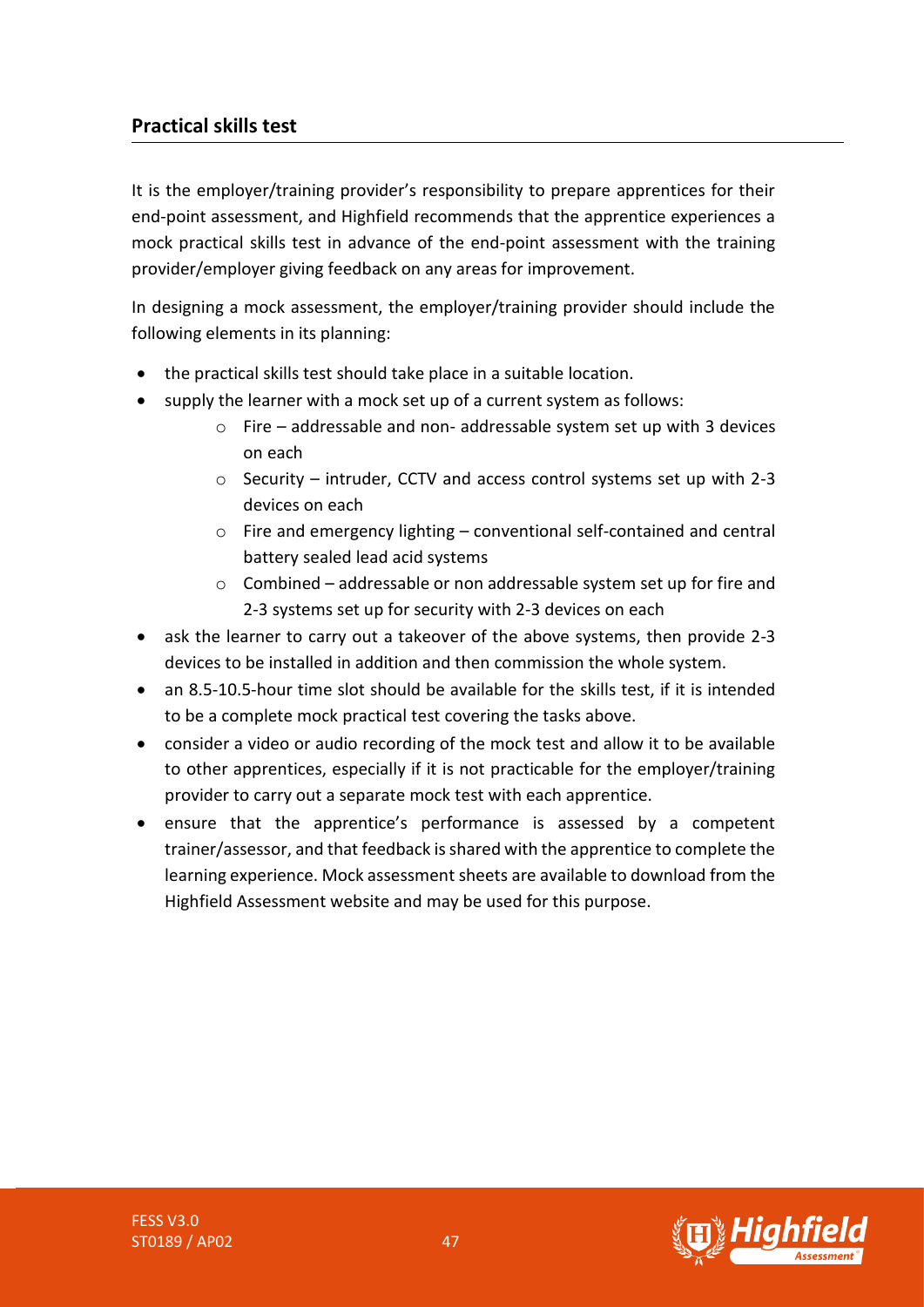### **Practical skills test criteria**

Throughout the practical skills test, the assessor will review the apprentice's competence in the criteria outlined below.

Apprentices should prepare for the skills test by considering how the criteria can be met and reflecting on their past experiences.

### **Fire pathway**

### **Task 1 – Takeover and repair**

| <b>Ref</b>       | <b>Assessment Criteria</b>                                                |  |
|------------------|---------------------------------------------------------------------------|--|
|                  | <b>Core: Safety critical</b>                                              |  |
| SC1.1            | Isolates mains electricity safely**                                       |  |
| SC1.2            | Works with a viable loop circuit**                                        |  |
|                  | <b>Core: Working safely</b>                                               |  |
| WS1.1            | Demonstrates correct use of PPE*                                          |  |
| WS1.2            | Demonstrates safe operating practices and adherence to regulations during |  |
|                  | takeover process*                                                         |  |
| WS1.3            | Carries out dynamic risk assessment during takeover process and mitigates |  |
|                  | possible hazards*                                                         |  |
|                  | <b>Core: Core systems techniques</b>                                      |  |
| CST1.1           | Identifies faults and non-compliances during takeover process             |  |
| CST1.2           | Identifies recommendations to non-compliances during takeover process     |  |
| <b>CST1.3</b>    | Rectifies faults during takeover process                                  |  |
| CST1.4           | Records rectifications during takeover process                            |  |
|                  | <b>Core: Supervisory</b>                                                  |  |
| S1.1             | Completes work tasks in a timely manner                                   |  |
| S1.2             | Works with maximum efficiency during all tasks                            |  |
|                  | Pathway                                                                   |  |
| P <sub>1.1</sub> | Completes takeover documentation accurately                               |  |
| P <sub>1.2</sub> | Completes documentation in detail                                         |  |

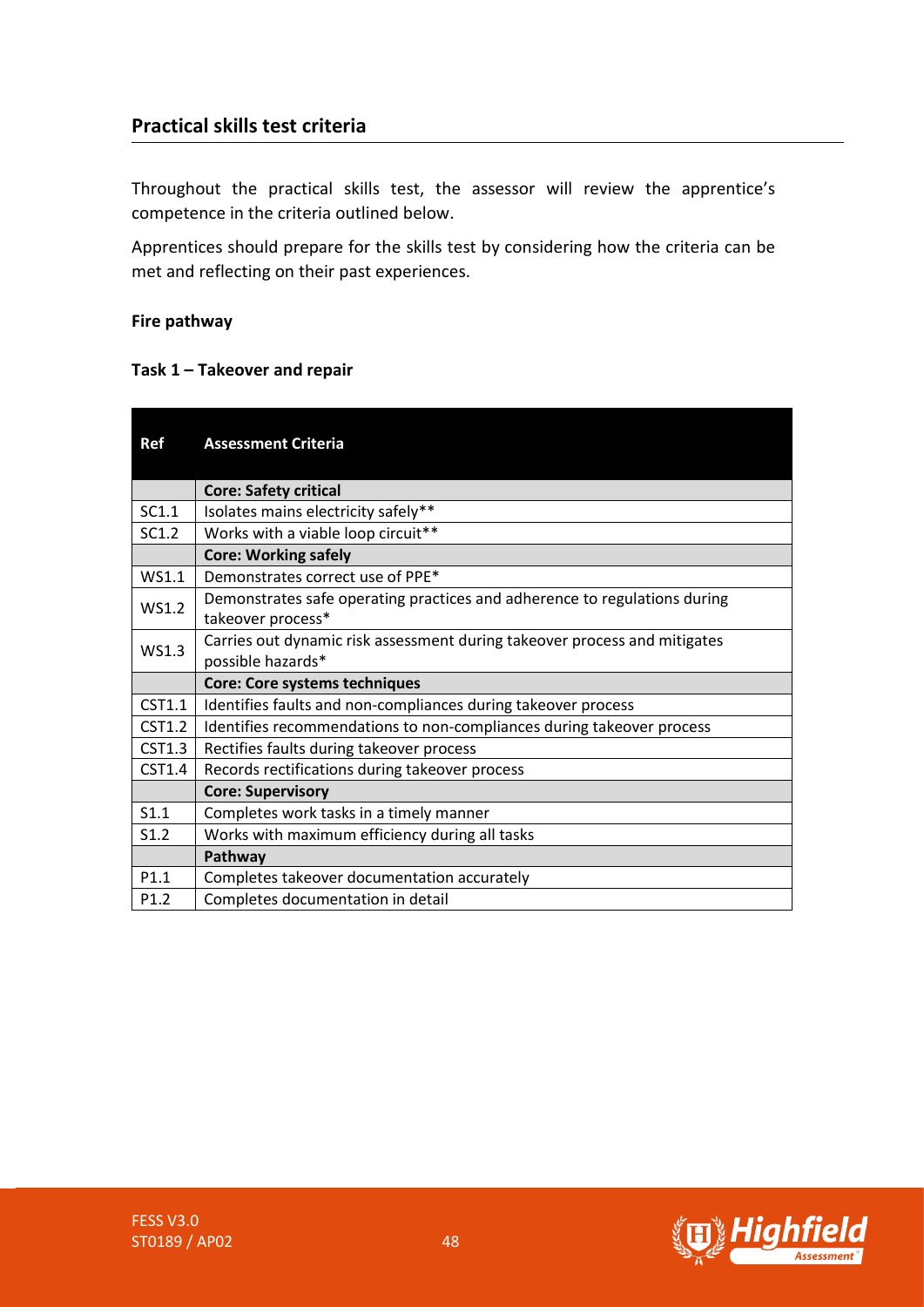### **Task 2 – Installing additions**

| Ref              | <b>Assessment Criteria</b>                                                                         |
|------------------|----------------------------------------------------------------------------------------------------|
|                  | <b>Core: Safety critical</b>                                                                       |
| SC2.1            | Works with a viable loop circuit**                                                                 |
|                  | <b>Core: Working safely</b>                                                                        |
| <b>WS2.1</b>     | Demonstrates safe operating practices and adherence to regulations during<br>installation process* |
| WS2.2            | Carries out dynamic risk assessment during installation and mitigates possible<br>hazards*         |
|                  | <b>Core: Core systems techniques</b>                                                               |
| CST2.1           | Applies understanding of design and planning of fire, security or emergency                        |
|                  | lighting systems                                                                                   |
| <b>CST2.2</b>    | Demonstrates installation techniques of fire, security or emergency lighting                       |
|                  | systems                                                                                            |
| <b>CST2.3</b>    | Completes installation efficiently                                                                 |
|                  | <b>Core: System technologies</b>                                                                   |
| ST2.1            | Operates programming and control equipment effectively                                             |
|                  | <b>Core: Supervisory</b>                                                                           |
| S2.1             | Completes work tasks in a timely manner                                                            |
| S2.2             | Carries out work tasks in an environmentally friendly manner                                       |
|                  | Pathway                                                                                            |
| P2.1             | Selects and uses compliant ancillary equipment to meet specification                               |
| P <sub>2.2</sub> | Carries out installation of cables correctly and in a compliant manner                             |

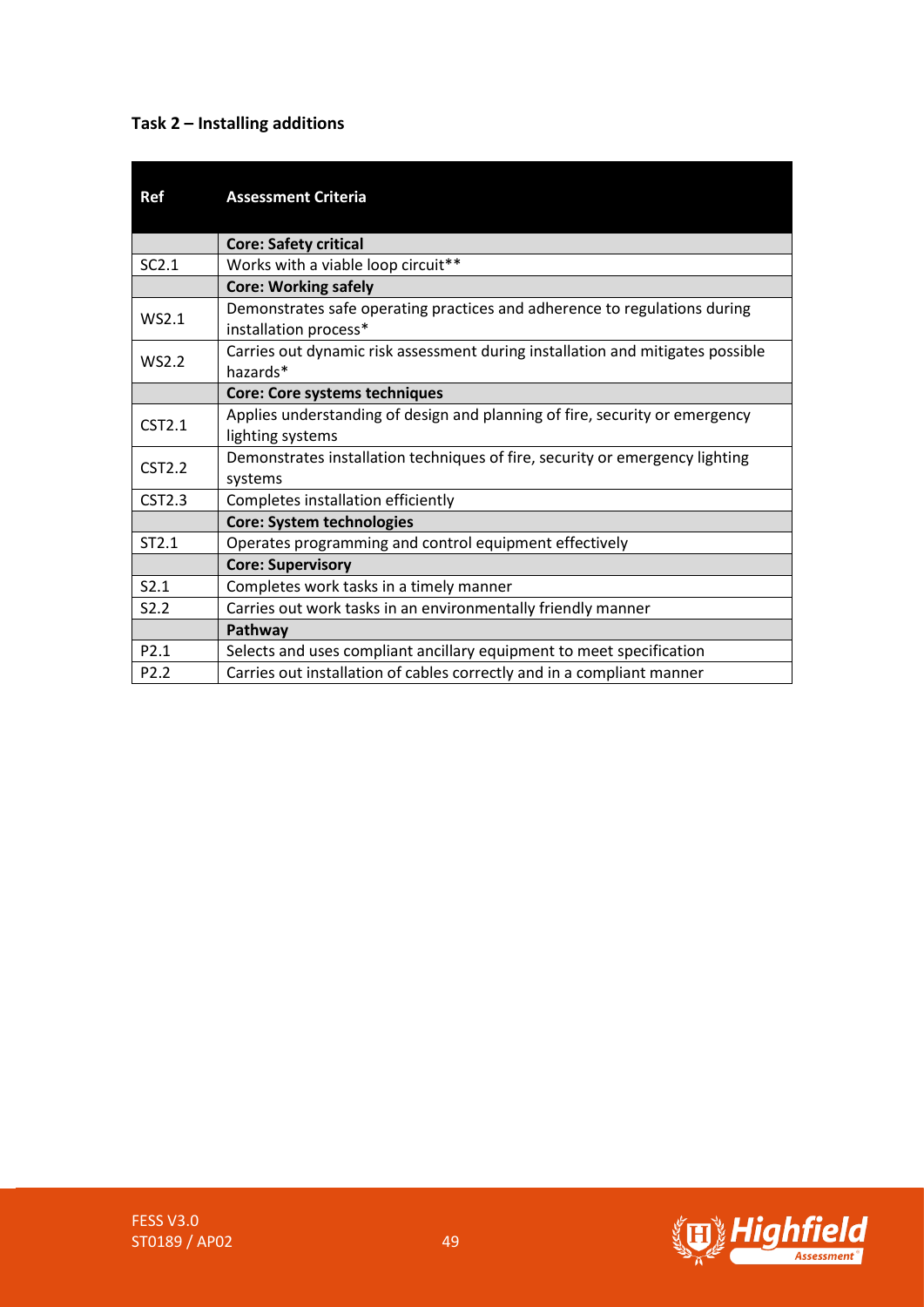### **Task 3 – Commissioning**

| Ref          | <b>Assessment Criteria</b>                                                                          |
|--------------|-----------------------------------------------------------------------------------------------------|
|              | <b>Core: Safety critical</b>                                                                        |
| SC3.1        | Works with a viable loop circuit**                                                                  |
|              | <b>Core: Working safely</b>                                                                         |
| WS3.1        | Demonstrates safe operating practices and adherence to regulations during<br>commissioning process* |
| <b>WS3.2</b> | Carries out dynamic risk assessment during commissioning and mitigates<br>possible hazards*         |
|              | <b>Core: Supervisory</b>                                                                            |
| S3.1         | Completes work tasks in a timely manner                                                             |
| S3.2         | Carries out work tasks in an environmentally friendly manner                                        |
|              | Pathway                                                                                             |
| P3.1         | Completes functionality testing accurately to industry standards to ensure<br>system operation*     |
| P3.2         | Identifies non-compliances and variations during commissioning                                      |
| P3.3         | Completes electrical testing during commissioning                                                   |
| P3.4         | Completes commissioning documentation accurately                                                    |
| P3.5         | Completes documentation in detail                                                                   |

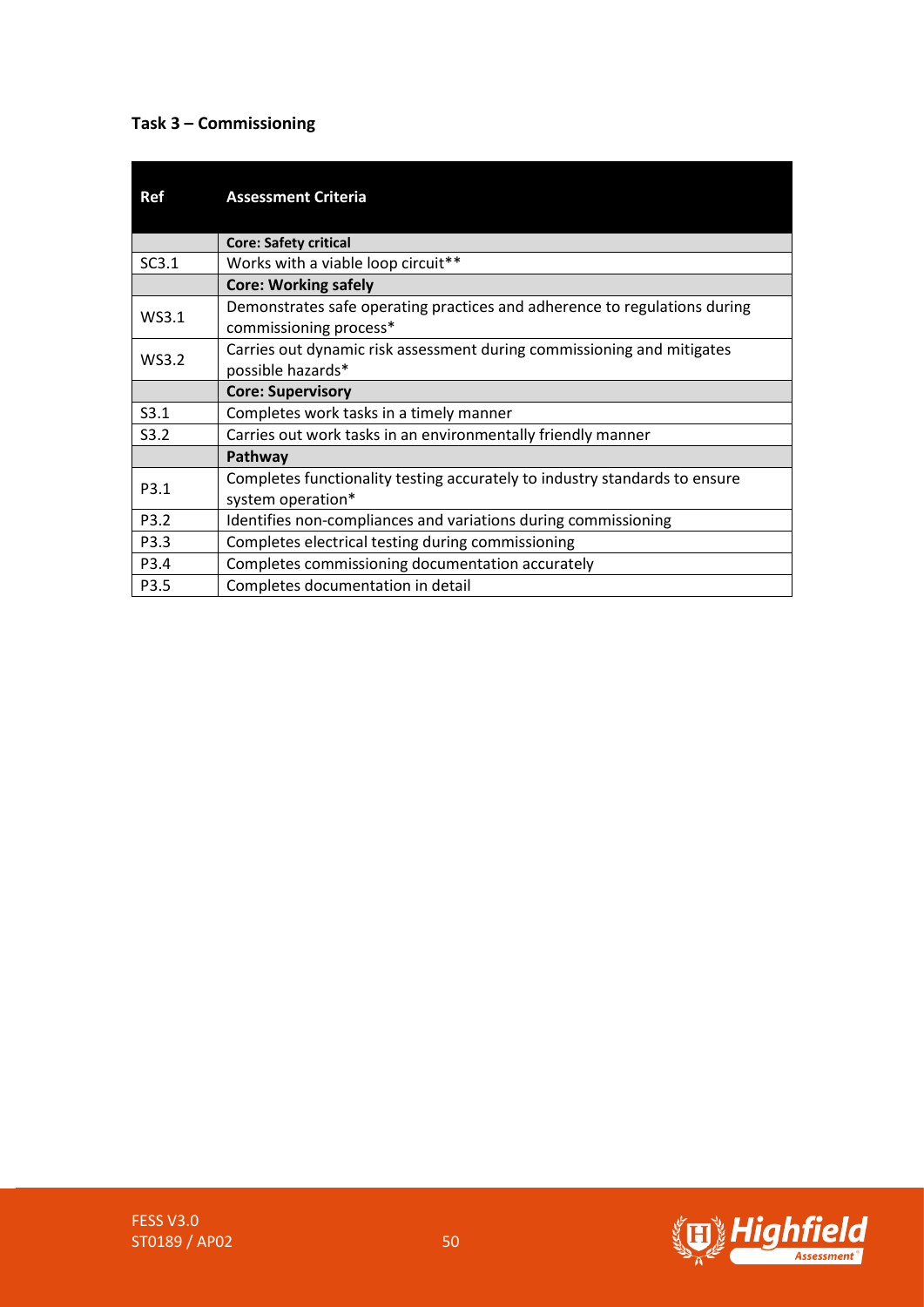### **Security pathway**

### **Task 1 – Takeover and repair – Access control, intruder alarm, CCTV**

| Ref              | <b>Assessment Criteria</b>                                                                     |
|------------------|------------------------------------------------------------------------------------------------|
|                  | <b>Core: Working safely</b>                                                                    |
| WS1.1            | Demonstrates correct use of PPE*                                                               |
| WS1.2            | Demonstrates safe operating practices and adherence to regulations during<br>takeover process* |
| WS1.3            | Carries out dynamic risk assessment during takeover process and mitigates<br>possible hazards* |
|                  | <b>Core: Core systems techniques</b>                                                           |
| CST1.1           | Identifies faults and non-compliances during takeover process                                  |
| CST1.2           | Identifies recommendations to non-compliances during takeover process                          |
| <b>CST1.3</b>    | Rectifies faults during takeover process                                                       |
| CST1.4           | Records rectifications during takeover process                                                 |
|                  | <b>Core: Supervisory</b>                                                                       |
| S1.1             | Completes work tasks in a timely manner                                                        |
| S1.2             | Works with maximum efficiency during all tasks                                                 |
|                  | Pathway                                                                                        |
| P <sub>1.1</sub> | Completes takeover documentation accurately                                                    |
| P <sub>1.2</sub> | Completes documentation in detail                                                              |

### **Task 2 – Installing additions – Access control, intruder alarm, CCTV**

| Ref           | <b>Assessment Criteria</b>                                                                         |
|---------------|----------------------------------------------------------------------------------------------------|
|               | <b>Core: Safety critical</b>                                                                       |
| SC2.1         | Isolates mains electricity safely**                                                                |
| SC2.2         | Works with a viable loop circuit**                                                                 |
|               | <b>Core: Working safely</b>                                                                        |
| WS2.1         | Demonstrates safe operating practices and adherence to regulations during<br>installation process* |
| WS2.2         | Carries out dynamic risk assessment during installation and mitigates possible<br>hazards*         |
|               | <b>Core: Core systems techniques</b>                                                               |
| CST2.1        | Applies understanding of design and planning of fire, security or emergency<br>lighting systems    |
| <b>CST2.2</b> | Demonstrates installation techniques of fire, security or emergency lighting<br>systems            |
| CST2.3        | Completes installation efficiently                                                                 |
|               | <b>Core: System technologies</b>                                                                   |
| ST2.1         | Operates programming and control equipment effectively                                             |
|               | <b>Core: Supervisory</b>                                                                           |
| S2.1          | Completes work tasks in a timely manner                                                            |

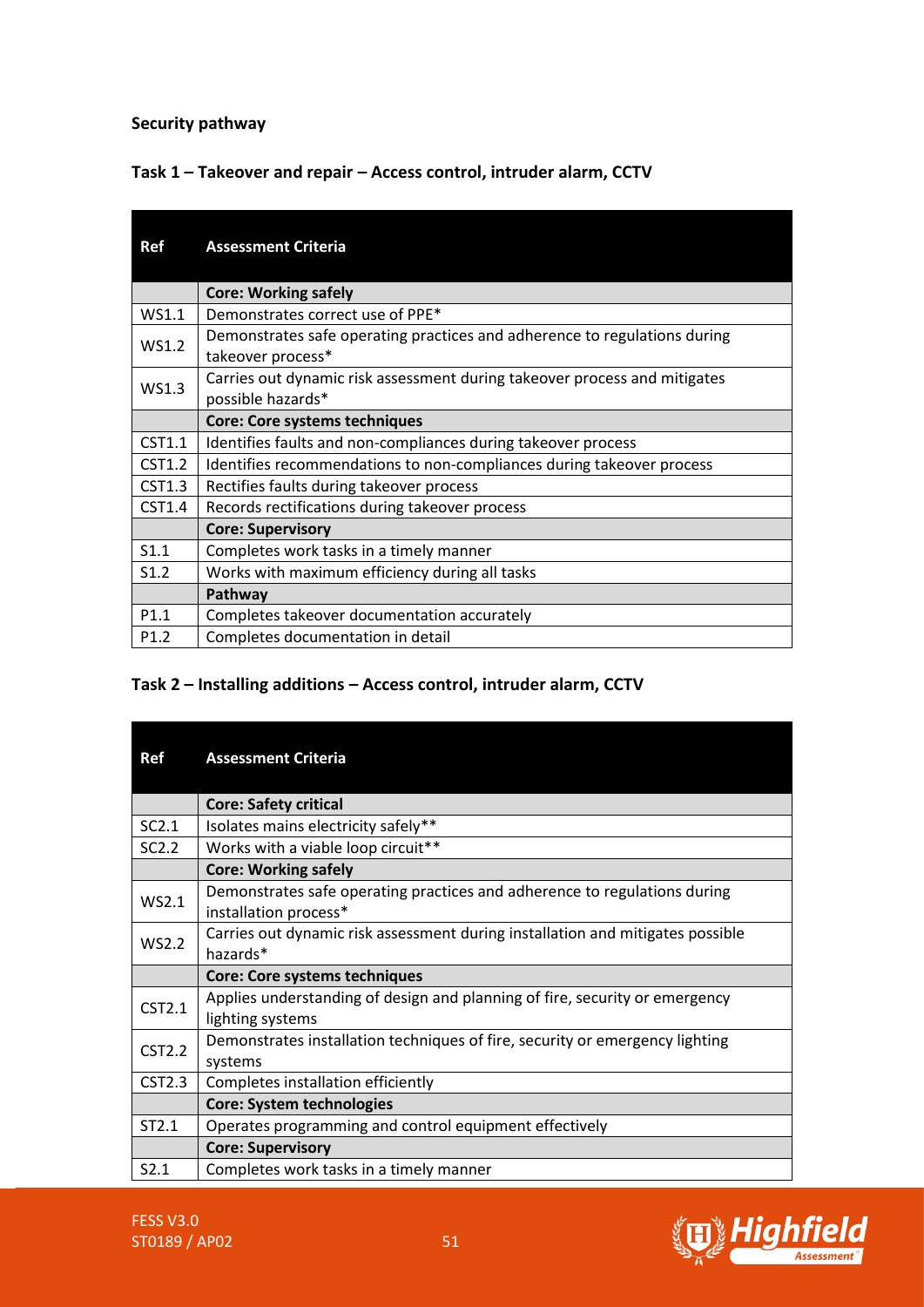| Ref  | <b>Assessment Criteria</b>                                             |
|------|------------------------------------------------------------------------|
| S2.2 | Carries out work tasks in an environmentally friendly manner           |
|      | Pathway                                                                |
| P2.1 | Selects and uses compliant ancillary equipment to meet specification   |
| P2.2 | Carries out installation of cables correctly and in a compliant manner |

### **Task 3 – Commissioning – Access control, intruder alarm, CCTV**

| <b>Ref</b>   | <b>Assessment Criteria</b>                                                                          |
|--------------|-----------------------------------------------------------------------------------------------------|
|              | <b>Core: Safety critical</b>                                                                        |
| SC3.1        | Works with a viable loop circuit**                                                                  |
|              | <b>Core: Working safely</b>                                                                         |
| WS3.1        | Demonstrates safe operating practices and adherence to regulations during<br>commissioning process* |
| <b>WS3.2</b> | Carries out dynamic risk assessment during commissioning and mitigates possible<br>hazards*         |
|              |                                                                                                     |
|              | <b>Core: Supervisory</b>                                                                            |
| S3.1         | Completes work tasks in a timely manner                                                             |
| S3.2         | Carries out work tasks in an environmentally friendly manner                                        |
|              | Pathway                                                                                             |
|              | Completes functionality testing accurately to industry standards to ensure system                   |
| P3.1         | operation                                                                                           |
| P3.2         | Identifies non-compliances and variations during commissioning                                      |
| P3.3         | Completes electrical testing during commissioning                                                   |
| P3.4         | Completes commissioning documentation accurately                                                    |

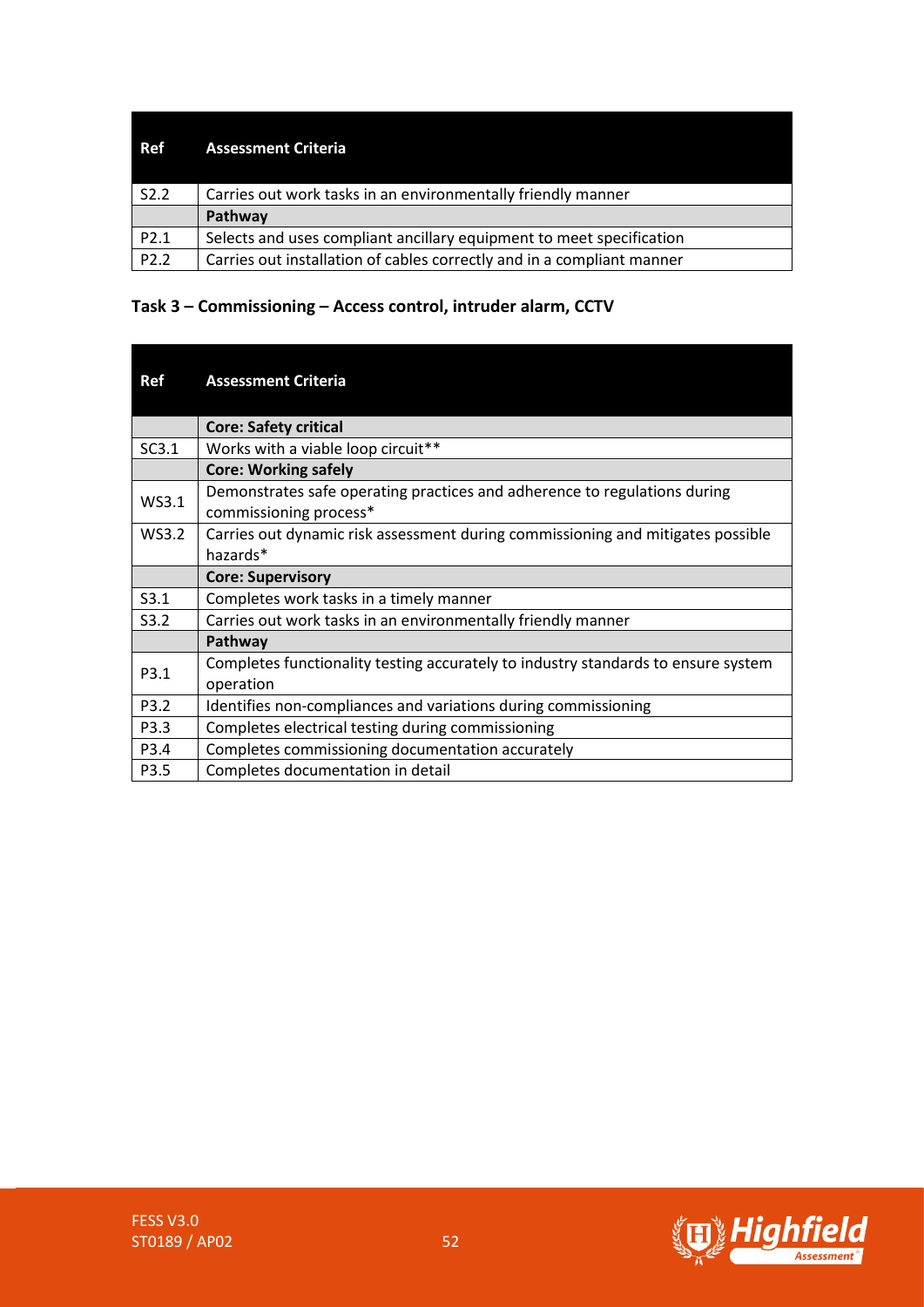### **Fire and Security combined pathway**

### **Task 1 – Takeover and Repair – Fire and Security**

| <b>Ref</b>       | <b>Assessment Criteria</b>                                                                     |
|------------------|------------------------------------------------------------------------------------------------|
|                  | <b>Core: Safety critical</b>                                                                   |
| SC1.1            | Isolates mains electricity safely**                                                            |
| SC1.2            | Works with a viable loop circuit**                                                             |
|                  | <b>Core: Working safely</b>                                                                    |
| WS1.1            | Demonstrates correct use of PPE*                                                               |
| WS1.2            | Demonstrates safe operating practices and adherence to regulations during                      |
|                  | takeover process*                                                                              |
| WS1.3            | Carries out dynamic risk assessment during takeover process and mitigates<br>possible hazards* |
|                  | <b>Core: Core systems techniques</b>                                                           |
| CST1.1           | Identifies faults and non-compliances during takeover process                                  |
| CST1.2           | Identifies recommendations to non-compliances during takeover process                          |
| <b>CST1.3</b>    | Rectifies faults during takeover process                                                       |
| CST1.4           | Records rectifications during takeover process                                                 |
|                  | <b>Core: Supervisory</b>                                                                       |
| S1.1             | Completes work tasks in a timely manner                                                        |
| S1.2             | Works with maximum efficiency during all tasks                                                 |
|                  | Pathway                                                                                        |
| P1.1             | Completes takeover documentation accurately                                                    |
| P <sub>1.2</sub> | Completes documentation in detail                                                              |

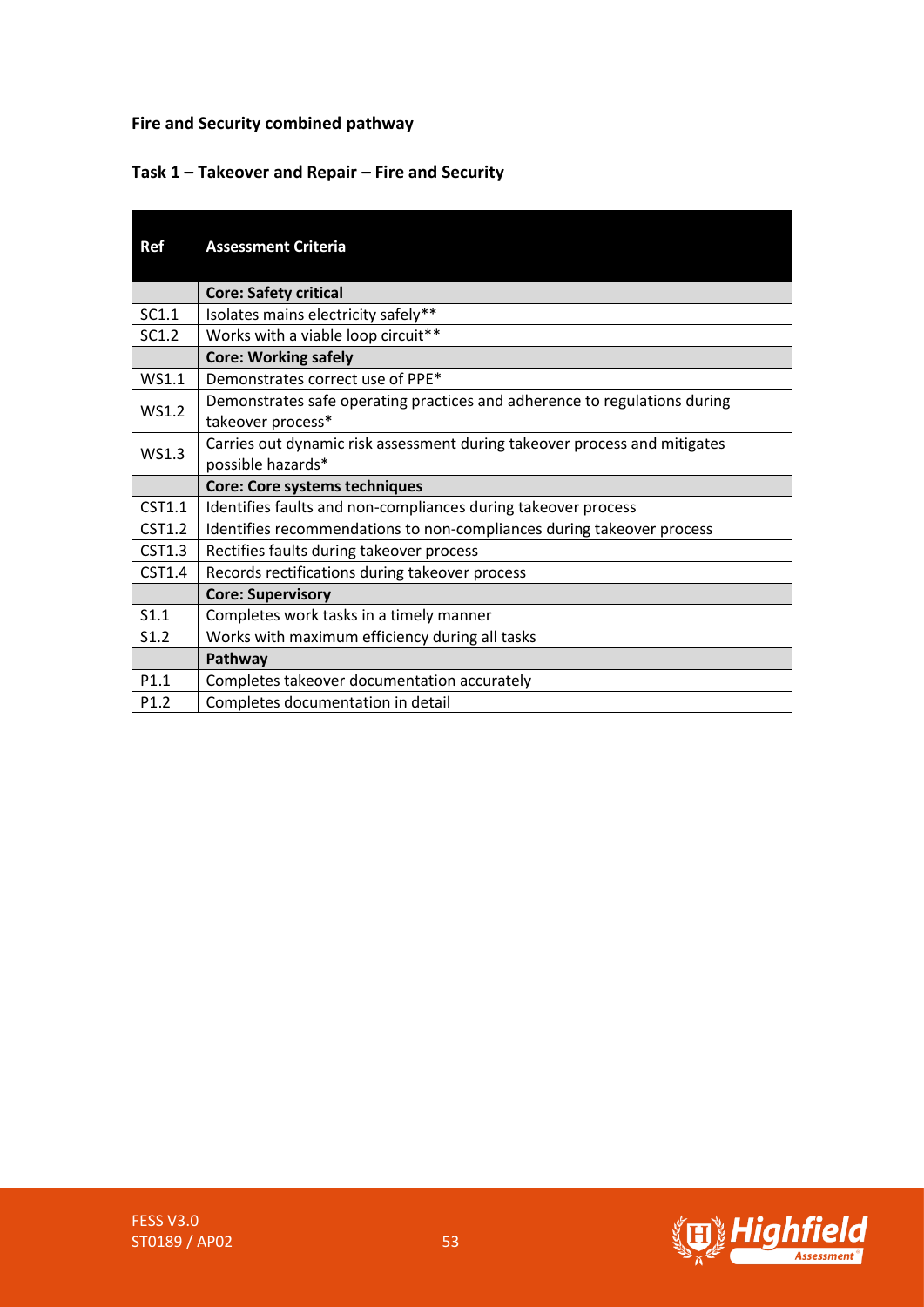### **Task 2 – Installing additions – Fire and Security**

| Ref               | <b>Assessment Criteria</b>                                                                         |
|-------------------|----------------------------------------------------------------------------------------------------|
|                   | <b>Core: Safety critical</b>                                                                       |
| SC2.1             | Works with a viable loop circuit**                                                                 |
|                   | <b>Core: Working safely</b>                                                                        |
| WS2.1             | Demonstrates safe operating practices and adherence to regulations during<br>installation process* |
| <b>WS2.2</b>      | Carries out dynamic risk assessment during installation and mitigates possible<br>hazards*         |
|                   | <b>Core: Core systems techniques</b>                                                               |
| CST2.1            | Applies understanding of design and planning of fire, security or emergency<br>lighting systems    |
| CST2.2            | Demonstrates installation techniques of fire, security or emergency lighting<br>systems            |
| CST2.3            | Completes installation efficiently                                                                 |
|                   | <b>Core: System technologies</b>                                                                   |
| ST <sub>2.1</sub> | Operates programming and control equipment effectively                                             |
|                   | <b>Core: Supervisory</b>                                                                           |
| S3.1              | Completes work tasks in a timely manner                                                            |
| S3.2              | Carries out work tasks in an environmentally friendly manner                                       |
|                   | Pathway                                                                                            |
| P2.1              | Selects and uses compliant ancillary equipment to meet specification                               |
| P <sub>2.2</sub>  | Carries out installation of cables correctly and in a compliant manner                             |

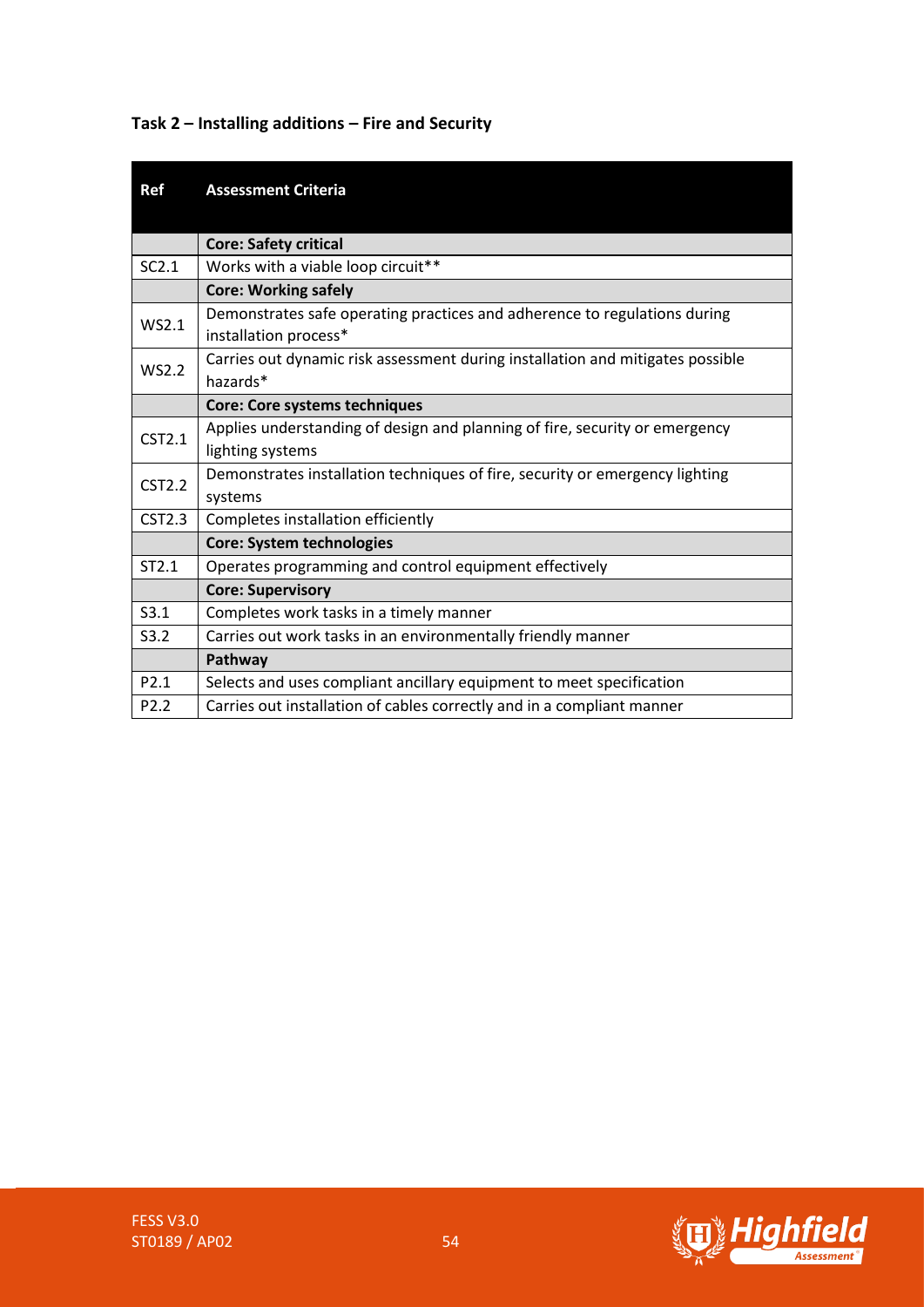| <b>Ref</b>   | <b>Assessment Criteria</b>                                                                          |
|--------------|-----------------------------------------------------------------------------------------------------|
|              | <b>Core: Safety critical</b>                                                                        |
| SC3.1        | Works with a viable loop circuit**                                                                  |
|              | <b>Core: Working safely</b>                                                                         |
| WS3.1        | Demonstrates safe operating practices and adherence to regulations during<br>commissioning process* |
| <b>WS3.2</b> | Carries out dynamic risk assessment during commissioning and mitigates possible<br>hazards*         |
|              | <b>Core: Supervisory</b>                                                                            |
| S3.1         | Completes work tasks in a timely manner                                                             |
| S3.2         | Carries out work tasks in an environmentally friendly manner                                        |
|              | Pathway                                                                                             |
| P3.1         | Completes functionality testing accurately to industry standards to ensure system                   |
|              | operation                                                                                           |
| P3.2         | Identifies non-compliances and variations during commissioning                                      |
| P3.3         | Completes electrical testing during commissioning                                                   |
| P3.4         | Completes commissioning documentation accurately                                                    |
| P3.5         | Completes documentation in detail                                                                   |

### **Task 3 – Commissioning – Security – Intruder alarm, CCTV**

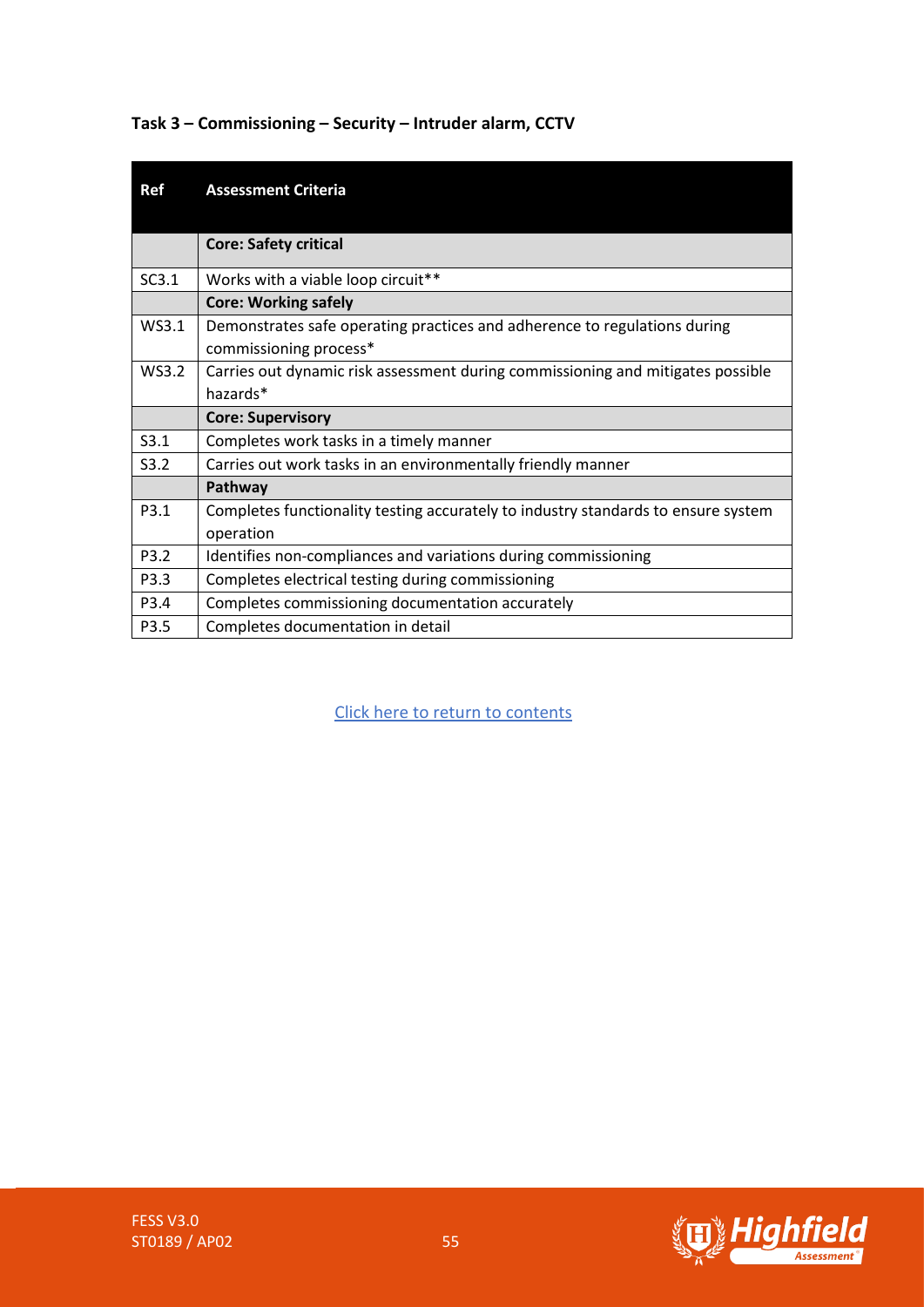## <span id="page-55-0"></span>**Assessing the Professional Discussion**

The 45-minute professional discussion will focus on all behaviours and will draw on a wide range of evidence sources including scenario-based questioning within the professional discussion and the learner's portfolio of evidence.

It will be led by the end-point assessor and should be appropriately structured to draw out the best of the apprentice's energy, enthusiasm, competence and excellence.

The professional discussion will draw questions and amplifications from the learner's written portfolio containing evidence such as supervisor, line-manager and other workplace evidence, service user testimony and learner self-assessment. The written portfolio must be submitted to Highfield via Dropbox at least 2 days before the professional discussion. The submission **must** be accompanied by a fully completed and signed matrix document available to download from our website. For more information about written submission, see our Guide to Written Submissions, available to download from our website.

The professional discussion will assess the behaviours outlined in the Fire, Emergency and Security Systems apprenticeship standard, including:

- Honesty and integrity
- Dependable and responsible
- Positive can-do attitude
- Openness to learning
- Maintain continuous professional development
- Work with others
- Safe and sustainable working

The professional discussion may be conducted either in person or remotely using web conferencing facilities.

- To achieve a **pass**, apprentices must achieve all pass criteria.
- To achieve a **distinction**, apprentices must achieve all pass and all distinction criteria.
- **Unsuccessful** apprentices will not have met all pass criteria.

### **Before the assessment:**

Employers/training providers should:

- plan the professional discussion to allow the apprentice the opportunity to demonstrate each of the required standards
- ensure the apprentice knows the date, time and location of the assessment

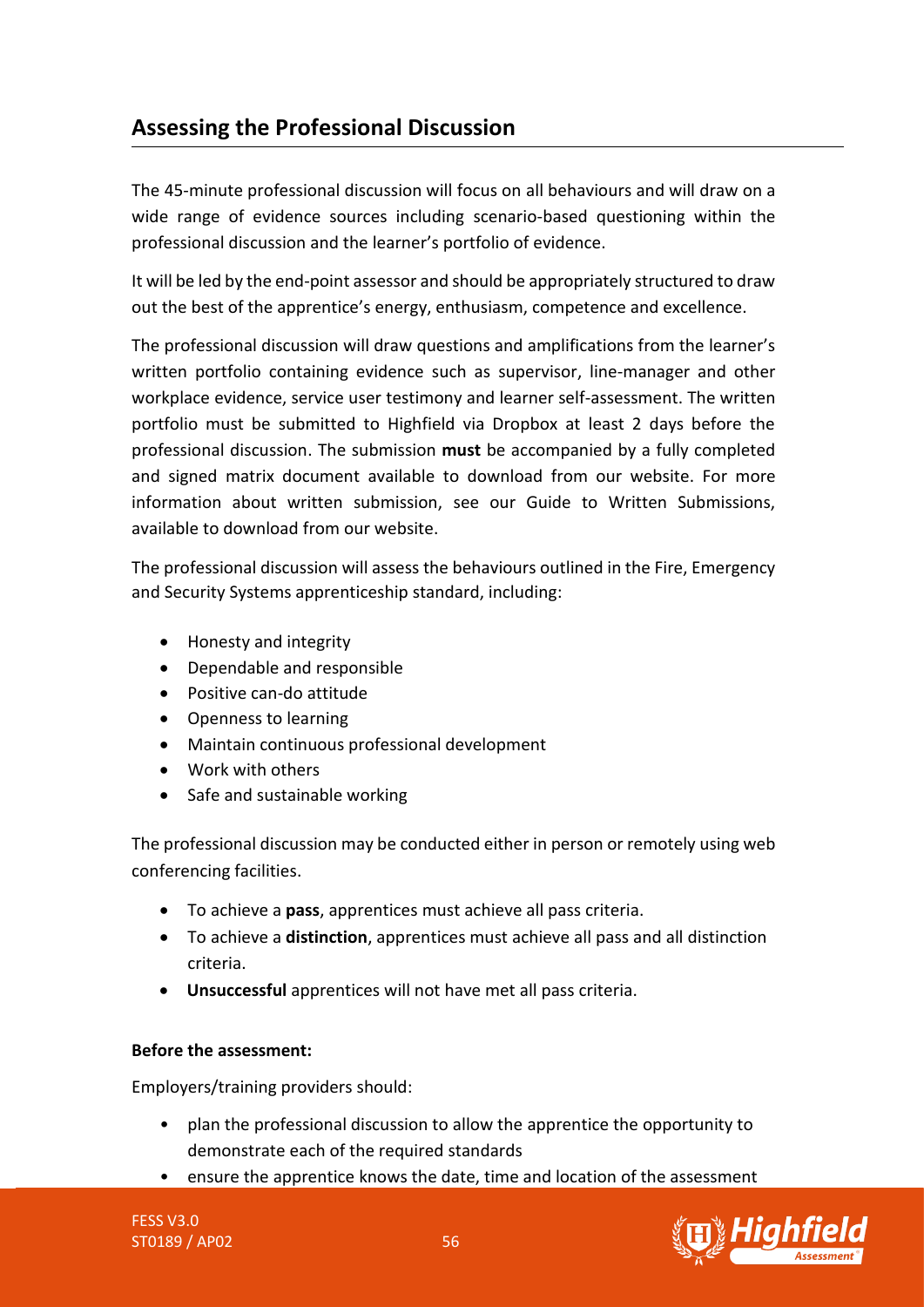- ensure the apprentice knows which criteria will be assessed (outlined below)
- encourage the apprentice to reflect on their experience and learning onprogramme to understand what is required to meet the standard
- be prepared to provide clarification to the apprentice, and signpost them to relevant parts of their on-programme experience as preparation for this assessment

### **Professional Discussion Mock Assessment**

It is the employer/training provider's responsibility to prepare apprentices for their end-point assessment, and Highfield recommends that the apprentice experiences a mock professional discussion in preparation for the real thing. The most appropriate form of mock professional discussion will depend on the apprentice's setting and the resources available at the time.

In designing a mock assessment, the employer/training provider should include the following elements in its planning:

- the mock professional discussion should take place in a suitable location.
- a 45-minute time slot should be available to complete the professional discussion, if it is intended to be a complete professional discussion covering all relevant standards. However, this time may be split up to allow for progressive learning.
- consider a video or audio recording of the mock professional discussion and allow it to be available to other apprentices, especially if it is not practicable for the employer/training provider to carry out a separate mock assessment with each apprentice.
- ensure that the apprentice's performance is assessed by a competent trainer/assessor, and that feedback is shared with the apprentice to complete the learning experience. Mock assessment sheets are available to download from the Highfield Assessment website and may be used for this purpose.
- use structured 'open' questions that do not lead the apprentice but allows them to express their knowledge and experience in a calm and comfortable manner.